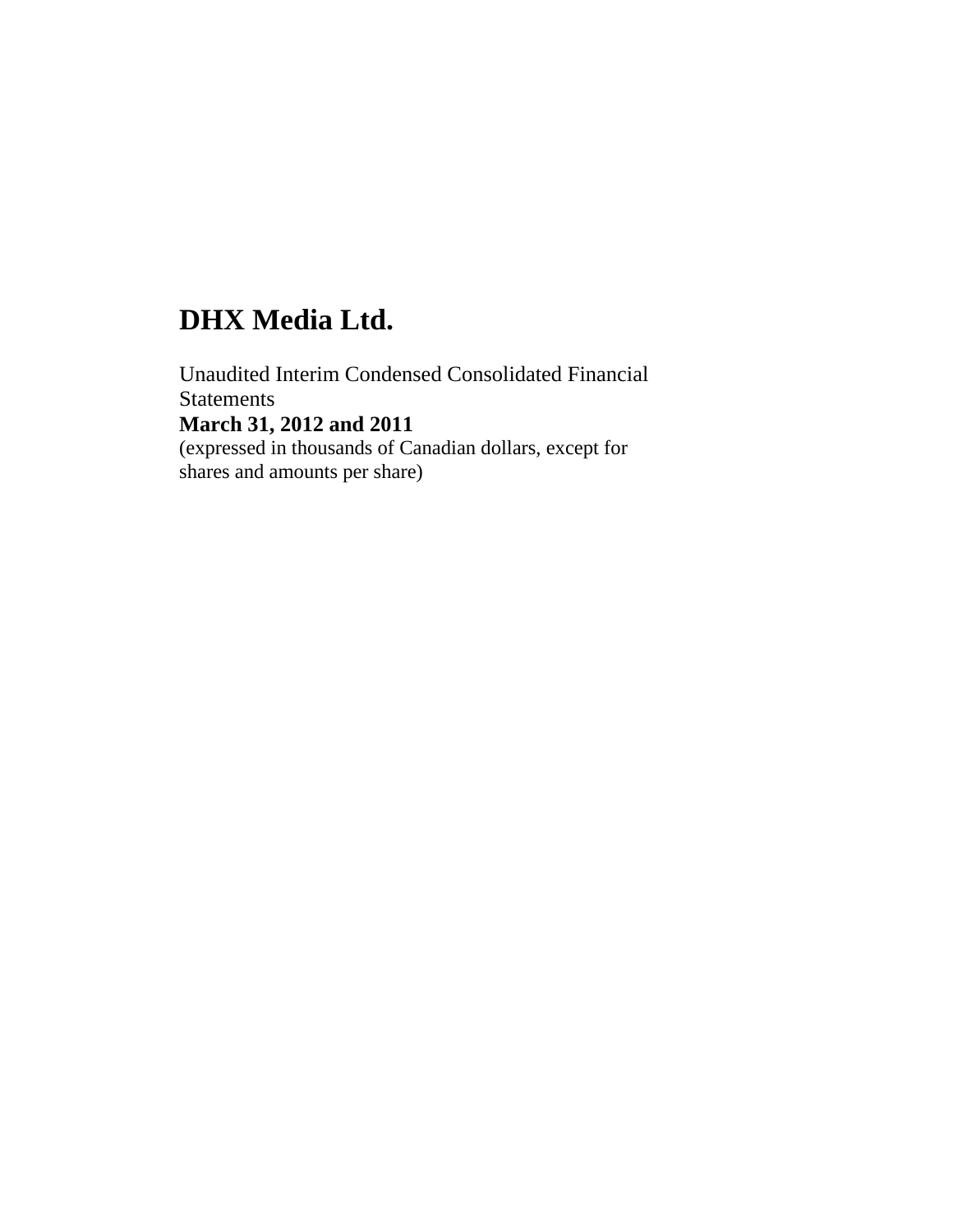May 11, 2012

## **Management's Responsibility for Financial Reporting**

The accompanying unaudited interim condensed consolidated financial statements, Management's Discussion and Analysis ("MD&A") and supplemental information of DHX Media Ltd. (the "Company") are the responsibility of management and have been approved by the Audit Committee of the Board of Directors (the "Board"). The Board is responsible for ensuring that management fulfills its responsibilities for financial reporting, and is ultimately responsible for reviewing and approving the unaudited interim condensed consolidated financial statements and MD&A. The Board carries out this responsibility through its Audit Committee. The Audit Committee reviews the Company's unaudited interim condensed consolidated financial statements and recommends their approval by the Board of Directors.

The Audit Committee is appointed by the Board and all of its members are independent directors. It meets with the Company's management and reviews internal control and financial reporting matters to ensure that management is properly discharging its responsibilities before submitting the financial statements to the Board of Directors for approval.

The unaudited interim condensed consolidated financial statements have been prepared by management in accordance with International Financial Reporting Standards ("IFRS"). When alternative methods of accounting exist, management has chosen those it deems most appropriate in the circumstances. The unaudited interim condensed consolidated financial statements and information in the MD&A necessarily include amounts based on informed judgements and estimates of the expected effects of current events and transactions with appropriate consideration to materiality. In addition, in preparing the unaudited interim condensed consolidated financial statements management must make determinations as to the relevancy of information to be included, and make estimates and assumptions that affect reported information. The MD&A also includes information regarding the impact of current transactions and events, sources of liquidity and capital resources, operating trends, risks and uncertainties. Actual results in the future may differ materially from our present assessment of this information because future events and circumstances may not occur as expected.

#### **These unaudited interim condensed consolidated financial statements have not been reviewed by the external auditors of the Company.**

(signed) "*Michael Donovan"* (signed) *"Dana Landry"* Chief Executive Officer Chief Financial Officer Halifax, Nova Scotia Halifax, Nova Scotia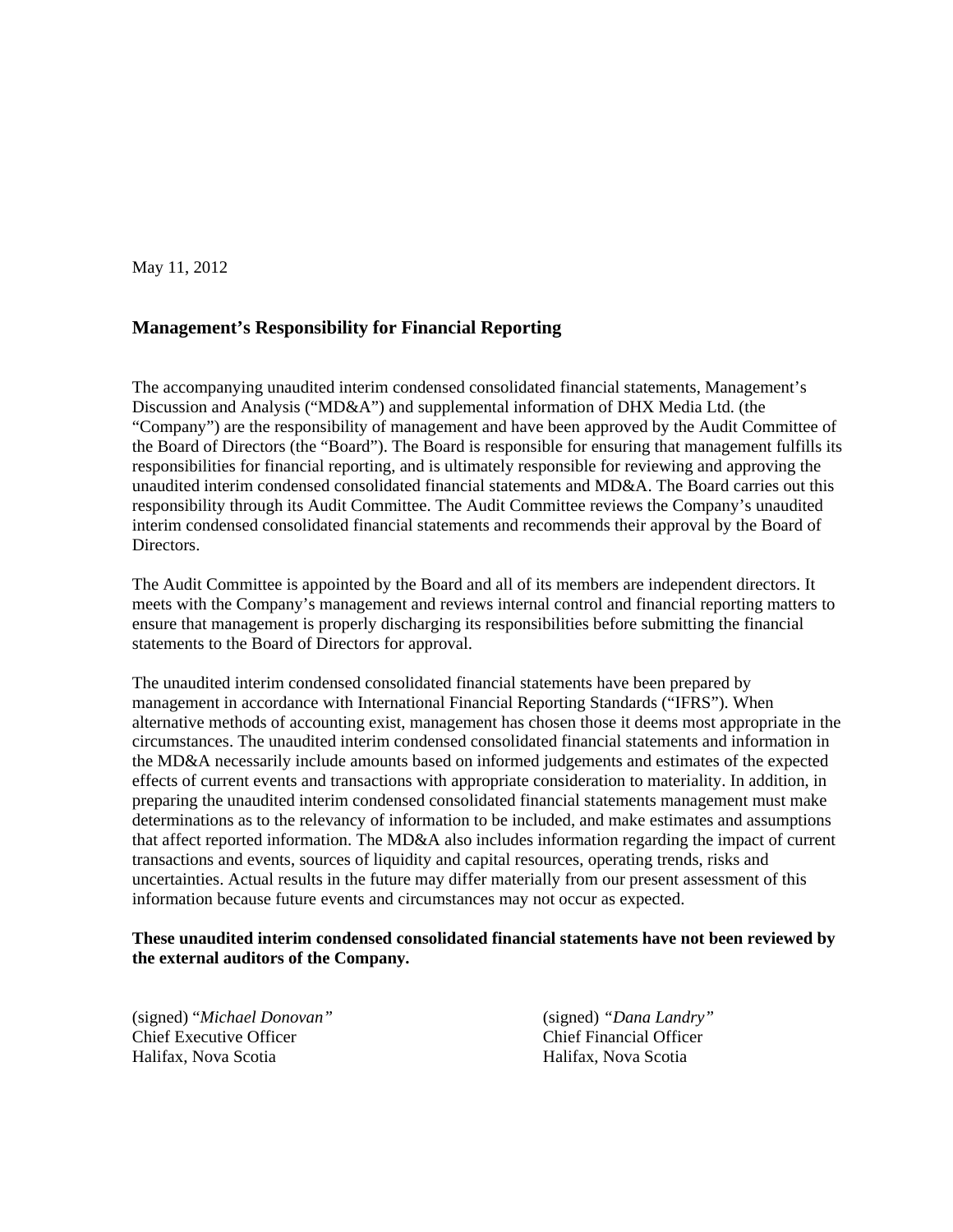|                                                                                                                                                                                                                              | March 31,<br>2012<br>\$                         | <b>June 30,</b><br>2011<br>\$                   | July 1,<br>2010<br>\$                      |
|------------------------------------------------------------------------------------------------------------------------------------------------------------------------------------------------------------------------------|-------------------------------------------------|-------------------------------------------------|--------------------------------------------|
| <b>Assets</b>                                                                                                                                                                                                                |                                                 |                                                 |                                            |
| <b>Current assets</b>                                                                                                                                                                                                        |                                                 |                                                 |                                            |
| Cash<br>Short-term investments (note 7)<br>Amounts receivable (note 8)<br>Prepaid expenses and deposits<br>Investment in film and television programs (note 9)                                                               | 18,000<br>5,240<br>52,982<br>1,604<br>42,602    | 19,525<br>6,060<br>54,892<br>880<br>39,184      | 17,276<br>6,098<br>59,364<br>622<br>30,566 |
|                                                                                                                                                                                                                              | 120,428                                         | 120,541                                         | 113,926                                    |
| Investment in associates (note 10)<br>Property, plant, and equipment (note 11)<br>Long-term investment<br>Intangible assets (note 12)<br>Goodwill (note 13)<br>Deferred income taxes (note 17)                               | 1,606<br>8,666<br>330<br>2,923<br>11,786<br>489 | 1,687<br>9,807<br>330<br>3,552<br>11,763<br>342 | 2,020<br>7,545<br>330<br>4,068<br>11,088   |
|                                                                                                                                                                                                                              | 146,228                                         | 148,022                                         | 138,977                                    |
| <b>Liabilities</b>                                                                                                                                                                                                           |                                                 |                                                 |                                            |
| <b>Current liabilities</b>                                                                                                                                                                                                   |                                                 |                                                 |                                            |
| Bank indebtedness (note 14)<br>Accounts payable and accrued liabilities<br>Deferred revenue<br>Interim production financing (note 14)<br>Current portion of long-term debt and obligations<br>under capital leases (note 14) | 1,753<br>18,192<br>12,194<br>28,079<br>1,955    | 5,200<br>15,502<br>9,499<br>31,404<br>1,017     | 250<br>12,173<br>3,901<br>38,796<br>541    |
|                                                                                                                                                                                                                              | 62,173                                          | 62,622                                          | 55,661                                     |
| Other liability (note 6)<br>Long-term debt and obligations under capital leases                                                                                                                                              | 1,292                                           | 1,251                                           |                                            |
| (note 14)<br>Deferred income taxes (note 17)                                                                                                                                                                                 | 4,340                                           | 2,893                                           | 2,623<br>514                               |
|                                                                                                                                                                                                                              | 67,805                                          | 66,766                                          | 58,798                                     |
| <b>Shareholders' Equity</b>                                                                                                                                                                                                  | 78,423                                          | 81,256                                          | 80,179                                     |
|                                                                                                                                                                                                                              | 146,228                                         | 148,022                                         | 138,977                                    |
| <b>Commitments and contingencies</b> (note 20)                                                                                                                                                                               |                                                 |                                                 |                                            |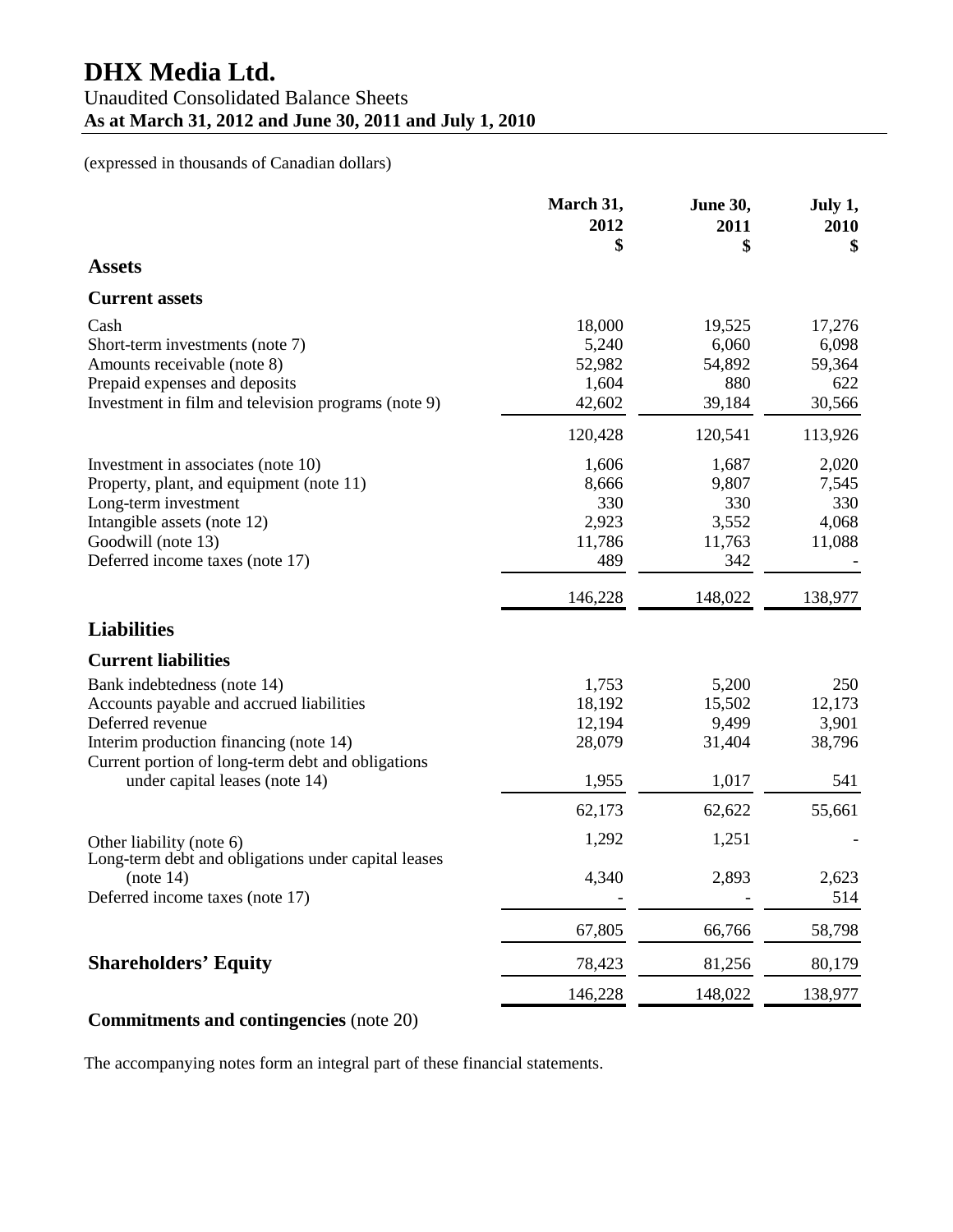# **DHX Media Ltd.**

# Unaudited Consolidated Statements of Change in Equity **For the periods ending March 31, 2012 and 2011 and June 30, 2011 and as at July 1, 2010**

# (expressed in thousands of Canadian dollars)

|                                                                                                                                                                                                                                                                                                                                                                   | Common<br>shares<br>\$ | <b>Share</b><br>purchase<br>financing<br>\$          | Warrants<br>\$                                       | Contributed<br>surplus<br>\$ | Accumulated<br>other<br>comprehensive<br>income (loss)<br>(note 25)<br>\$ | <b>Retained</b><br>earnings<br>(deficit)<br>\$ | <b>Total</b><br>\$                        |
|-------------------------------------------------------------------------------------------------------------------------------------------------------------------------------------------------------------------------------------------------------------------------------------------------------------------------------------------------------------------|------------------------|------------------------------------------------------|------------------------------------------------------|------------------------------|---------------------------------------------------------------------------|------------------------------------------------|-------------------------------------------|
| <b>Balance - July 1, 2010</b>                                                                                                                                                                                                                                                                                                                                     | 76,548                 | (268)                                                | 1,840                                                | 4,293                        | 12                                                                        | (2,246)                                        | 80,179                                    |
| Net income for the period<br>Other comprehensive loss for the period<br>Comprehensive income (loss) for the period                                                                                                                                                                                                                                                |                        | $\overline{\phantom{0}}$                             | $\overline{\phantom{0}}$                             |                              | $\equiv$<br>(249)<br>(249)                                                | 1,520<br>1,520                                 | 1,520<br>(249)<br>1,271                   |
| Share issuance costs, net of tax effect of \$35<br>Repayments of share purchase financing<br>Issued pursuant to share purchase plan<br>Loans forgiven and shares cancelled<br>Compensation expense on share purchase financing<br>Interest received on share purchase financing<br>Share-based compensation<br>Expiration of warrants, net of tax effect of \$265 | (65)<br>6<br>(25)      | 1<br>25<br>47<br>4                                   | (1,630)                                              | 257<br>1,365                 |                                                                           |                                                | (65)<br>1<br>6<br>47<br>4<br>257<br>(265) |
| Balance - March 31, 2011                                                                                                                                                                                                                                                                                                                                          | 76,464                 | (191)                                                | 210                                                  | 5,915                        | (237)                                                                     | (726)                                          | 81,435                                    |
| Net loss for the period<br>Other comprehensive income (loss) for the period<br>Comprehensive loss for the period                                                                                                                                                                                                                                                  | $\equiv$               | $\overline{\phantom{0}}$                             | $\overline{\phantom{0}}$                             |                              | $\overline{\phantom{0}}$<br>(220)<br>(220)                                | (102)<br>(102)                                 | (102)<br>(220)<br>(322)                   |
| Share issuance costs, net of tax effect of \$3<br>Stock options exercised<br>Normal course issuer bid shares repurchased and                                                                                                                                                                                                                                      | (17)<br>30             |                                                      |                                                      | (11)                         |                                                                           | $\overline{\phantom{0}}$                       | (17)<br>19                                |
| cancelled<br>Issued pursuant to share purchase plan<br>Repayments of share purchase financing<br>Interest received on share purchase financing<br>Expiration of warrants<br>Share-based compensation                                                                                                                                                              | (43)<br>3              | 1                                                    |                                                      | (6)<br>185                   |                                                                           |                                                | (43)<br>3<br>1<br>1<br>(6)<br>185         |
| <b>Balance - June 30, 2011</b>                                                                                                                                                                                                                                                                                                                                    | 76,437                 | (189)                                                | 210                                                  | 6,083                        | (457)                                                                     | (828)                                          | 81,256                                    |
| Net income for the period<br>Other comprehensive income for the period<br>Comprehensive income for the period                                                                                                                                                                                                                                                     |                        | $\overline{\phantom{0}}$<br>$\overline{\phantom{0}}$ | $\overline{\phantom{0}}$<br>$\overline{\phantom{0}}$ |                              | $\overline{\phantom{0}}$<br>267<br>267                                    | 2,699<br>2,699                                 | 2,699<br>267<br>2,966                     |
| Shares issued pursuant to the employee share<br>purchase plan<br>Shares cancelled pursuant to an employee loan                                                                                                                                                                                                                                                    | 9                      |                                                      |                                                      |                              |                                                                           |                                                | 9                                         |
| forgiven<br>Shares repurchased pursuant to a normal course<br>issuer bid<br>Substantial issuer bid shares repurchased and                                                                                                                                                                                                                                         | (50)<br>(1,698)        | 50                                                   |                                                      | 620                          |                                                                           |                                                | (1,078)                                   |
| cancelled, including costs of \$82, net of tax<br>effect of \$38<br>Repayment of share purchase financing<br>Interest received on share purchase financing<br>Compensation expense on share purchase financing<br>Share-based compensation                                                                                                                        | (8, 857)               | 2<br>2<br>46<br>$\overline{\phantom{m}}$             |                                                      | 3,775<br>335                 |                                                                           | $\overline{\phantom{0}}$                       | (5,082)<br>2<br>2<br>46<br>335            |
| Expiration of warrants, net of tax effect of \$33                                                                                                                                                                                                                                                                                                                 |                        | $\overline{\phantom{m}}$                             | (210)                                                | 177                          |                                                                           | $\overline{\phantom{0}}$                       | (33)                                      |
| Balance - March 31, 2012                                                                                                                                                                                                                                                                                                                                          | 65,841                 | (89)                                                 | —                                                    | 10,990                       | (190)                                                                     | 1,871                                          | 78,423                                    |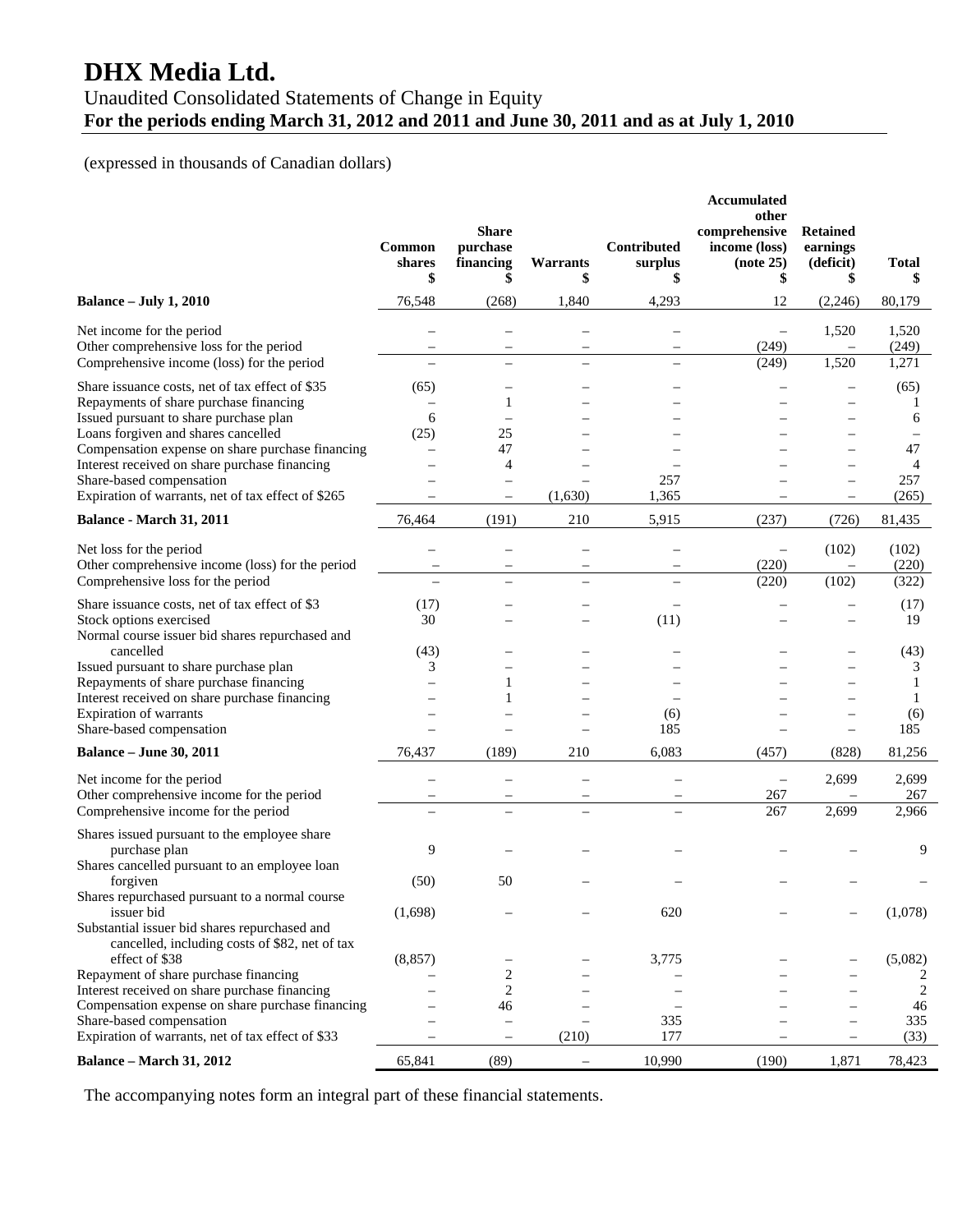# **DHX Media Ltd.**  Unaudited Consolidated Statements of Income **For the three and nine months ended March 31, 2012 and 2011**

(expressed in thousands of Canadian dollars, except for shares and amounts per share)

|                                                                             | <b>Three-months ended</b> |           | <b>Nine-months ended</b> |           |
|-----------------------------------------------------------------------------|---------------------------|-----------|--------------------------|-----------|
|                                                                             | March 31,                 | March 31, | March 31,                | March 31, |
|                                                                             | 2012                      | 2011      | 2012                     | 2011      |
|                                                                             | \$                        | \$        | \$                       | \$        |
| <b>Revenues</b> (note 24)                                                   | 16,619                    | 12,283    | 58,238                   | 43,891    |
| Direct production costs and amortization of<br>film and television produced | 10,504                    | 6,771     | 39,338                   | 26,359    |
|                                                                             | 6,115                     | 5,512     | 18,900                   | 17,532    |
| <b>Operating expenses (income)</b>                                          |                           |           |                          |           |
| Amortization of acquired library                                            | 131                       | 107       | 609                      | 446       |
| Amortization of property, plant and equipment and                           |                           |           |                          |           |
| intangibles                                                                 | 742                       | 527       | 1.963                    | 1,545     |
| Development expenses and other                                              | 226                       | 408       | 436                      | 844       |
| Impairment in value of investment in film and                               |                           |           |                          |           |
| television programs                                                         |                           |           | 135                      | 450       |
| Selling, general and administrative                                         | 4,070                     | 4,132     | 11,863                   | 11,817    |
| Share of loss of associates                                                 | 55                        | 111       | 81                       | 265       |
| Finance expense (income), net (note 18)                                     | 88                        | (72)      | (23)                     | (82)      |
|                                                                             | 5,312                     | 5,213     | 15,064                   | 15,285    |
| Income before income taxes                                                  | 803                       | 299       | 3,836                    | 2,247     |
| Provision for (recovery of) income taxes                                    |                           |           |                          |           |
| Large corporation taxes                                                     | 15                        | 15        | 45                       | 45        |
| Current income taxes                                                        | 508                       | 289       | 1,245                    | 1,170     |
| Deferred income taxes                                                       | (266)                     | (242)     | (153)                    | (488)     |
|                                                                             | 257                       | 62        | 1,137                    | 727       |
| Net income for the periods                                                  | 546                       | 237       | 2,699                    | 1,520     |
| Basic earnings per common share (note 22)                                   | 0.01                      | 0.00      | 0.05                     | 0.02      |
| Diluted earnings per common share (note 22)                                 | 0.01                      | 0.00      | 0.05                     | 0.02      |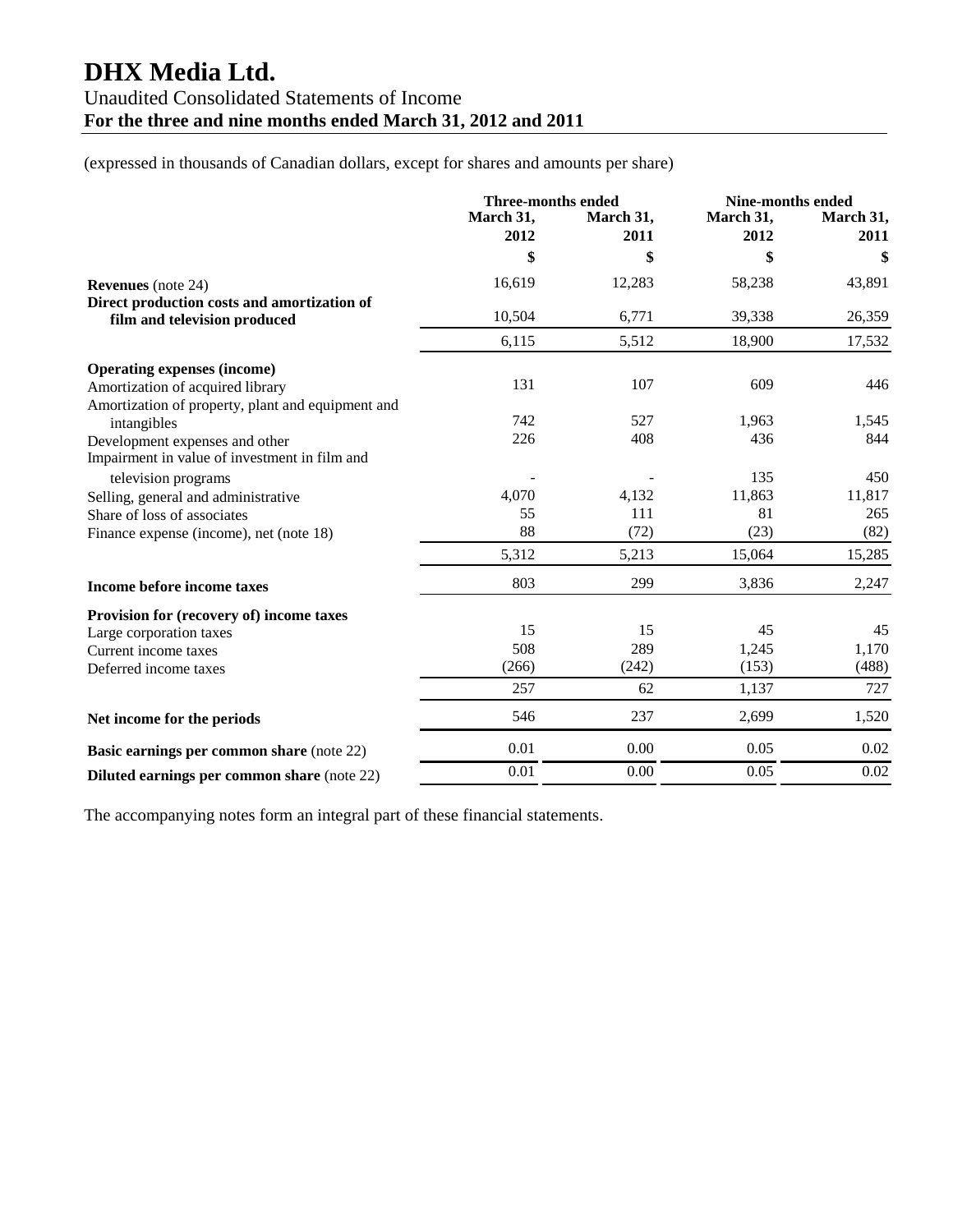# **DHX Media Ltd.**

# Unaudited Consolidated Statements of Comprehensive Income **For the three and nine-months ended March 31, 2012 and 2011**

(expressed in thousands of Canadian dollars)

|                                                                        | <b>Three-months ended</b> |      | Nine-months ended |       |                   |                   |  |  |                   |
|------------------------------------------------------------------------|---------------------------|------|-------------------|-------|-------------------|-------------------|--|--|-------------------|
|                                                                        | March 31,<br>2012         |      |                   |       | March 31,<br>2011 | March 31,<br>2012 |  |  | March 31,<br>2011 |
|                                                                        | \$                        | \$   | \$                | \$    |                   |                   |  |  |                   |
| Net income for the periods                                             | 546                       | 237  | 2,699             | 1,520 |                   |                   |  |  |                   |
| Other comprehensive income (loss)<br>Cumulative translation adjustment | (252)                     | 200  | 263               | (221) |                   |                   |  |  |                   |
| Changes in fair value of available-for-sale<br>investments             | (64)                      | (10) | 4                 | (28)  |                   |                   |  |  |                   |
| Other comprehensive income (loss) for<br>the periods                   | (316)                     | 190  | 267               | (249) |                   |                   |  |  |                   |
| Comprehensive income for the periods                                   | 230                       | 427  | 2.966             | 1,271 |                   |                   |  |  |                   |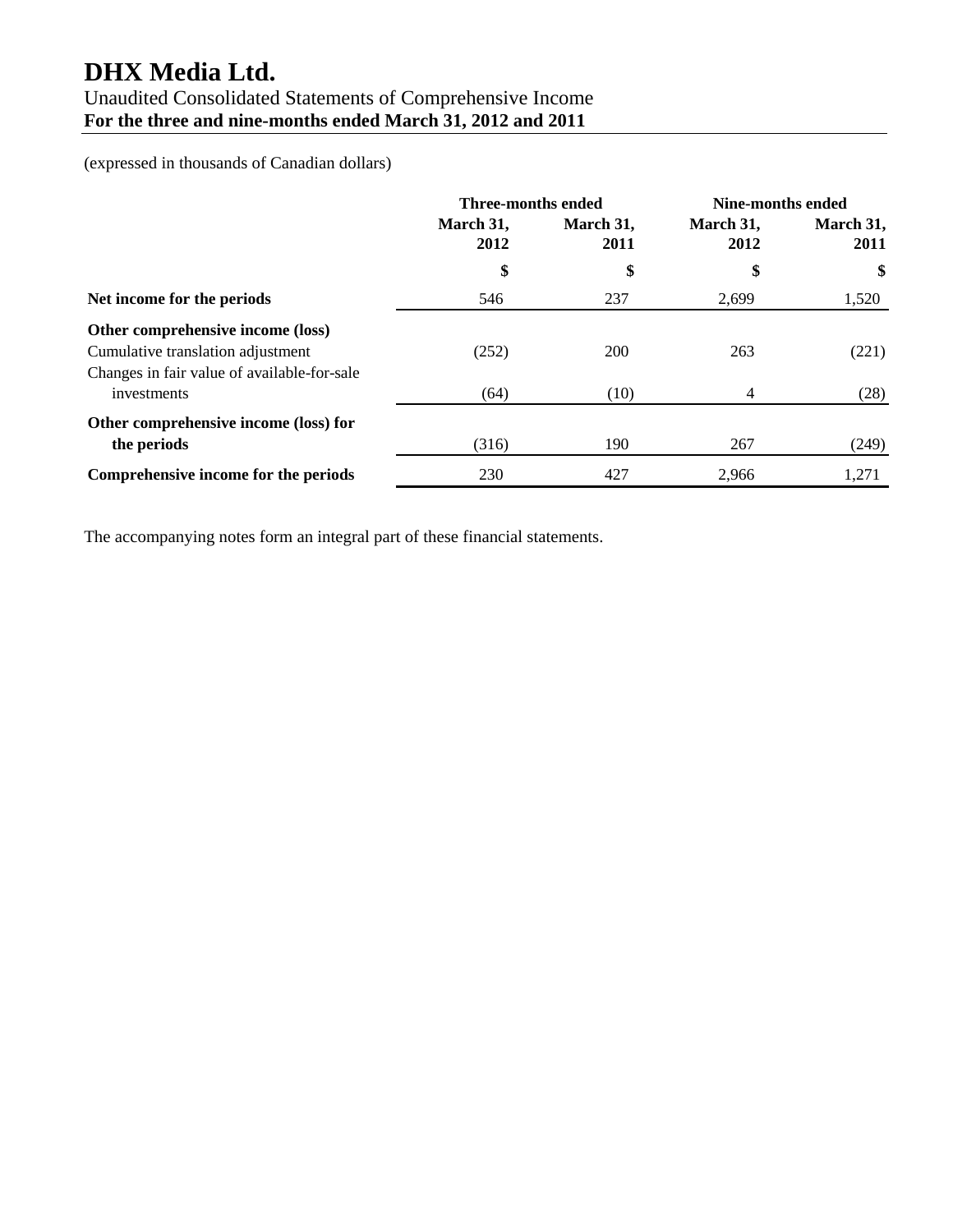# **DHX Media Ltd.**

# Unaudited Consolidated Statements of Cash Flows **For the three and nine-months ended March 31, 2012 and 2011**

# (expressed in thousands of Canadian dollars)

|                                                                                           |                   | <b>Three-months ended</b> |                     | <b>Nine-months ended</b> |
|-------------------------------------------------------------------------------------------|-------------------|---------------------------|---------------------|--------------------------|
|                                                                                           | March 31,<br>2012 | March 31,<br>2011         | March 31,<br>2012   | March 31,<br>2011        |
|                                                                                           | \$                | \$                        |                     | \$                       |
| Cash provided by (used in)                                                                |                   |                           |                     |                          |
| <b>Operating activities</b><br>Net income for the periods                                 |                   |                           |                     |                          |
| Charges (credits) to income not involving cash                                            | 546               | 237                       | 2,699               | 1,520                    |
| Amortization of film and television programs                                              | 2,130             | 2,266                     | 9,677               | 10,650                   |
| Amortization of acquired library                                                          | 131               | 107                       | 609                 | 446                      |
| Amortization of property, plant, and equipment                                            | 535               | 329                       | 1,333               | 822                      |
| Amortization of intangible assets                                                         | 207               | 198                       | 629                 | 722                      |
| Unrealized foreign exchange loss (gain)                                                   | 8                 | (58)                      | 116                 | (257)                    |
| Impairment in value of investment in film and                                             |                   |                           |                     |                          |
| television programs                                                                       |                   |                           | 135                 | 450                      |
| Share of loss of associates                                                               | 55                | 111                       | 81                  | 265                      |
| Share-based compensation                                                                  | 71                | 85                        | 381                 | 304                      |
| Interest on promissory notes                                                              |                   | $\mathbf{1}$              | $\overline{c}$      | 4                        |
| Recovery of deferred income taxes                                                         | (266)             | (242)                     | (153)               | (488)                    |
|                                                                                           | 3,417             | 3,034                     | 15,509              | 14,438                   |
| Net investment in film and television programs                                            | (1,860)           | (1,637)                   | (13, 839)           | (14, 754)                |
| Net change in non-cash working capital balances related to                                |                   |                           |                     |                          |
| operations (note 23)                                                                      | 567               | 5,374                     | 6,744               | 8,900                    |
| Cash provided by operating activities                                                     | 2,124             | 6,771                     | 8,414               | 8,584                    |
| <b>Financing activities</b>                                                               |                   |                           |                     |                          |
| Proceeds from issuance of common shares and warrants,                                     |                   |                           |                     |                          |
| net of issue costs                                                                        |                   | (100)                     |                     | (100)                    |
| Proceeds from issuance of common shares related to                                        |                   |                           |                     |                          |
| employee share purchase plan                                                              | 3                 | 4                         | 9                   | 6                        |
| Proceeds from repayment of employee share purchase loan                                   | 1                 |                           | 2                   |                          |
| Common shares repurchased and cancelled<br>Proceeds from (repayment of) bank indebtedness | (137)<br>(765)    | (87)                      | (6,193)<br>(3, 447) | 5,724                    |
| Repayment of interim production financing                                                 | (24)              | (3,975)                   | (3,326)             | (187)                    |
| Proceeds from long-term debt                                                              |                   |                           | 4,000               |                          |
| Repayment of long-term debt and obligations under                                         |                   |                           |                     |                          |
| capital leases                                                                            | (592)             | (135)                     | (855)               | (410)                    |
| Cash provided by (used in) financing activities                                           | (1,514)           | (4,293)                   | (9, 810)            | 5,033                    |
| <b>Investing activities</b>                                                               |                   |                           |                     |                          |
| <b>Business acquisitions</b>                                                              |                   |                           |                     | (7,936)                  |
| Acquisitions of short-term investments                                                    |                   | (3)                       | (7, 185)            | (4,005)                  |
| Proceeds on disposal of short-term investments                                            |                   | 1,006                     | 8,009               | 1,016                    |
| Proceeds on disposal of (acquisition of) property, plant, and<br>equipment                | 96                | (279)                     | (953)               | (966)                    |
| Cash provided by (used in) investing activities                                           | 96                | 724                       | (129)               | (11,891)                 |
| Net change in cash during the periods                                                     | 706               | 3,202                     | (1,525)             | 1,726                    |
| <b>Cash - Beginning of periods</b>                                                        | 17,294            | 15,800                    | 19,525              | 17,276                   |
| Cash - End of periods                                                                     | 18,000            | 19,002                    | 18,000              | 19,002                   |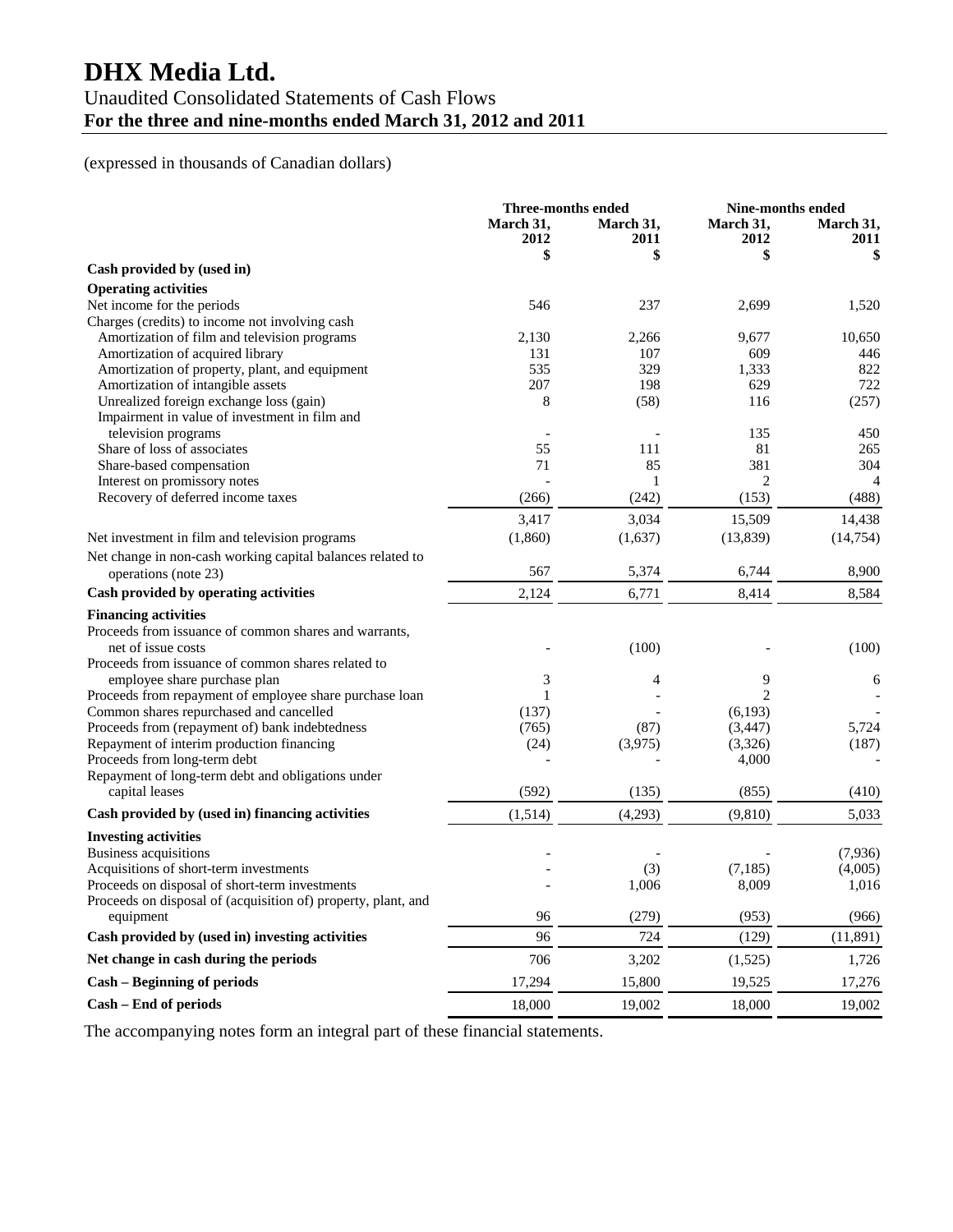## **1 Nature of the business**

DHX Media Ltd. (the "Company") is a public company, and the ultimate parent, whose common shares are traded on the Toronto Stock Exchange (TSX), admitted on May 19, 2006 (symbol DHX). The Company, incorporated on February 12, 2004 under the laws of the Province of Nova Scotia, Canada, and continued on April 25, 2006 under the Canada Business Corporation Act, develops, produces and distributes films and television programs for the domestic and international markets. The address of the Company's head office is 1478 Queen Street, Halifax, Nova Scotia, Canada, B3J 2H7.

# **2 Basis of preparation and adoption of IFRS**

The Company prepares its financial statements in accordance with Canadian generally accepted accounting principles as set out in the Handbook of the Canadian Institute of Chartered Accountants ("CICA Handbook"). In 2010, the CICA Handbook was revised to incorporate International Financial Reporting Standards ("IFRS"), and requires publicly accountable enterprises to apply such standards effective for years beginning on or after January 1, 2011. Accordingly, the Company has commenced reporting in accordance with IFRS in these interim consolidated financial statements. In these interim consolidated financial statements, the term "Canadian GAAP" refers to Canadian generally accepted accounting principles prior to the adoption of IFRS.

These interim consolidated financial statements have been prepared in accordance with IFRS applicable to the preparation of interim financial statements, including IAS 34 and IFRS 1. Subject to certain transition elections disclosed in note 4, the Company has consistently applied the same accounting policies in its opening IFRS balance sheet at July 1, 2010 and throughout all periods presented, as if these policies had always been in effect. Note 4 discloses the impact of the transition to IFRS on the Company's reported balance sheets, financial performance and cash flows, including the nature and effect of significant changes in accounting policies from those used in the Company's consolidated financial statements for the year ended June 30, 2011.

The policies applied in these interim consolidated financial statements are based on IFRS issued and outstanding as of May 11, 2012, the date the Board of Directors approved the statements. Any subsequent changes to IFRS that are given effect in the Company's annual consolidated financial statements for the year ending June 30, 2012 could result in restatement of these interim consolidated financial statements, including the transition adjustments recognized on transition to IFRS.

These interim consolidated financial statements do not include all of the financial statement disclosures required for annual financial statements and should be read in conjunction with the Company's Canadian GAAP annual consolidated financial statements for the year ended June 30, 2011. In management's opinion, the financial statements reflect all adjustments that are necessary for a fair presentation of the results for the interim period presented.

# **3 Significant accounting policies, judgments and estimation uncertainty**

## **Significant accounting policies**

The significant accounting policies used in the preparation of these consolidated interim financial statements are described below.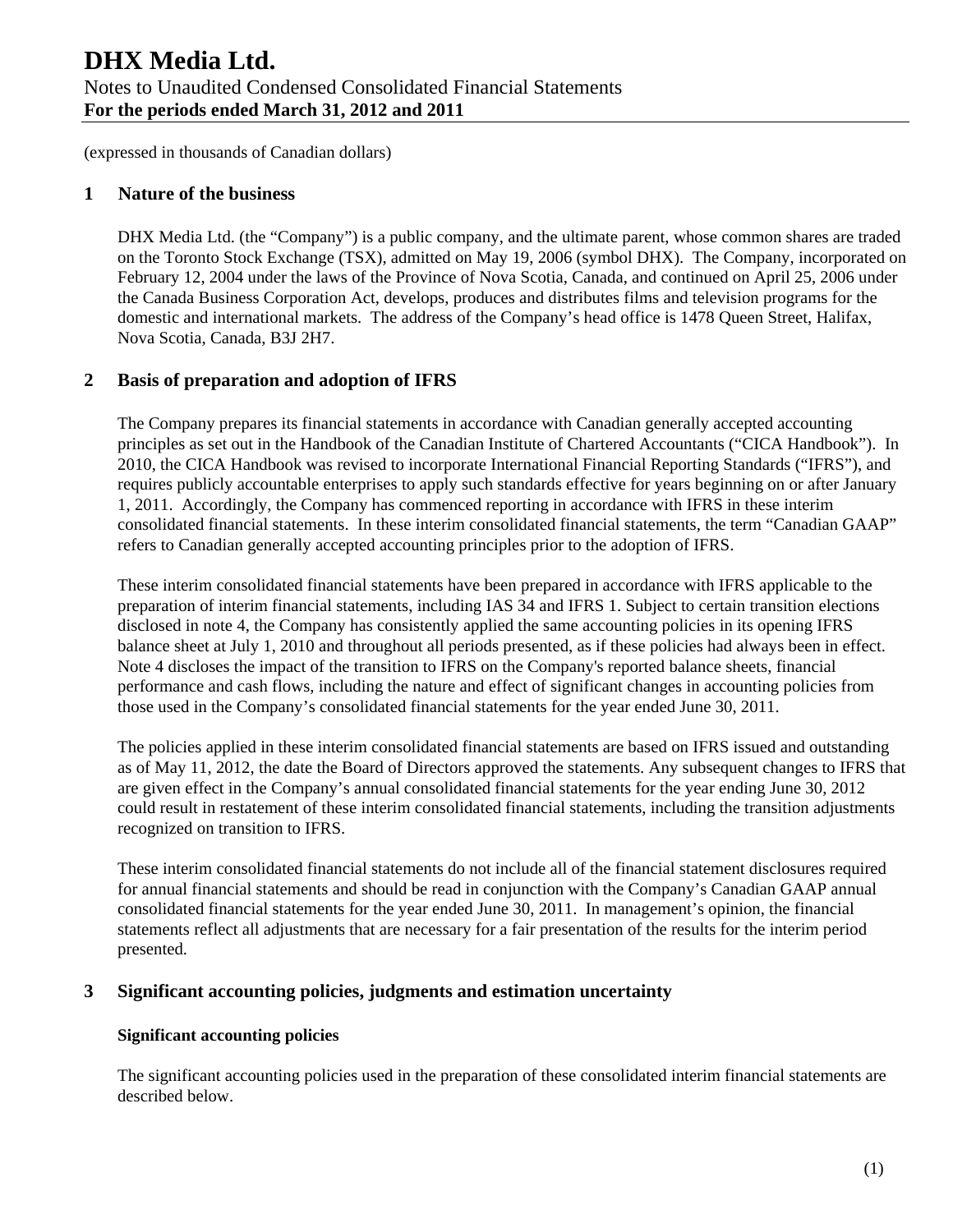# **3 Significant accounting policies, judgments and estimation uncertainty** (continued)

#### **Basis of measurement**

The interim consolidated financial statements have been prepared under a historical cost basis, except for certain financial assets and financial liabilities, including derivative instruments that are measured at fair value.

#### **Consolidation**

The interim consolidated financial statements include the accounts of DHX Media Ltd. and all of its subsidiaries. The interim financial statements of all subsidiaries are prepared for the same reporting period, using the consistent accounting policies. Intercompany accounts, transactions, income and expenses and unrealized gains and losses resulting from transactions amongst the consolidated companies have been eliminated upon consolidation.

Subsidiaries are those entities, including special purpose entities, which the Company controls by having the power to govern the financial and operating policies. The existence and effect of potential voting rights that are currently exercisable or convertible are considered when assessing whether the Company controls another entity. Subsidiaries are fully consolidated from the date on which control is obtained by the Company and are deconsolidated from the date that control ceases.

Certain special purpose entities are consolidated by the Company where it does not own, directly or indirectly, through subsidiaries, more than half of the voting power, but where the Company has determined that it has either sufficient power to govern the financial and operating policies of the entities, the power to appoint or remove the majority of the members of Board of Directors of the entities or the power to cast the majority of votes at meetings of the Board of Directors of the entities in such a manner that control is considered to exist.

#### **Non-controlling interests**

Non-controlling interest represent equity interests in subsidiaries owned by outside parties. The share of net assets of subsidiaries attributable to non-controlling interests is presented as a component of equity. The share of net income and comprehensive income attributable to non-controlling interests is recognized directly in equity. Changes to the Company's ownership interest in subsidiaries that do not result in a loss of control are accounted for as equity transactions.

#### **Investments in associates**

Associates are entities over which the Company has significant influence, but not control. The financial results of the Company's investments in its associates are included in the Company's results according to the equity method. Subsequent to the acquisition date, the Company's share of profits or losses of associates is recognized in the statement of income and its share of other comprehensive income of associates is included in the other comprehensive income account.

Unrealized gains on transactions between the Company and an associate are eliminated to the extent of the Company's interest in the associate. Unrealized losses are also eliminated unless the transaction provides evidence of an impairment of the asset transferred. Dilution gains and losses arising from changes in interests in investments in associates are recognized in the statement of income.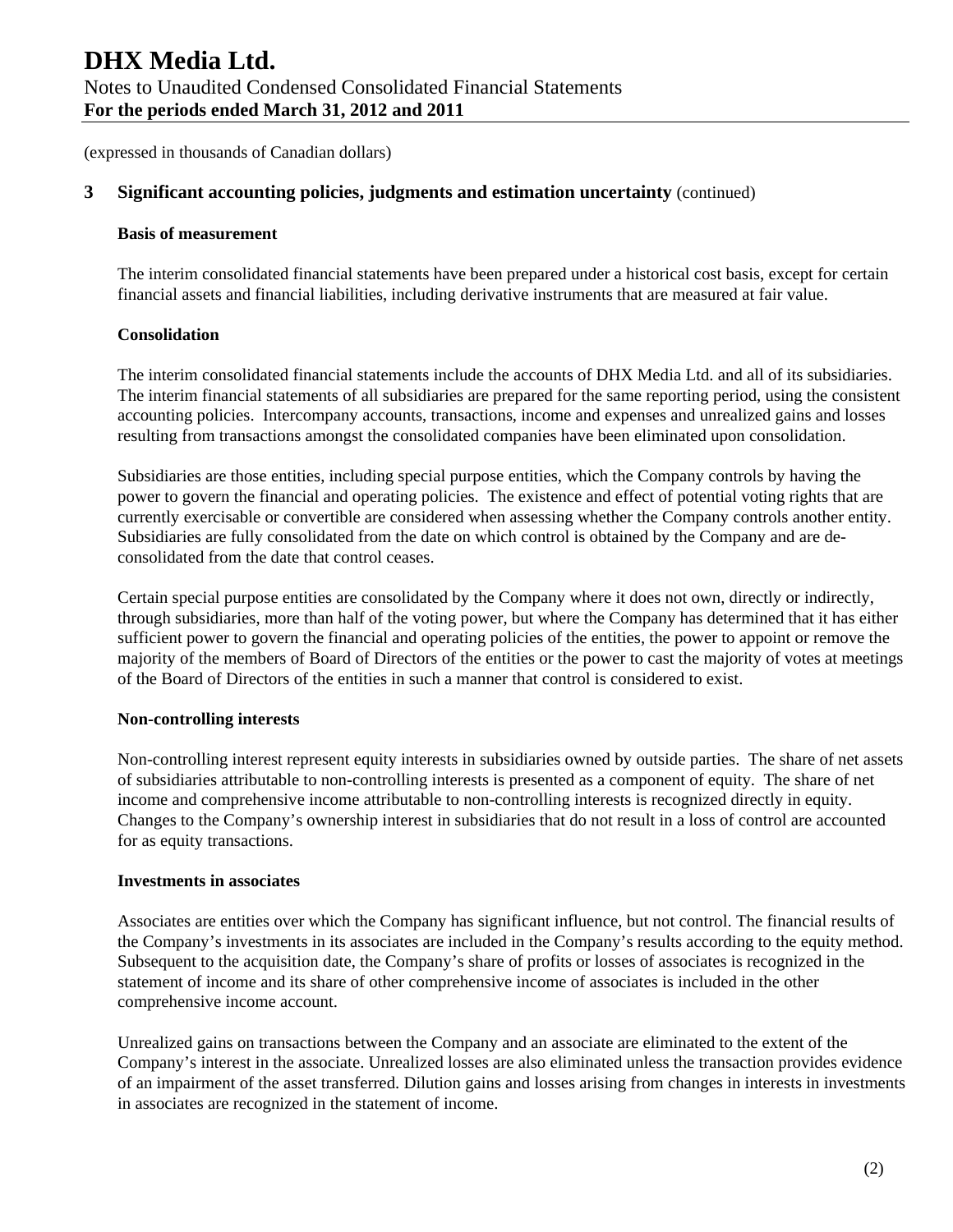# **3 Significant accounting policies, judgments and estimation uncertainty** (continued)

#### **Investments in associates** (continued)

The Company assesses at each year-end whether there is any objective evidence that its interests in associates are impaired. If impaired, the carrying value of the Company's share of the underlying assets of associates is written down to its estimated recoverable amount (being the higher of fair value less cost to sell and value in use) and charged to the statement of income.

#### **Segmented reporting**

Operating segments are reported in a manner consistent with the internal reporting provided to the chief operating decision making group. The chief operating decision making group that are responsible for allocating resources and assessing performance of the operating segments have been identified as the Chief Executive Officer, Chief Financial Officer and Chief Operating Officer. In measuring performance, the Company does not distinguish or group its operations on a geographical or any other basis and, accordingly, has a single reportable segment for disclosure purposes.

#### **Foreign currency translation**

(i) Functional and presentation currency

Items included in the financial statements of each consolidated entity of the Company are measured using the currency of the primary economic environment in which the entity operates (the "functional currency"). Primary and secondary indicators are used to determine the functional currency (primary indicators have priority over secondary indicators). The primary indicator which applies to the Company is the currency that mainly influences revenues and expenses. Secondary indicators include the currency in which funds from financing activities are generated, and the autonomy of foreign subsidiaries. For the Company and all subsidiaries other than Wildbrain, the Canadian dollar has been determined to be the functional currency. For Wildbrain, the functional currency is the US dollar. These consolidated financial statements are presented in Canadian dollars, which is the the Company's functional currency. The financial statements of consolidated entities that have a functional currency other than Canadian dollars ("foreign operations") are translated into Canadian dollars as follows:

- (a) assets and liabilities at the closing rate at the date of the balance sheet, and
- (b) income and expenses at the average rate for the period (as this is considered to be a reasonable approximation of actual rates).

All resulting changes are recognized in other comprehensive income as cumulative translation adjustments.

When the Company disposes of its entire interest in a foreign operation, or loses control, joint control, or significant influence over a foreign operation, the foreign currency gains or losses accumulated in other comprehensive income related to the foreign operation are recognized in profit or loss. If the Company disposes of part of an interest in a foreign operation which remains a subsidiary, a proportionate amount of foreign currency gains or losses accumulated in other comprehensive income related to the subsidiary is reallocated between controlling and non-controlling interests.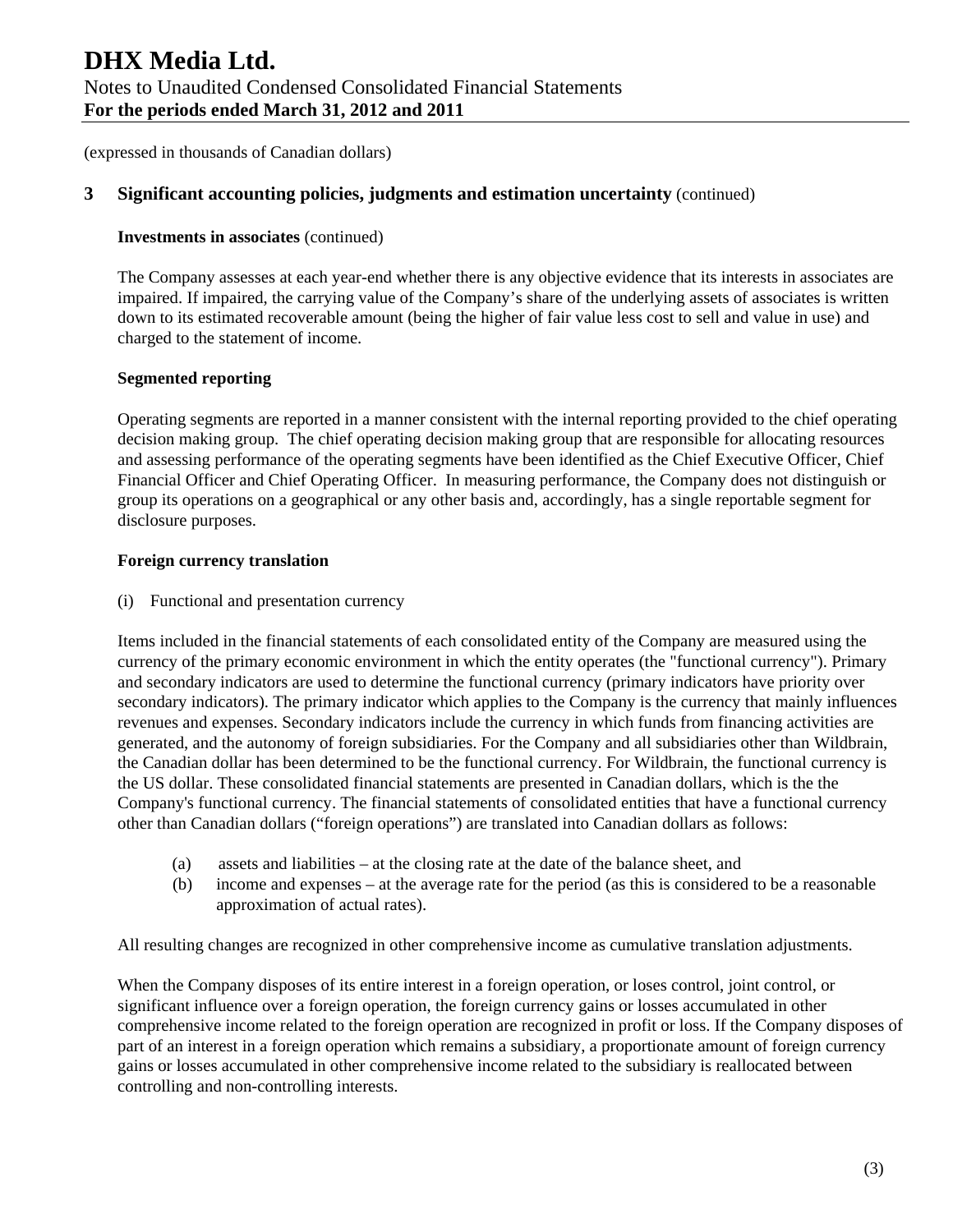(expressed in thousands of Canadian dollars)

## **3 Significant accounting policies, judgments and estimation uncertainty** (continued)

#### **Foreign currency translation** (continued)

(ii) Transactions and balances

Foreign currency transactions are translated into the functional currency using the exchange rates prevailing at the dates of the transactions. Foreign exchange gains and losses resulting from the settlement of foreign currency transactions and from the translation, at year-end exchange rates, of monetary assets and liabilities denominated in currencies other than the functional currency are recognized in the statement of income.

#### **Revenue recognition**

Revenue from the licensing of film and television programs is recognized when:

- (a) the Company has persuasive evidence of a contractual arrangement;
- (b) the production has been completed;
- (c) the contractual delivery arrangements have been satisfied;
- (d) the licensing period has commenced;
- (e) the fee is fixed or determinable; and
- (f) collectability of proceeds is reasonably assured.

Cash payments received or advances currently due pursuant to a broadcast license or distribution arrangement are recorded as deferred revenue until all of the foregoing conditions of revenue recognition have been met.

Revenues from production services for third parties and new media revenue on the Company's proprietary productions are recognized on a percentage-of-completion basis. Percentage-of-completion is based upon the proportion of costs incurred in the current period to total expected costs. A provision is made for the entire amount of future estimated losses, if any, on productions-in-progress.

Revenue from live tours is recorded in the period in which the show is performed and other revenue recognition criteria are met. Merchandising revenue is recognized at the point of sale to customers.

Royalty revenue is accrued for royalty streams for which the receipt of revenue is probable and is recognized in accordance with the substance of the relevant agreements and statements received from third party agents.

#### **Investment in film and television programs**

Investment in film and television programs represents the balance of costs of film and television programs which have been produced by the Company or for which the Company has acquired distribution rights and the Company's right to participate in certain future cash flows of film and television programs produced and distributed by other unrelated parties ("Acquired Participation Rights"). Investment in film and television programs also includes acquired film and television libraries or properties that are in production.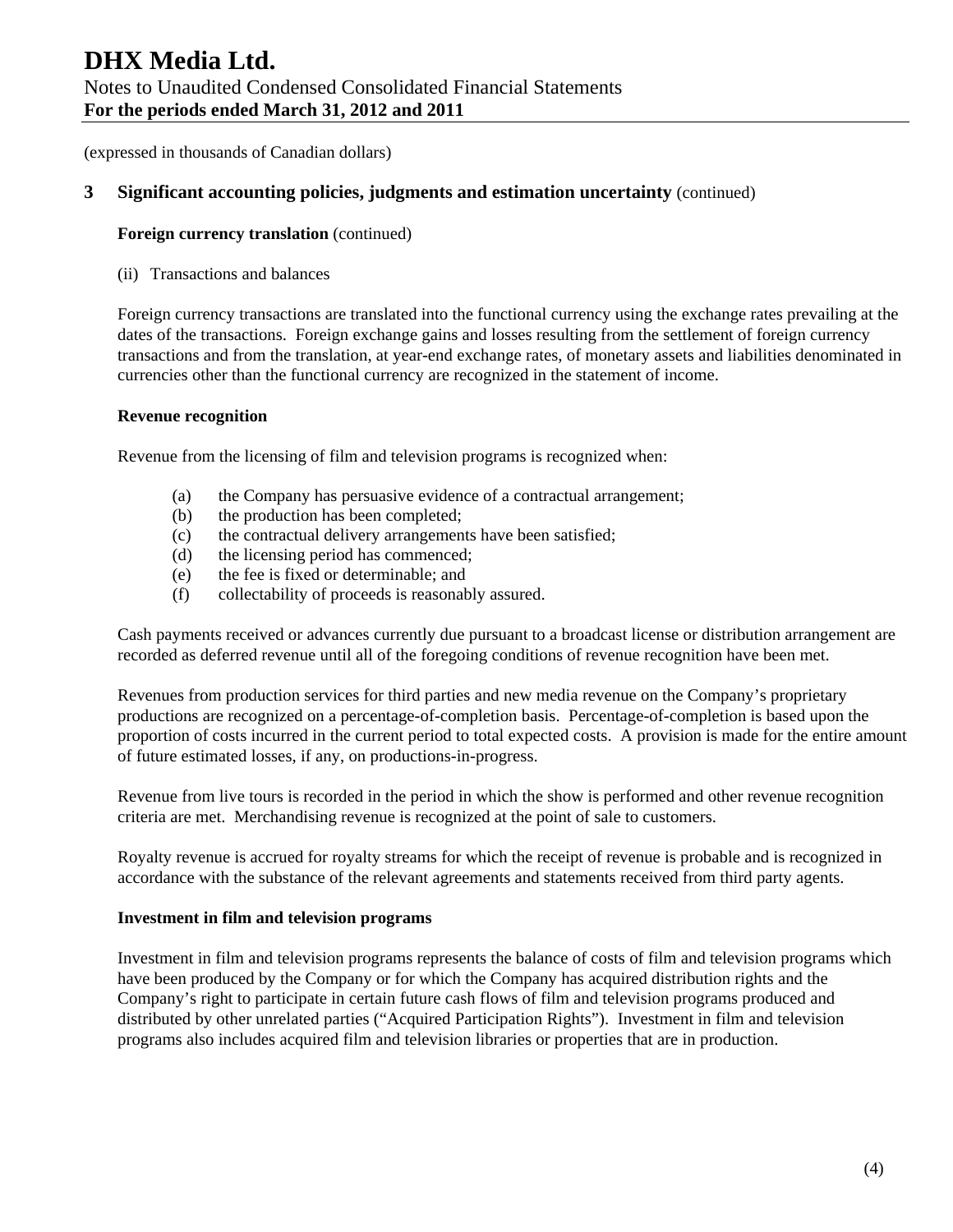## **3 Significant accounting policies, judgments and estimation uncertainty** (continued)

#### **Investment in film and television programs** (continued)

Costs of acquiring and producing film and television programs are capitalized. The costs are measured net of federal and provincial program contributions earned and are charged to income using the individual film forecast method, whereby capitalized costs are charged to income and ultimate participation costs are accrued in the proportion that current revenue bears to management's estimate of ultimate revenue expected to be recognized from the exploitation, exhibition or licensing of the film or television program. For film and television programs produced by the Company, capitalized costs include all direct production and financing costs incurred during production that are expected to benefit future periods. Financing costs are capitalized to the costs of a film or television program until substantially all of the activities necessary to prepare the film or television program for delivery are complete. Capitalized production costs do not include charges for losses on properties sold or abandoned. For episodic television series, until estimates of secondary market revenue can be established, capitalized costs for each episode produced are limited to the amount of revenue contracted for each episode. Costs in excess of this limitation are expensed as incurred on an episode-by-episode basis. Production financing provided by third parties that acquire substantive equity participation is recorded as a reduction of the cost of the production. Acquired participation costs are recognized initially at the amounts paid or the fair value of amounts due to the counterparty.

For films other than episodic television series and acquired libraries, ultimate revenue includes estimates over a period not to exceed ten years following the date of initial release. For episodic television series, ultimate revenue includes estimates of revenue over a period not to exceed ten years from the date of delivery of the first episode or, if still in production, five years from the date of delivery of the most recent episode, if later. For acquired film and television libraries previously released, ultimate revenue includes estimates of revenue over a period not to exceed twenty years from the date of acquisition.

Investment in film and television programs are included within current assets. The normal operating cycle of the Company can be greater than 12 months.

Ultimate revenue estimates are prepared on a title-by-title basis and are reviewed periodically based on current market conditions. For film, ultimate revenue estimates include box office receipts, sale of DVDs, licensing of television broadcast rights and licensing of other ancillary film rights to third parties. For television programs, ultimate revenue estimates include licensed rights to broadcast television programs in development and rights to renew licenses for episodic television programs in subsequent seasons. Ultimate revenue includes estimates of secondary market revenue for produced episodes only when the Company can demonstrate through its experience or industry norms that the number of episodes already produced, plus those for which a firm commitment exists and the Company expects to deliver, can be licensed successfully in the secondary market. Ultimate estimates of future revenue involve measurement uncertainty and it is therefore possible that reductions in the carrying value of investment in film and television programs may be required as a consequence of changes in management's future revenue estimates.

The valuation of investment in film and television programs (including Acquired Participation Rights), is reviewed on a title-by-title basis when an event or change in circumstances indicates that the net realizable value of a film or television program or the acquired participation right is less than its cost. The net realizable value of the film or television program is determined using management's estimates of future revenues and costs under a discounted cash flow approach. A write-down is recorded equivalent to the amount by which the costs exceed the estimated net realizable value of the film or television program or acquired participation right.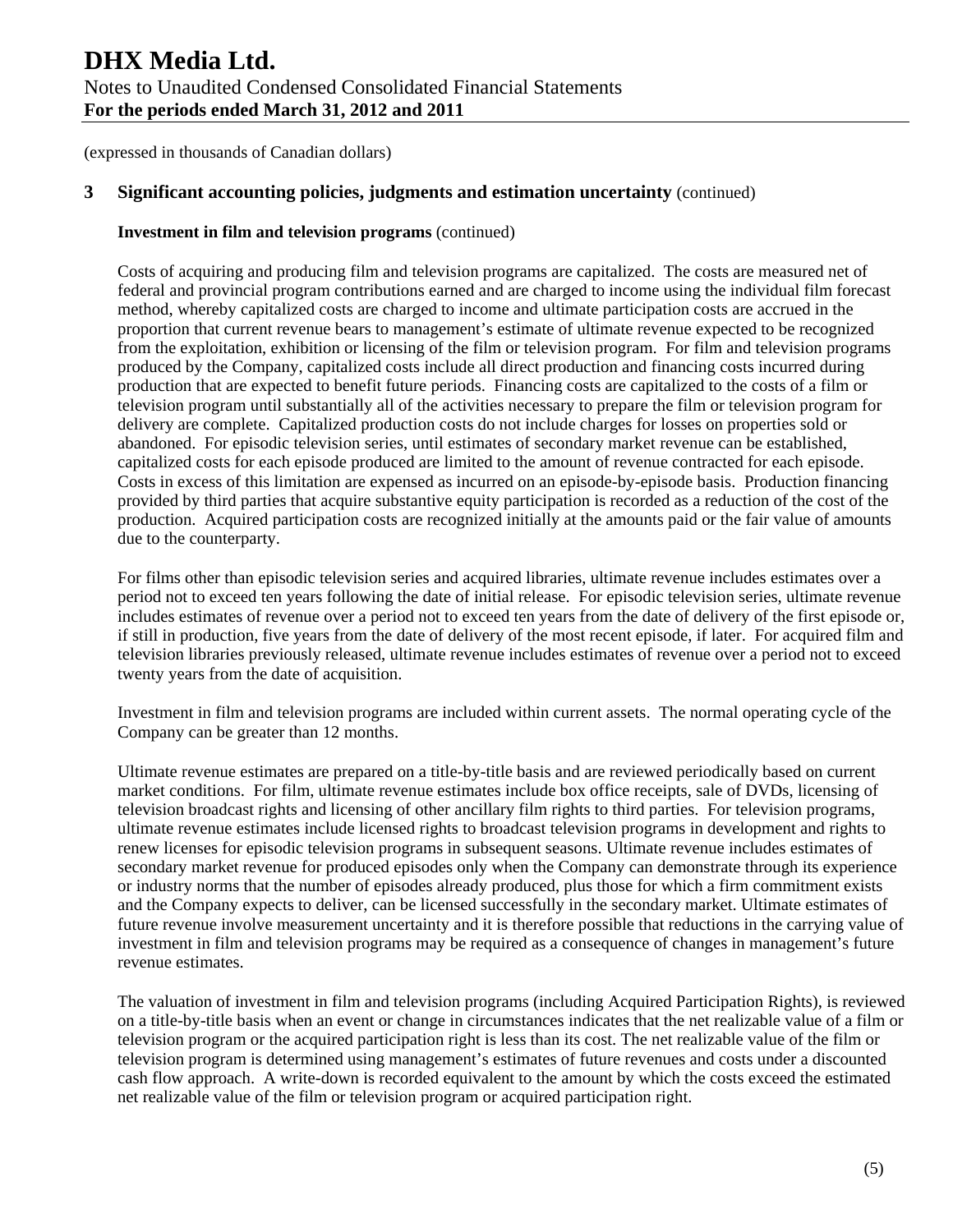# **3 Significant accounting policies, judgments and estimation uncertainty** (continued)

#### **Development costs**

Development costs include costs of acquiring film rights to books, stage plays or original screenplays and costs to adapt such projects. Such costs are capitalized and included in investment in film and television programs upon commencement of production. Advances or contributions received from third parties to assist in development are deducted from these costs. Projects in development are written off as development expenses at the earlier of the date determined not to be recoverable or when projects under development are abandoned, or three years from the date of the initial recognition of the investment, if there have been no active development milestones or significant development expenditures within the last year.

#### **Property, plant and equipment**

Property, plant and equipment are carried at historical cost, less accumulated amortization and accumulated impairment losses. Subsequent costs are included in the asset`s carrying amount or recognized as a separate asset, as appropriate, only when it is probable that future economic benefits associated with the item will flow to the Company and the cost can be measured reliably. The carrying amount of a replaced asset is derecognized when replaced. Repairs and maintenance costs are charges to the statement of income during the period in which they are incurred. Amortization is provided, commencing when the asset is available for use, over the estimated useful life of the asset, using the following annual rates and methods:

| <b>Building</b>                         | 4% by declining balance                                    |
|-----------------------------------------|------------------------------------------------------------|
| Furniture, fixtures and other equipment | 5% - 20% by declining balance                              |
| Computer equipment                      | 30% by declining balance                                   |
| Post-production equipment               | 30% by declining balance                                   |
| Computer software                       | 2 years straight-line                                      |
| Website design                          | 2 years straight-line                                      |
| Leasehold improvements                  | 5 years straight-line and straight-line over term of lease |

The Company allocated the amount initially recognized in respect of an item of property, plant and equipment to its significant parts and depreciated separately each such part. Residual values, method of amortization and useful lives of the assets are reviewed annually and adjusted if appropriate.

Gains and losses on disposals if property, plant and equipment are determined by comparing the proceeds with the carrying amount of the asset and are included as part of other gains and losses in the statement of income.

#### **Goodwill**

Goodwill represents the cost of acquired businesses in excess of the fair value of net identifiable assets acquired at the date of acquisition. Goodwill is carried at cost less any accumulated impairment losses and is not subject to amortization. Goodwill is tested for impairment annually or more frequently if events or circumstances indicate that the asset might be impaired. Goodwill is allocated to a cash generating unit ("CGU"), or group of CGU's, which is the lowest level within an entity at which the goodwill is monitored for internal management purposes, which is not higher than an operating segment. Impairment is tested by comparing the recoverable amount of goodwill assigned to a CGU or group of CGU's to its carrying value.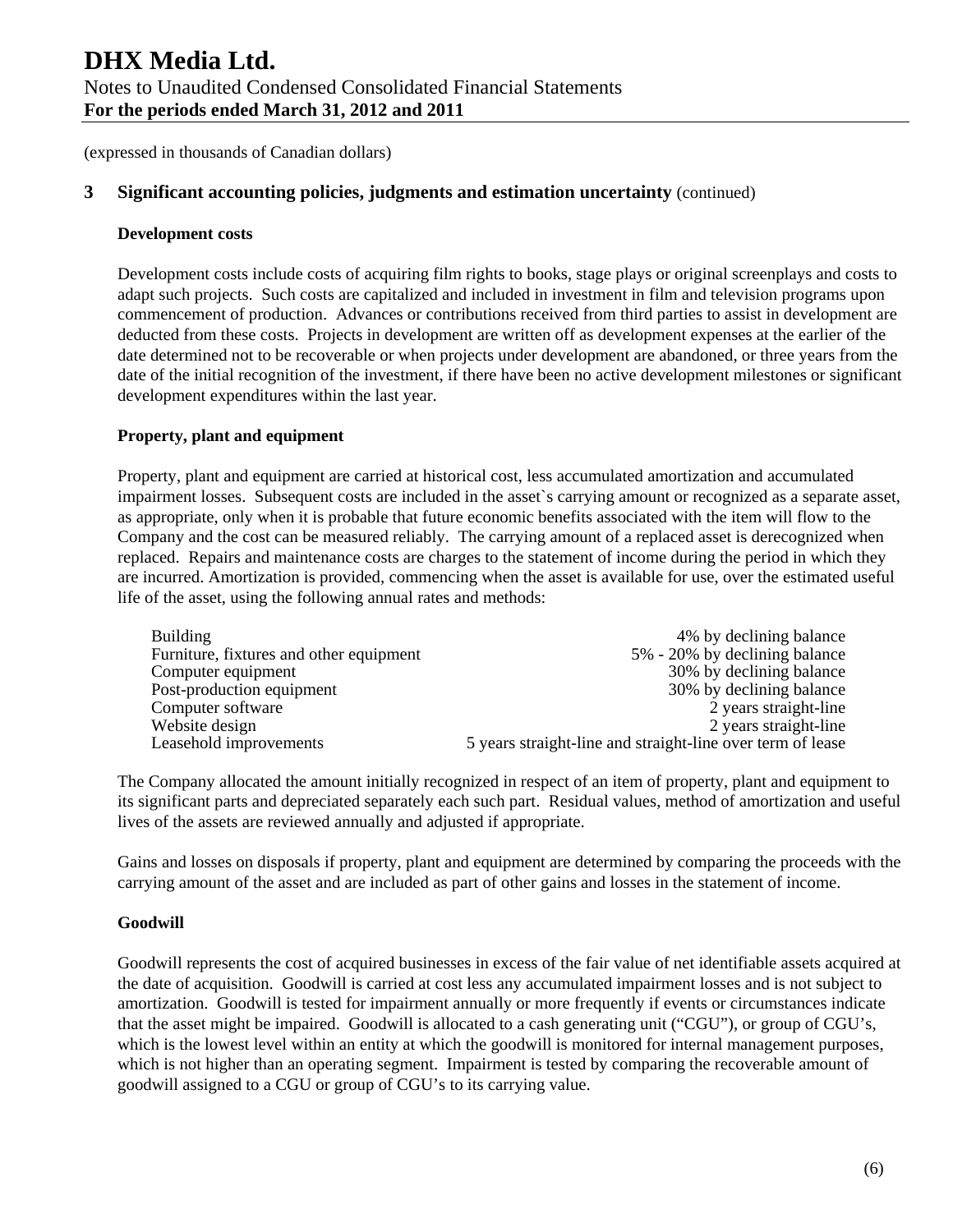# **3 Significant accounting policies, judgments and estimation uncertainty** (continued)

#### **Identifiable intangible assets**

Identifiable intangible assets are carried at cost, including amounts of purchase price allocations upon acquisitions. Amortization is provided on a straight-line basis over the estimated useful life of the assets, using the following annual rates and methods:

Production backlog 2 to 3 years straight-line Broadcaster relationships 7 to 10 years straight-line Customer and distribution relationships 10 years straight-line Non-compete contracts and brands 3 to 9 years straight-line Production software 5 years straight-line

#### **Impairment of non-financial assets**

Property, plant and equipment and intangible assets are tested for impairment whenever events or changes in circumstances indicate that the carrying amount may not be recoverable. Long lived assets that are not amortized are subject to an annual impairment test. For the purposes of measuring recoverable amounts, assets are grouped into CGU's. The recoverable amount is the higher of an asset's fair value less costs to sell and value in use, being the present value of the expected future cash flows of the relevant CGU. An impairment loss is recognized for the amount by which the asset's carrying amount exceeds its recoverable amount.

#### **Borrowing costs**

Borrowing costs directly attributable to the acquisition, construction or production of qualifying assets, including investment in films and property, plant and equipment, are added to the cost of those assets, until such time as the assets are substantially complete and ready for use. All other borrowing costs are recognized as a finance expense in the statement of income in the period in which they are incurred.

#### **Government financing and assistance**

The Company has access to several government programs, including tax credits that are designed to assist film and television production and distribution in Canada. Amounts received or receivable in respect of production assistance are recorded as a reduction of the production costs of the applicable production. Government assistance with respect to distribution rights is recorded as a reduction of investment in film and television programs. Government assistance towards current expenses is recorded as a reduction of the applicable expense item.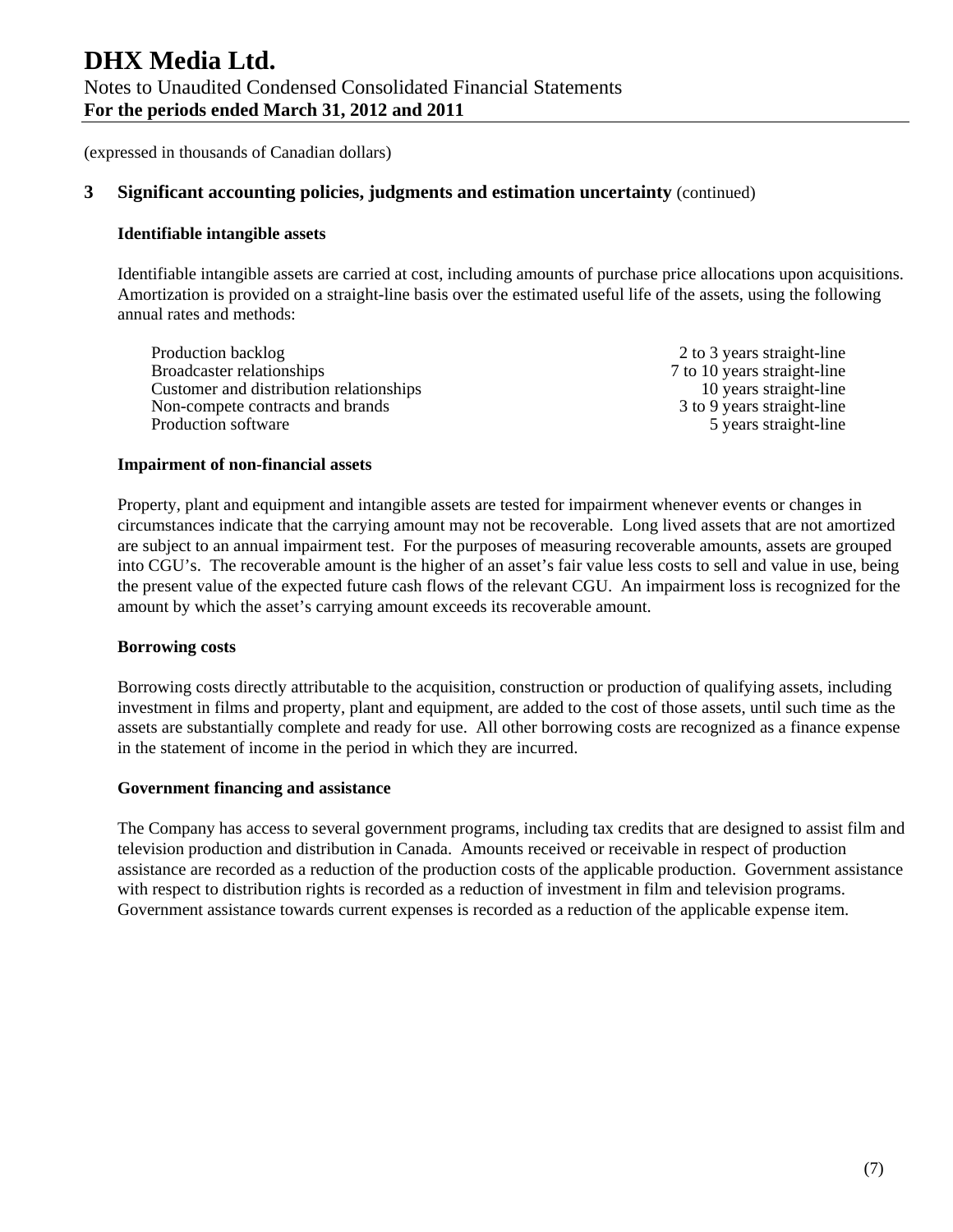# **3 Significant accounting policies, judgments and estimation uncertainty** (continued)

#### **Provisions**

Provisions are recognized when the Company has a present legal or constructive obligation as a result of past events; it is more likely than not that an outflow of resources will be required to settle the obligation; and the amount can be reliably estimated. Provisions are measured at management's best estimate of the expenditure required to settle the obligation at the end of the reporting period, and are discounted to present value where the effect is material. The Company performs evaluations to identify onerous contracts and, where applicable, records provisions for such contracts.

#### **Operating leases**

Rentals payable under operating leases are charges to income on a straight-line basis over the term of the relevant lease.

#### **Income taxes**

Income taxes are comprised of current and deferred tax. Income tax is recognized in the statement of income except to the extent that it relates to items recognized directly in equity, in which case the income tax is also recognized directly in equity.

Current tax is the expected tax payable on the taxable income for the period, using tax rates enacted or substantively enacted, at the end of the reporting period, and any adjustment to tax payable in respect of previous periods.

Deferred tax is recognized in respect of temporary differences arising between the tax bases of assets and liabilities and their carrying amounts in the consolidated financial statements, as well as the benefit of losses that are probable to be realized and are available for carry forward to future years to reduce income taxes. Deferred income tax is determined on a non-discounted basis using tax rates and laws that have been enacted or substantively enacted at the balance sheet date and are expected to apply when the deferred tax asset or liability is settled. Deferred tax liabilities are generally recognized for all taxable temporary differences. Deferred tax assets are recognized to the extent that it is probable that the assets can be recovered.

The carrying amount of deferred tax assets is reviewed at the end of each reporting period and reduced to the extent that it is no longer probable that sufficient taxable earnings will be available to allow all or part of the asset to be recovered.

Deferred income tax is provided on temporary differences arising on investments in subsidiaries and associates, except, in the case of subsidiaries, where the timing if the reversal of the temporary difference in controlled by the Company and it is probable that the temporary difference will not reverse in the foreseeable future.

The effect of a change in tax rates on deferred tax assets and liabilities is included in earnings in the period that the change is substantively enacted, except to the extent it relates to items previously recognized outside earnings in which case the rate change impact is recognized in a manner consistent with how the items were originally recognized.

Deferred income tax assets and liabilities are presented as non-current. Tax on income in interim periods is accrued using the tax rate that would be applicable to expected annual total earnings.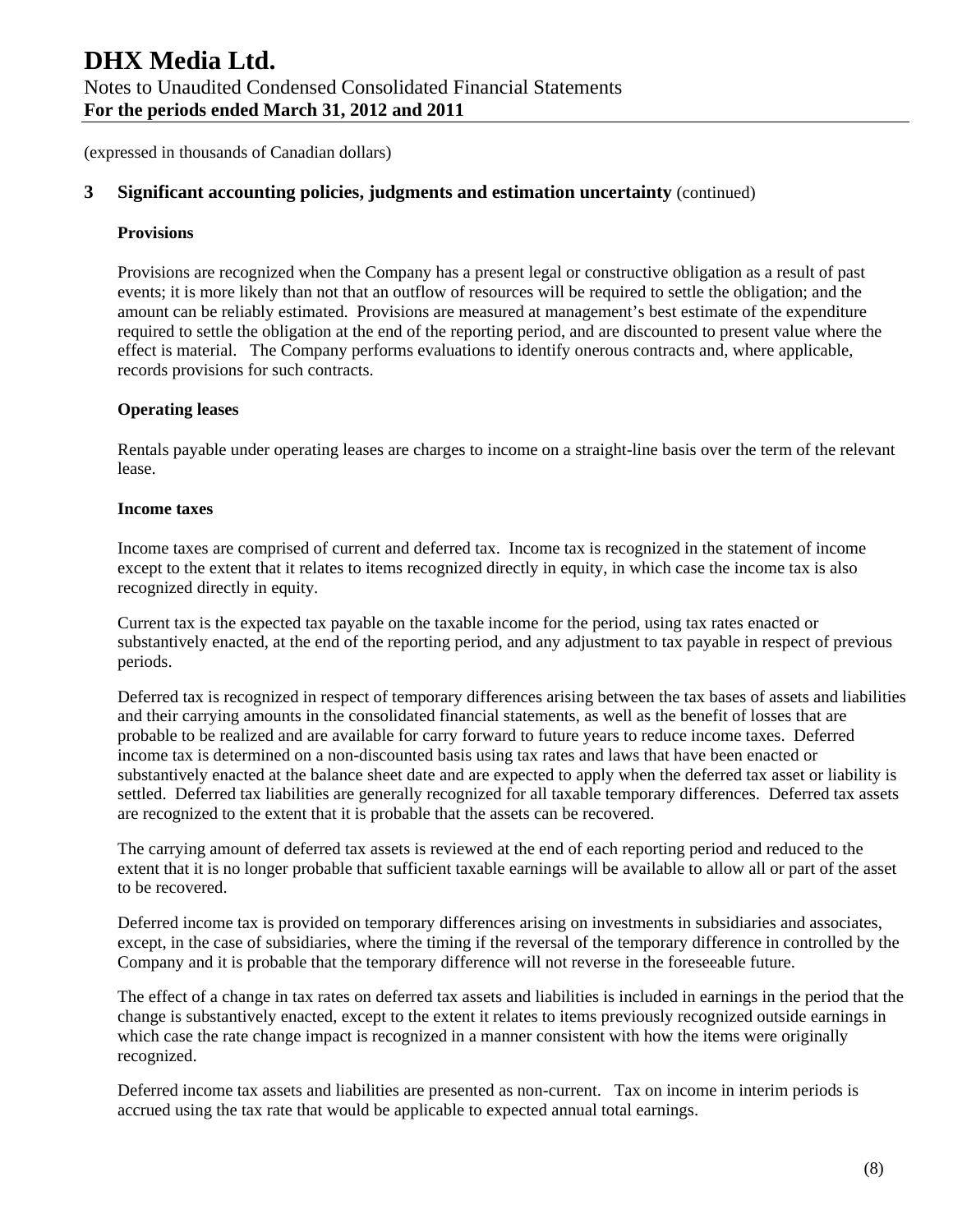# **3 Significant accounting policies, judgments and estimation uncertainty** (continued)

#### **Share-based compensation**

The Company grants stock options to certain directors, officers, employees and consultants of the Company. Stock options vest over periods of up to 4 years and expire after 5 years. Each vesting tranche of stock options is considered a separate award with its own vesting period and estimated grant date fair value. The estimated grant date fair value of each vesting tranche is estimated using the Black-Scholes option pricing model. Compensation expense is recognized over each tranche's vesting period by increasing contributed surplus based on the number of awards expected to vest. The number of awards expected to vest is reviewed at least annually, with any impact being recognized immediately.

## **Earnings per share**

Basic and fully diluted earnings per share are computed based on the weighted average number of common shares outstanding during the period. Diluted loss per share does not include the potential exercise of the employee stock options, put options and warrants where to do so would be anti-dilutive for the periods presented. The number of shares included with respect to options, warrants and similar instruments is computed using the treasury stock method.

#### **Financial instruments**

Financial instruments are classified as follows:

- Short-term investments and long-term investment are classified as "Available-for-Sale". Financial assets classified as Available-for-Sale are recognized initially at fair value plus transaction costs and are subsequently carried at fair value with the changes in fair value recorded in other comprehensive income. Available-for-Sale assets are classified as non-current, unless the investment matures or management expects to dispose of them within twelve months.
- Derivative financial instruments are classified as "Held-for-Trading" and recognized initially on the balance sheet at fair value. Financial assets classified as Held-for-Trading are recognized at fair value with the changes in fair value recorded in net income.
- Cash and amounts receivable are classified as "Loans and Receivables". After their initial fair value measurement, they are measured at amortized cost using the effective interest method, less a provision for impairment, established on an account-by-account basis, based on, among other factors, prior experience and knowledge of the specific debtor and its assessment of the current economic environment.
- Bank indebtedness, accounts payable and accrued liabilities, interim production financing, long-term debt and other liabilities are classified as "Other Financial Liabilities". Other Financial Liabilities are initially recognized at fair value less transaction costs. Subsequent to initial recognition, Other Financial Liabilities are measured at amortized cost using the effective interest method.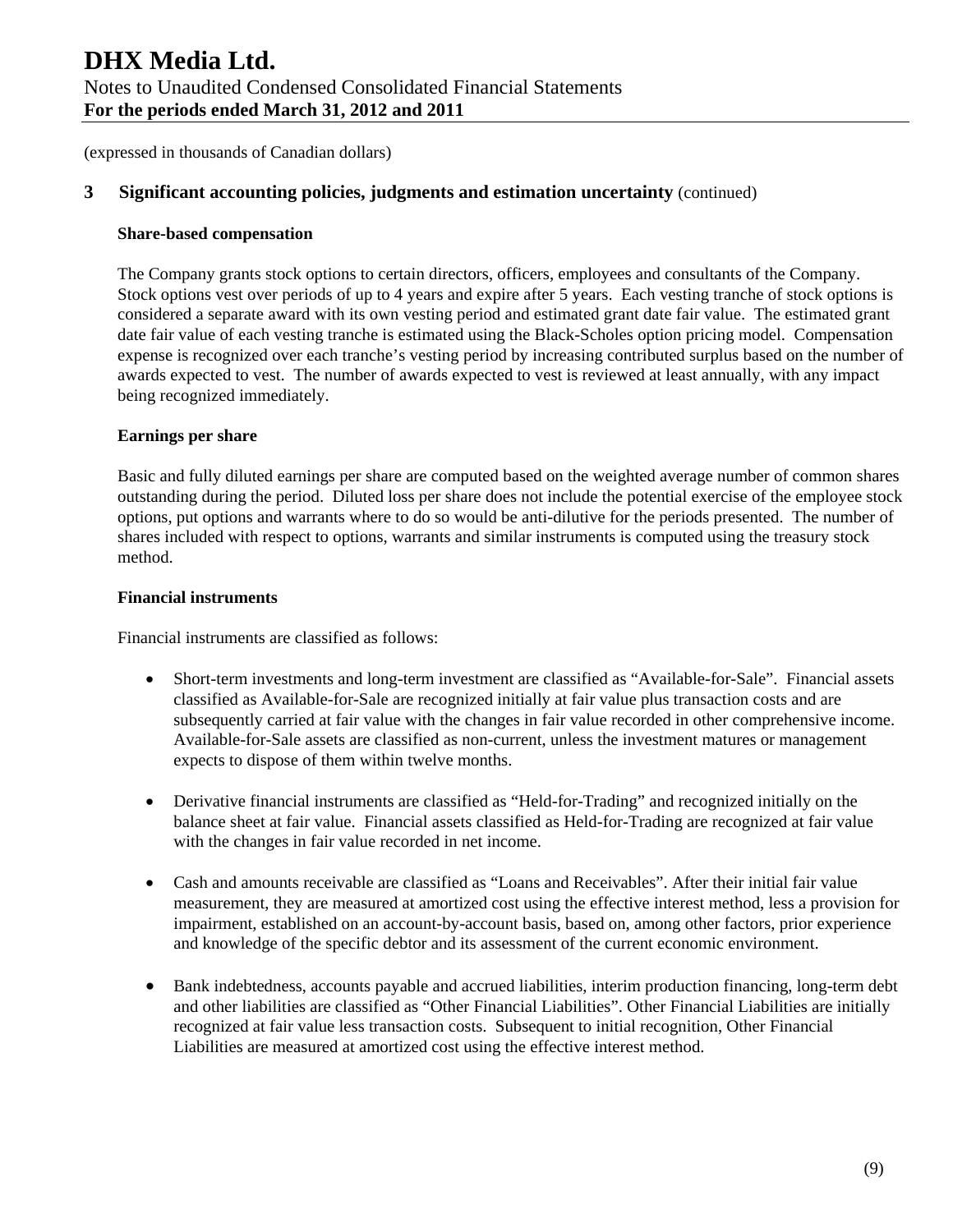(expressed in thousands of Canadian dollars)

## **3 Significant accounting policies, judgments and estimation uncertainty** (continued)

#### **Impairment of financial assets**

At each reporting date, the Company assesses whether there is objective evidence that a financial asset is impaired. If such evidence exists, the Company recognizes an impairment loss, as follows:

- Financial assets carried at amortized cost: The loss is the difference between the amortized cost of the loan or receivable and the present value of the estimated future cash flows, discounted using the instrument's original effective interest rate. The carrying amount of the asset is reduced by this amount either directly or indirectly through the use of an allowance account.
- Available-for-Sale financial assets: The impairment loss is the difference between the original cost of the asset and its fair value at the measurement date, less any impairment losses previously recognized in the statement of income. This amount represents the cumulative loss in accumulated other comprehensive income that is reclassified to net income.

Impairment losses on financial assets carried at amortized cost are reversed in subsequent periods if the amount of the loss decreases and the decrease can be related objectively to an event occurring after the impairment was recognized. Impairment losses on Available-for-Sale financial assets are not reversed.

#### **Accounting standards issued but not yet applied**

The Company does not expect to early adopt the following revised standards and amendments. Accordingly, the Company expects to adopt these standards on the effective dates listed below.

#### *IFRS 9, Financial Instruments*

The International Accounting Standards Board ("IASB") has issued IFRS 9, "Financial Instruments" ("IFRS 9"), effective for annual periods beginning on or after January 1, 2015, with early adoption permitted. IFRS 9 introduces new classification and measurement requirements for financial instruments. The Company is assessing the impact of IFRS 9 on its consolidated statement of income and balance sheet.

#### *IFRS 10, Consolidated Financial Statements*

The IASB issued IFRS 10, "Consolidated Financial Statements" ("IFRS 10"), effective for annual periods beginning on or after January 1, 2013. IFRS 10 replaces portions of IAS 27, "Consolidated and Separate Financial Statements" ("IAS 27") that addresses consolidation, and supersedes Standing Interpretations Committee ("SIC") SIC-12 in its entirety. The objective of IFRS 10 is to define the principles of control and establish the basis of determining when and how an entity should be included within a set of consolidated financial statements. IAS 27 has been amended to reflect the issuance of IFRS 10 and retains guidance only for separate financial statements. The Company is assessing the impact of IFRS 10 on its consolidated statement of income and balance sheet.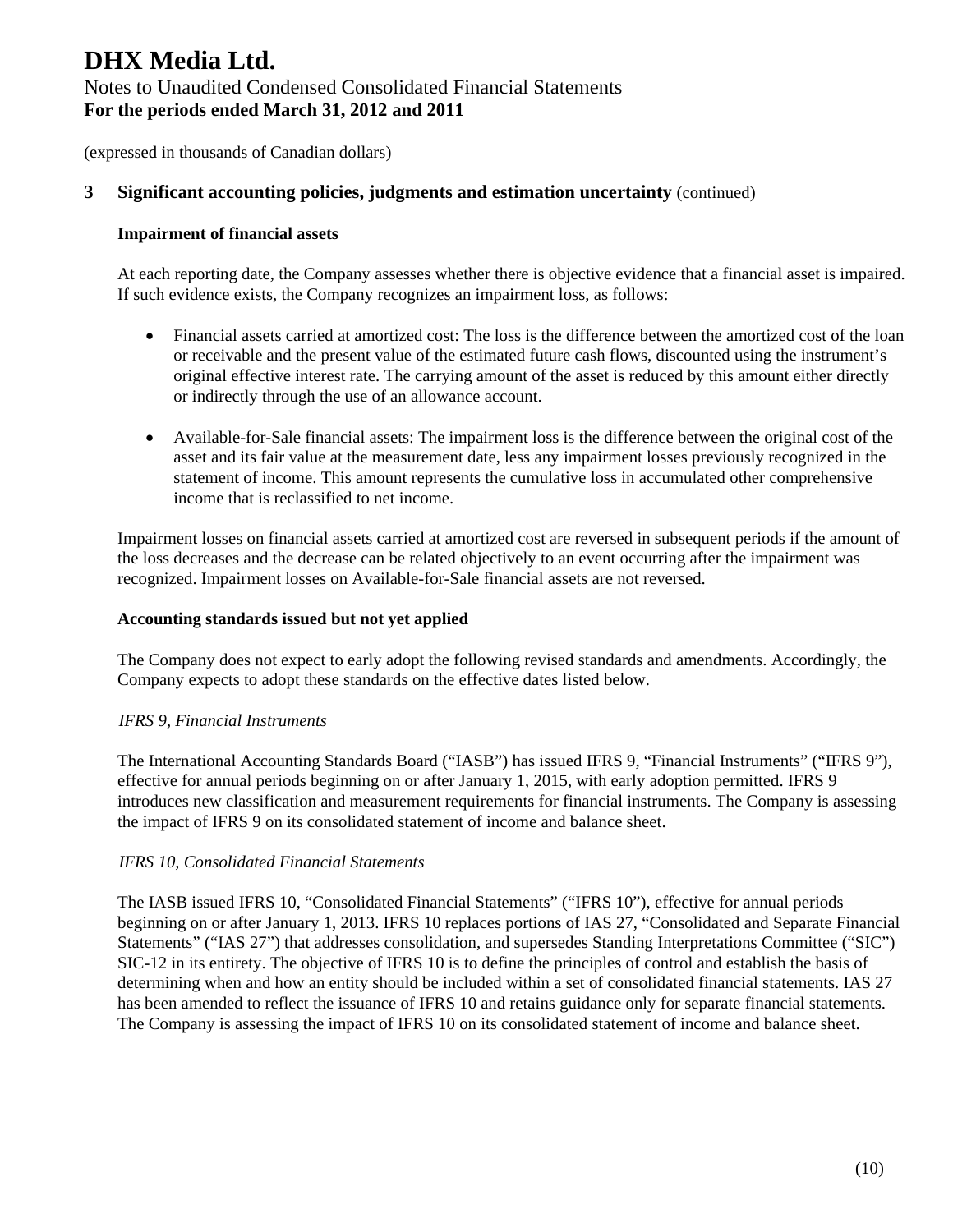# **3 Significant accounting policies, judgments and estimation uncertainty** (continued)

#### **Accounting standards issued but not yet applied** (continued)

#### *IFRS 11, Joint Ventures*

The IASB issued IFRS 11, "Joint Ventures" ("IFRS 11"), effective for annual periods beginning on or after January 1, 2013. IFRS 11 supersedes IAS 31, "Interest in Joint Ventures" and SIC-13, "Jointly Controlled Entities – Non Monetary Contributions by Venturers". Through an assessment of the rights and obligations in an arrangement, IFRS 11 establishes principles to determine the type of joint arrangement and guidance for financial reporting activities required by the entities that have an interest in arrangements which are controlled jointly. As a result of the issuance of IFRS 10 and IFRS 11, IAS 28, "Investments in Associates and Joint Ventures" ("IAS 28") was amended to reflect the guidance provided in IFRS 10 and IFRS 11. The Company is assessing the impact of this standard on its consolidated statement of income and balance sheet.

#### *IFRS 12, Disclosure of Interests in Other Entities*

The IASB issued IFRS 12, "Disclosure of Interests in Other Entities" ("IFRS 12") effective for annual periods beginning on or after January 1, 2013. IFRS 12 requires extensive disclosures relating to a company's interests in subsidiaries, joint arrangements, associates, and unconsolidated structured entities. IFRS 12 enables users of the financial statements to evaluate the nature and risks associated with its interests in other entities and the effects of those interests on its financial position and performance. The Company is assessing the impact of IFRS 12 on its consolidated statement of income and balance sheet.

#### *IFRS 13, Fair Value measurement*

The IASB issued IFRS 13, "Fair Value Measurement" ("IFRS 13") effective for annual periods beginning on or after January 1, 2013. IFRS 13 defines fair value, provides guidance in a single framework for measuring fair value and identifies the required disclosures pertaining to fair value measurement. The Company is assessing the impact of IFRS 13 on its consolidated statement of income and balance sheet.

#### *Amendments to standards*

IFRS 7, Financial Instruments: Disclosures, has been amended to include additional disclosure requirements in the reporting of transfer transactions and risk exposures relating to transfers of financial assets and the effect of those risks on an entity's financial position, particularly those involving securitization of financial assets. The amendment is applicable for annual periods beginning on or after July 1, 2011, with earlier application permitted. The Company is assessing the impact of all other changes to IFRS 7 on its consolidated statement of income and financial position.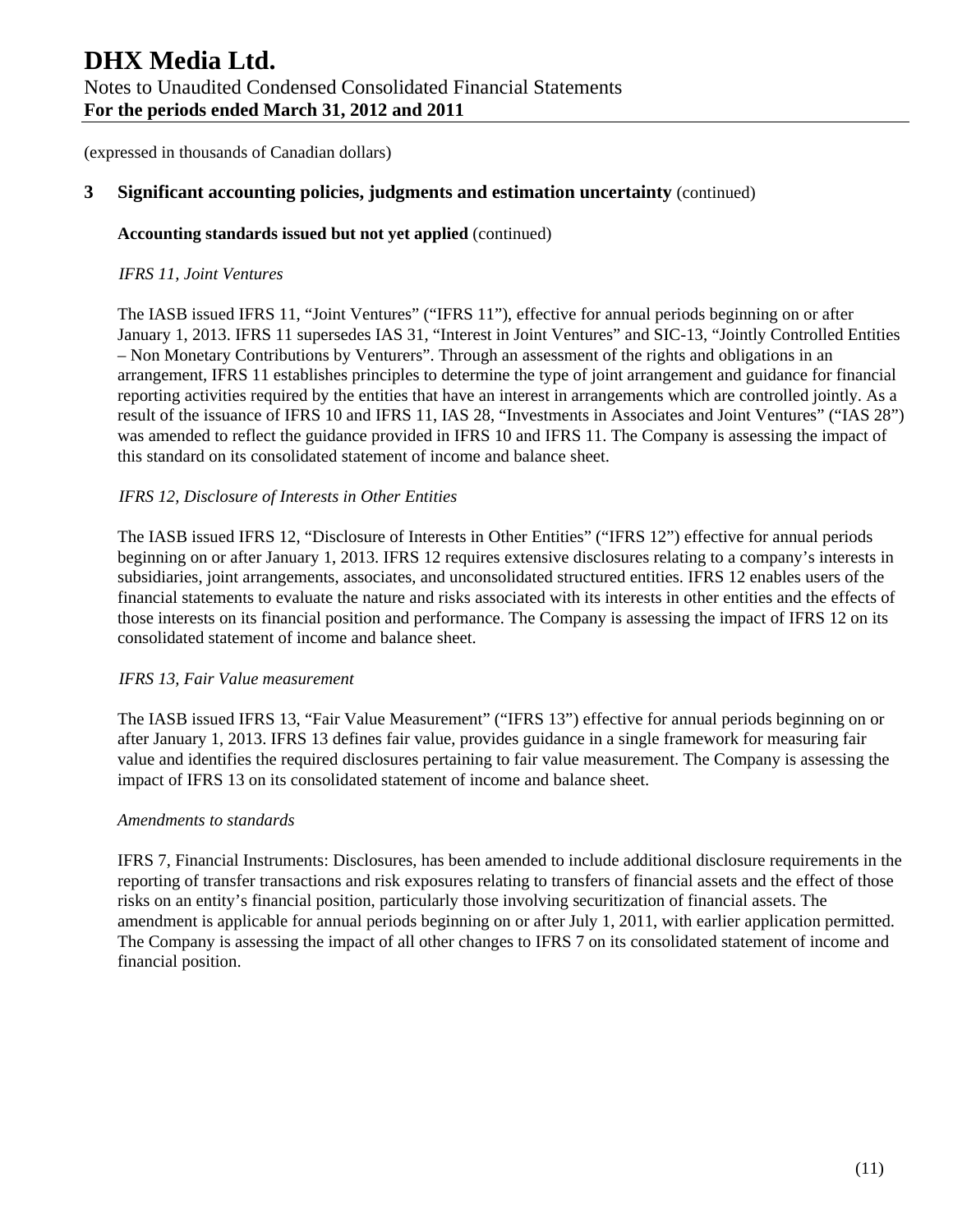# **3 Significant accounting policies, judgments and estimation uncertainty** (continued)

### **Accounting standards issued but not yet applied** (continued)

IAS 1, Presentation of Financial Statements, has been amended to require entities to separate items presented in OCI into two groups, based on whether or not items may be recycled in the future. Entities that choose to present OCI items before tax will be required to show the amount of tax related to the two groups separately. The amendment is effective for annual periods beginning on or after July 1, 2012 with earlier application permitted. The Company is assessing the impact of all other changes to IAS 1 on its consolidated statement of income and financial position.

#### **Significant accounting judgments and estimation uncertainty**

The preparation of consolidated financial statements under IFRS requires the Company to make estimates and assumptions that affect the application of policies and reported amounts. Estimates and judgements are continually evaluated and are based on historical experience and other factors including expectations of future events that are believed to be reasonable. Actual results may differ materially from these estimates. The estimates and assumptions which have a significant risk of causing a material adjustment to the carrying amount of assets and liabilities are as follows:

(i) Investment in film and television programs

The costs of acquiring and producing film and television programs are capitalized, net of federal and provincial program contributions earned, and amortized using the individual film forecast method, whereby capitalized costs are charged to income and ultimate participation costs are accrued in the proportion that current revenue bears to management's estimate of ultimate revenue expected to be recognized from the exploitation, exhibition or licensing of the film or television program. The estimate of ultimate revenue and ultimate costs depends on management judgment and assumptions based on the pattern of historical experience and other factors.

(ii) Goodwill

The Company is required to test for impairment at least annually, or more frequently if events or circumstances indicate that the asset might be impaired. Impairment is tested by comparing the recoverable amount, which is the greater of fair value less cost to sell and value in use, of goodwill to its carrying value. The value in use calculation of recoverable amount requires the estimation of future cash flows and the choice of a suitable discount rate (see note 13).

(iii) Intangible assets

The Company recognizes intangible assets acquired as part of business combinations at fair value at the date of acquisition. The determination of these fair values is based upon management's judgement and includes assumptions on the timing and amount of future cash flows, the selection of an appropriate discount rate and estimation of the expected useful lives of the intangible assets.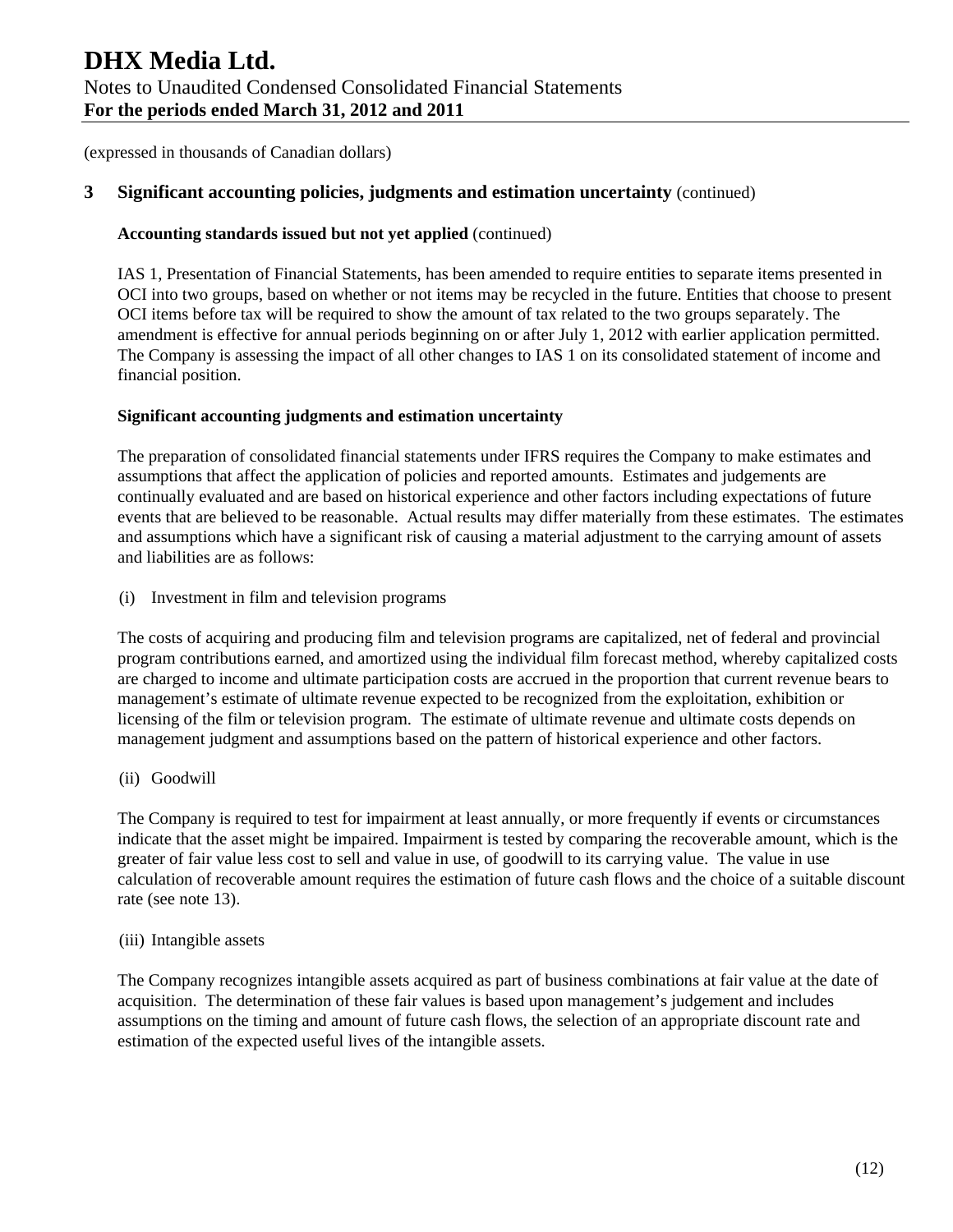(expressed in thousands of Canadian dollars)

### **3 Significant accounting policies, judgments and estimation uncertainty** (continued)

#### **Significant accounting judgments and estimation uncertainty** (continued)

(iv) Impairment of investment in associates

The Company is required to test for impairment if indicators of impairment are present. In order to assess impairment, management uses judgment to determine the fair value of the Company's investment in associates using valuation techniques as there are no published price quotations. The Company uses an earnings approach to value these investments based on earnings multiples for recent transactions involving similar businesses.

(v) Income taxes and deferred income taxes

Deferred tax assets and liabilities require management's judgement in determining the amounts to be recognized. In particular, judgement is used when assessing the extent to which deferred tax assets should be recognized with respect to the timing of deferred taxable income.

The current income tax provision for the year is determined according to complex tax laws and regulations. Where the effect of these laws and regulations is unclear, estimates are used in determining the provision for current income taxes which are recognized in the consolidated financial statements. The Company considers the estimates, assumptions and judgements to be reasonable but this can involve complex issues which may take an extended period to resolve. The final determination of prior years' tax provisions could be different from the estimates reflected in the financial statements.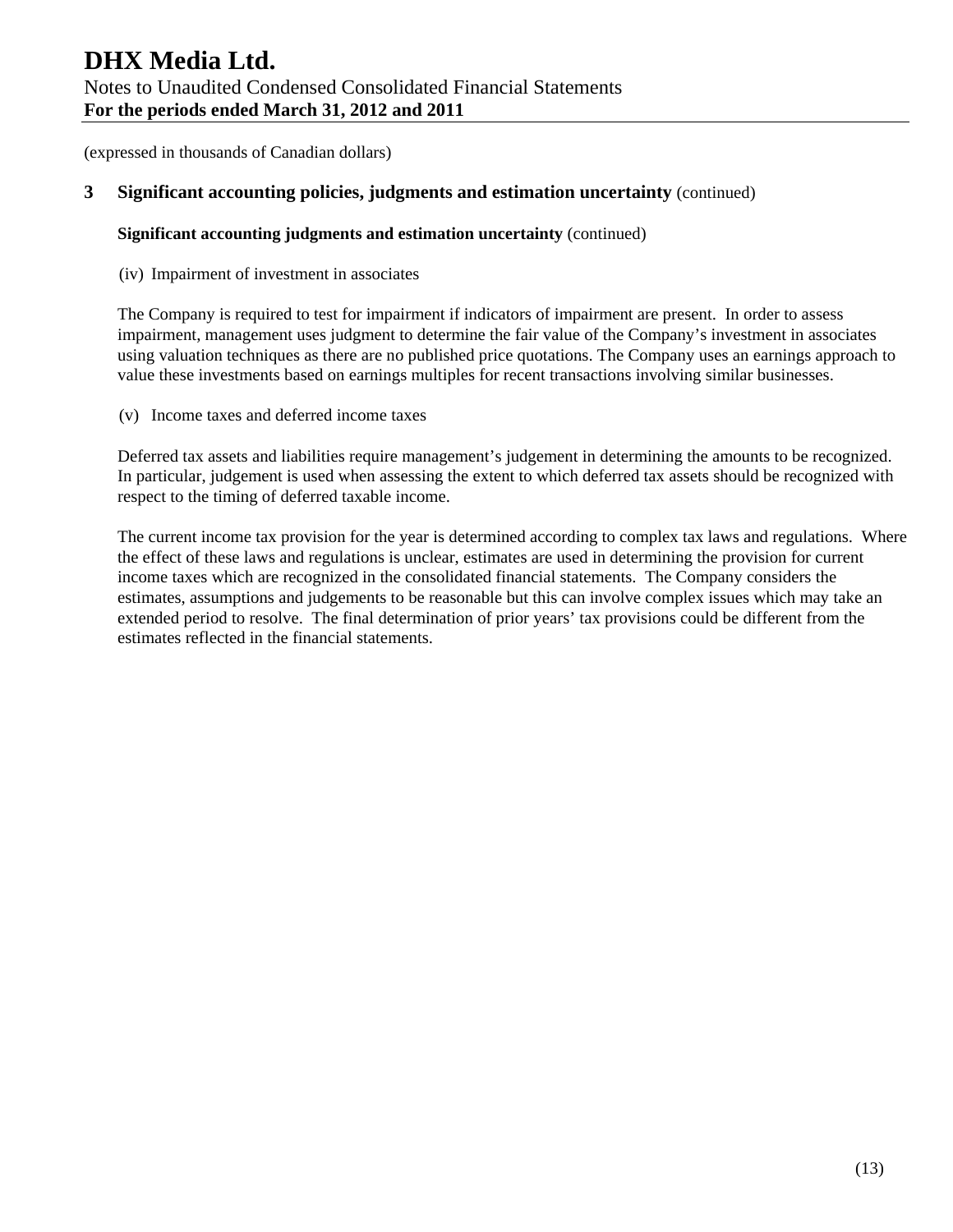# **4 Transition to IFRS**

The Company adopted IFRS on July 1, 2011. Prior to adoption of IFRS, the Company prepared its financial statements in accordance with Canadian GAAP.

The accounting policies in note 3 have been applied in preparing the interim consolidated financial statements for the periods ended March 31, 2012, the comparative information for the periods ended March 31, 2011 and the opening consolidated IFRS balance sheet at July 1, 2010 ("Transition Date").

In preparing its opening consolidated IFRS balance sheet, the Company has adjusted amounts reported previously in its consolidated financial statements prepared in accordance with Canadian GAAP. The Company will ultimately prepare its opening consolidated IFRS balance sheets for 2011 and 2012 by applying existing IFRS with an effective date of June 30, 2012, or prior. Accordingly, the balance sheets at July 1, 2010 and June 30, 2011 presented in the June 30, 2012 annual financial statements may differ from those presented in these interim financial statements.

An explanation of how the transition from Canadian GAAP to IFRS has affected the Company`s balance sheet, financial performance and cash flows is summarized in this note as follows:

- Initial elections upon adoption
	- a) IFRS mandatory exceptions
	- b) IFRS optional exemptions
- Reconciliation and comprehensive income and equity as previously reported under Canadian GAAP to IFRS
- Reconciliation of statement of cash flows as previously reported under Canadian GAAP to IFRS
- Notes to the reconciliation of Canadian GAAP to IFRS
- **i) Initial elections upon adoption**

#### **(a) IFRS mandatory exceptions**

IFRS 1 contains certain mandatory exemptions which must be applied at the time of transition from Canadian GAAP to IFRS.

#### *Exception for estimates*

IFRS estimates as at July 1, 2010 are consistent with the estimates as the same date in conformity with Canadian GAAP.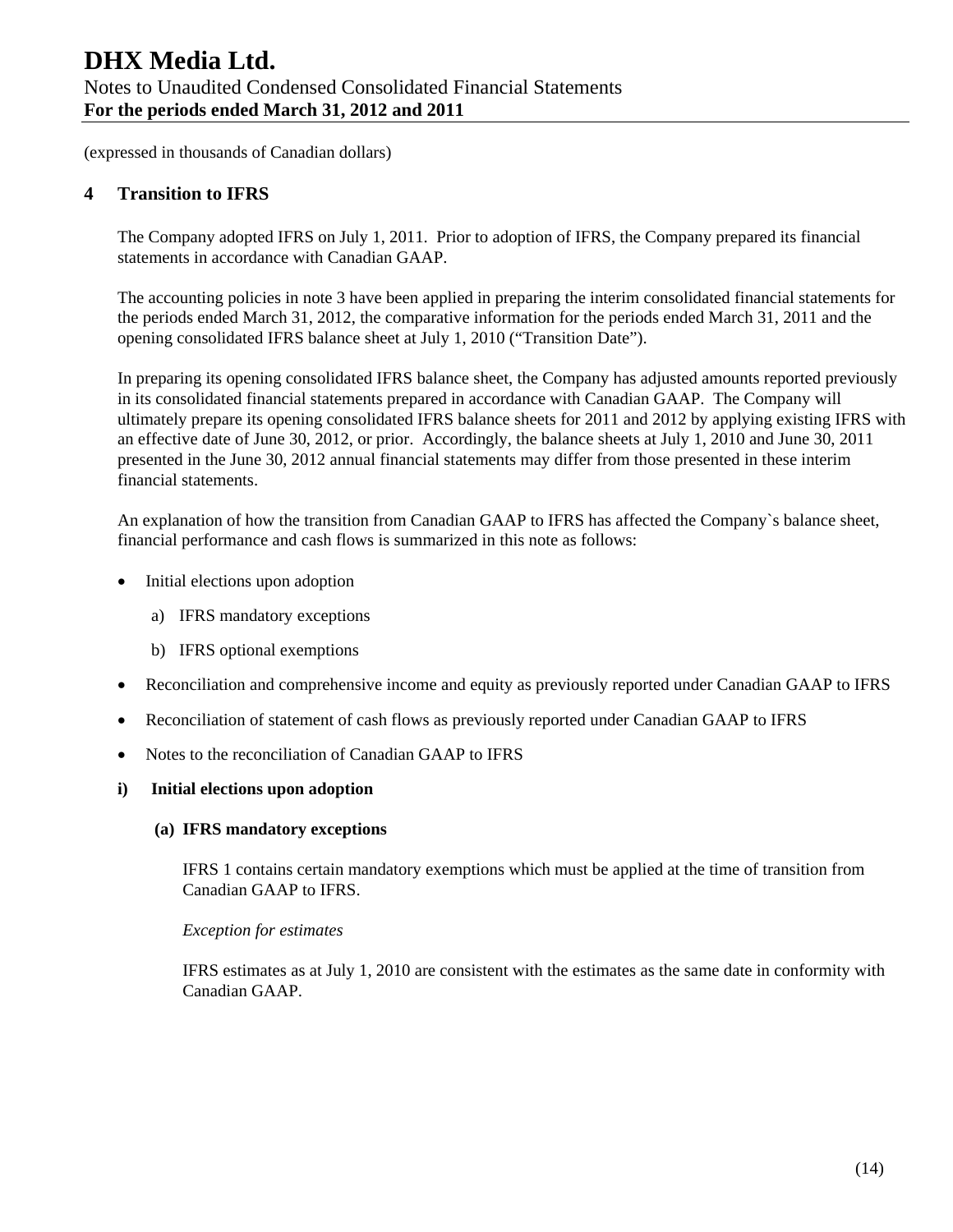(expressed in thousands of Canadian dollars)

#### **4 Transition to IFRS** (continued)

**i)** Initial elections upon adoption (continued)

#### **(a) IFRS mandatory exceptions** (continued)

The other mandatory exceptions in IFRS as follows are not relevant to the Company:

- Hedge accounting;
- De-recognition of financial assets and financial liabilities; and
- Non-controlling interests.

#### **(b) IFRS optional exemptions**

IFRS 1 contains certain optional exemptions which may be applied at the time of transition from Canadian GAAP to IFRS.

#### *Exemption for business combinations*

IFRS 1 provides the option to apply IFRS 3 – Business Combinations prospectively from the Transition Date or from a specific date prior to the Transition Date. This provides relief from full retrospective application that would require restatement of business combinations prior to the Transition Date. The Company elected to apply IFRS 3 prospectively to business combinations occurring after its Transition Date; accordingly, business combinations prior to the Transition Date have not been restated.

The Company has elected not to apply the remaining optional exemptions available at the time of transition from Canadian GAAP to IFRS.

#### **(ii) Reconciliation of comprehensive income and equity as previously reported under Canadian GAAP to IFRS**

IFRS 1 requires an entity to reconcile equity and comprehensive income for certain prior periods. The following represents the reconciliations from Canadian GAAP to IFRS for the respective periods for comprehensive income and equity.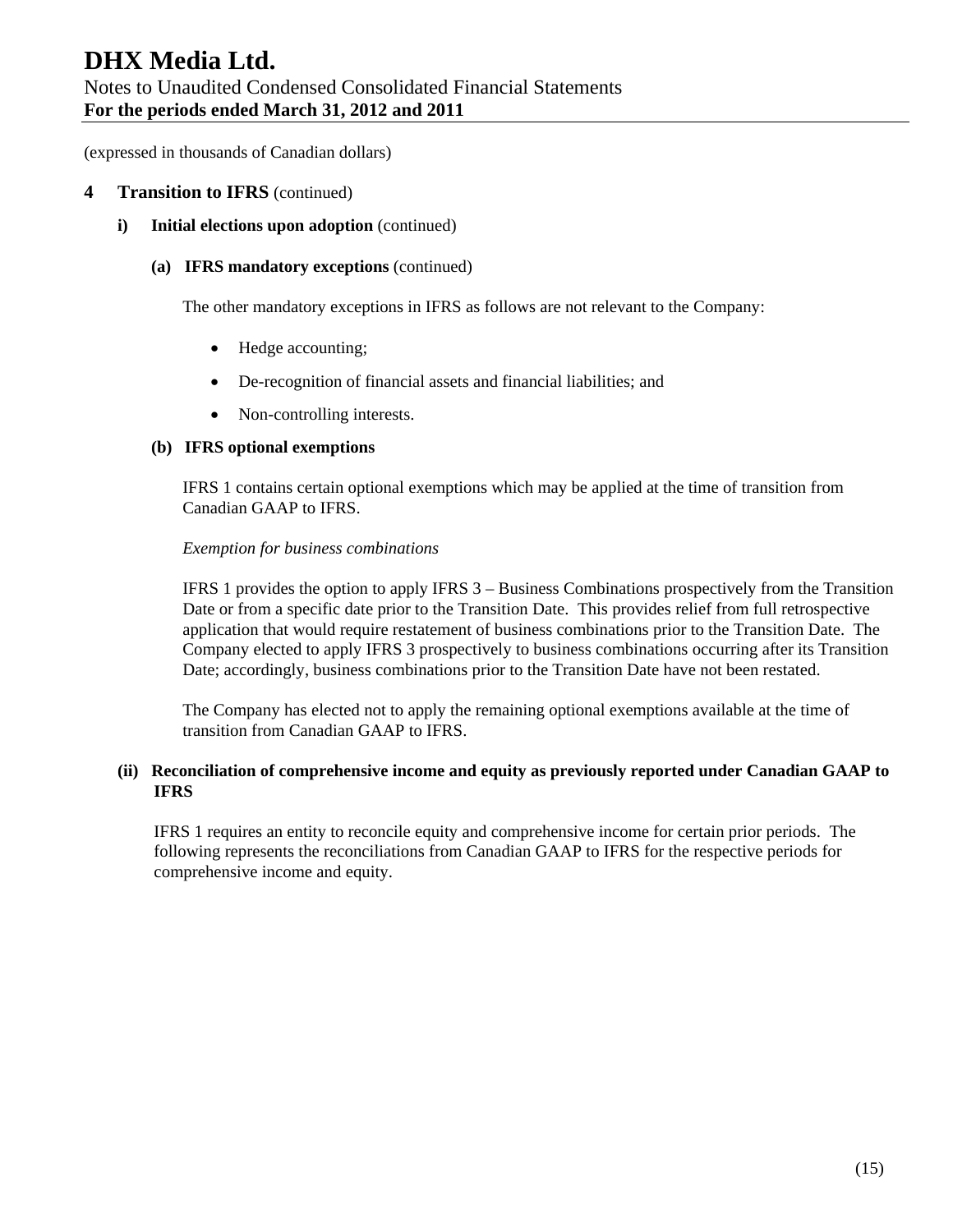#### **4 Transition to IFRS** (continued)

**ii) Reconciliation of comprehensive income and equity as previously reported under Canadian GAAP to IFRS** (continued)

#### **Comprehensive income**

The following is a summary of transition adjustments to the Company's comprehensive income from Canadian GAAP to IFRS:

|                                                                                                        | Note 4<br>(iv)             | Year ended<br><b>June 30,</b><br>2011<br>\$ | <b>Three-months</b><br>ended<br>March 31,<br>2011<br>\$ | Nine-months<br>ended<br>March 31,<br>2011 |
|--------------------------------------------------------------------------------------------------------|----------------------------|---------------------------------------------|---------------------------------------------------------|-------------------------------------------|
| Comprehensive income – Canadian GAAP                                                                   |                            | 1,713                                       | 352                                                     | 1,637                                     |
| IFRS adjustments increase (decrease)<br>Share-based compensation<br>Business combinations and deferred | (a)                        | 39                                          | 8                                                       | 38                                        |
| acquisition costs<br>Cumulative translation adjustment<br>Deferred income taxes                        | (b)<br>$\rm ^{(d)}$<br>(e) | (470)<br>(476)<br>143                       | (193)<br>200<br>60                                      | (264)<br>(221)<br>81                      |
| Comprehensive income - IFRS                                                                            |                            | 949                                         | 427                                                     | 1,271                                     |

#### **Equity**

The following is a summary of transition adjustments to the Company's shareholders' equity from Canadian GAAP to IFRS:

|                                                                                        | Note 4<br>(iv) | <b>June 30,</b><br>2011<br>\$ | March 31,<br>2011<br>\$ | July 1,<br>2010<br>\$ |
|----------------------------------------------------------------------------------------|----------------|-------------------------------|-------------------------|-----------------------|
| Equity - Canadian GAAP                                                                 |                | 82,059                        | 81,838                  | 80,179                |
| IFRS adjustments increase (decrease)<br>Business combinations and deferred acquisition |                |                               |                         |                       |
| costs                                                                                  | (b)            | (470)                         | (264)                   |                       |
| Cumulative translation adjustment                                                      | (d)            | (476)                         | (221)                   |                       |
| Deferred income taxes                                                                  | (e)            | 143                           | 81                      |                       |
| Equity - IFRS                                                                          |                | 81,256                        | 81,434                  | 80,179                |

#### **iii) Reconciliation of statement of cash flows as previously reported under Canadian GAAP to IFRS**

As explained in note 4(iv) (c), as a result of the consolidation of certain subsidiaries previously considered variable interest entities under Canadian GAAP, the cash balance increased by \$1,356 at July 1, 2010 (see summary of the impact of the transition adjustments below). The transition from Canadian GAAP to IFRS had no other significant impact on the statement of cash flows.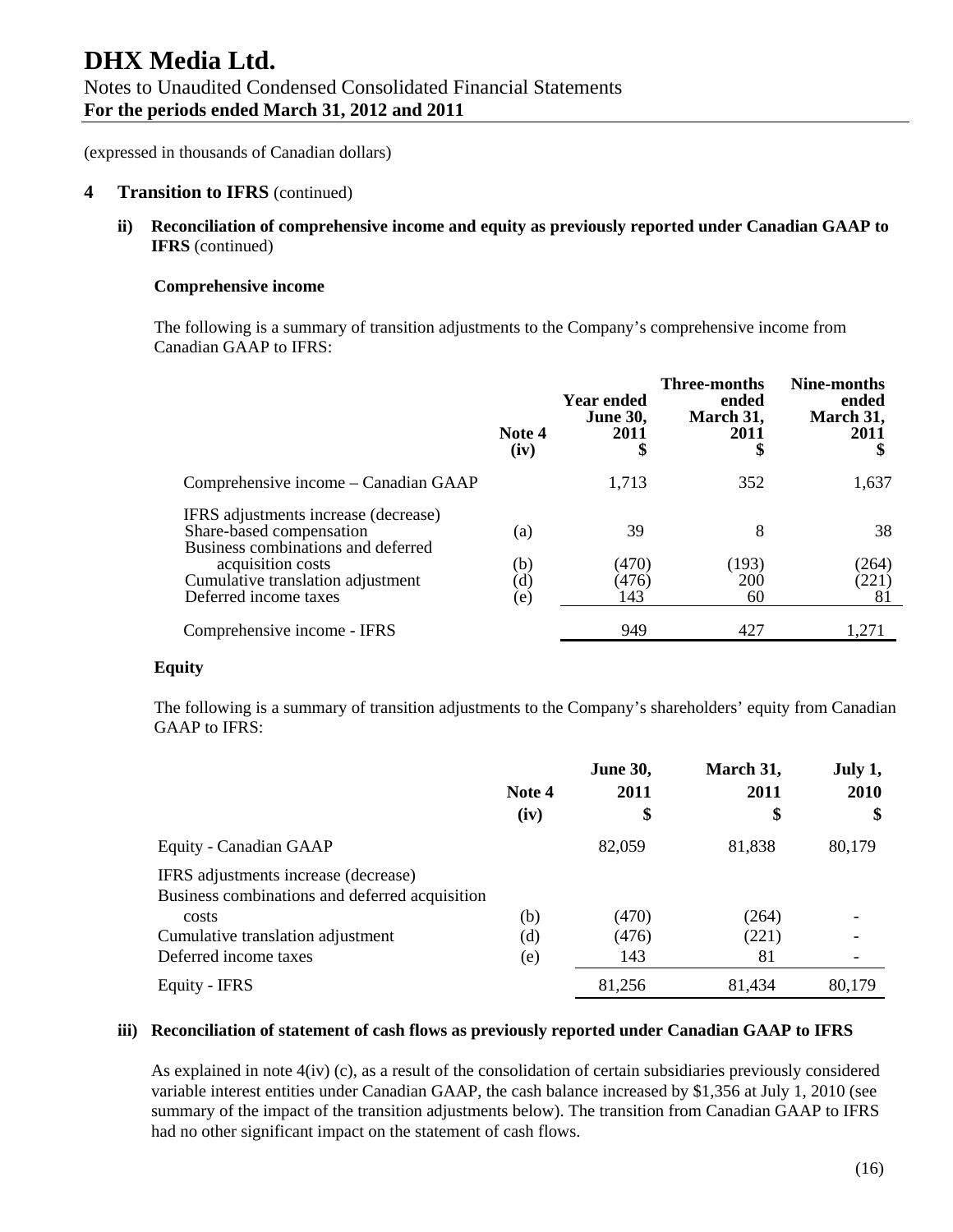#### **4 Transition to IFRS** (continued)

#### **iii) Reconciliation of statement of cash flows as previously reported under Canadian GAAP to IFRS**  (continued)

The following is a summary of the impact of the transition adjustments on the Company's statement of cash flows from Canadian GAAP to IFRS:

|                                                                                                                                                           | <b>Year-ended</b><br><b>June 30,</b><br>2011<br>\$ | <b>Three-months</b><br>ended<br>March 31,<br>2011<br>\$ | <b>Nine-months</b><br>ended<br>March 31,<br>2011<br>\$ |
|-----------------------------------------------------------------------------------------------------------------------------------------------------------|----------------------------------------------------|---------------------------------------------------------|--------------------------------------------------------|
| Increase (decrease) in net income for the period<br>Decrease in charges to income not involving cash<br>Decrease (increase) in net investment in film and | (297)<br>(175)                                     | (125)<br>(68)                                           | (145)<br>(119)                                         |
| television programs<br>Increase in change in non-cash working capital balances                                                                            | 601<br>3,286                                       | (265)                                                   | (1, 434)<br>5,058                                      |
| related to operations<br>Decrease (increase) in cash provided by operating<br>activates                                                                   | 3,415                                              | 4,142<br>3,684                                          | 3,360                                                  |
| Increase in repayment of interim production financing                                                                                                     | (3,892)                                            | (3,306)                                                 | (3,713)                                                |
| Decrease (increase) in cash used in financing activities                                                                                                  | (3,892)                                            | (3,306)                                                 | (3,713)                                                |
| Decrease in consideration paid for business acquisitions<br>Decrease (increase) in net cash advances to investees                                         | 159<br>(175)                                       | 222                                                     | 71<br>(13)                                             |
| Decrease (increase) in cash used in investing activities                                                                                                  | (16)                                               | 222                                                     | 58                                                     |
| Decrease in net change in cash during the periods                                                                                                         | (493)                                              | 600                                                     | (295)                                                  |
| Increase in cash – Beginning of period (note $4$ (iv) (c))                                                                                                | 1,356                                              | 461                                                     | 1,356                                                  |
| Increase in cash – End of period                                                                                                                          | 863                                                | 1,061                                                   | 1,061                                                  |
| Cash under Canadian GAAP – Beginning of period<br>Cash under IFRS – Beginning of period                                                                   | 15,920<br>17,276                                   | 15,339<br>15,800                                        | 15,920<br>17,276                                       |
| Increase in cash under IFRS - Beginning of period                                                                                                         | 1,356                                              | 461                                                     | 1,356                                                  |
| Cash under Canadian GAAP – End of period<br>Cash under IFRS – End of period                                                                               | 18,662<br>19,525                                   | 17,941<br>19,002                                        | 17,941<br>19,002                                       |
| Increase in cash under IFRS - End of period                                                                                                               | 863                                                | 1,061                                                   | 1,061                                                  |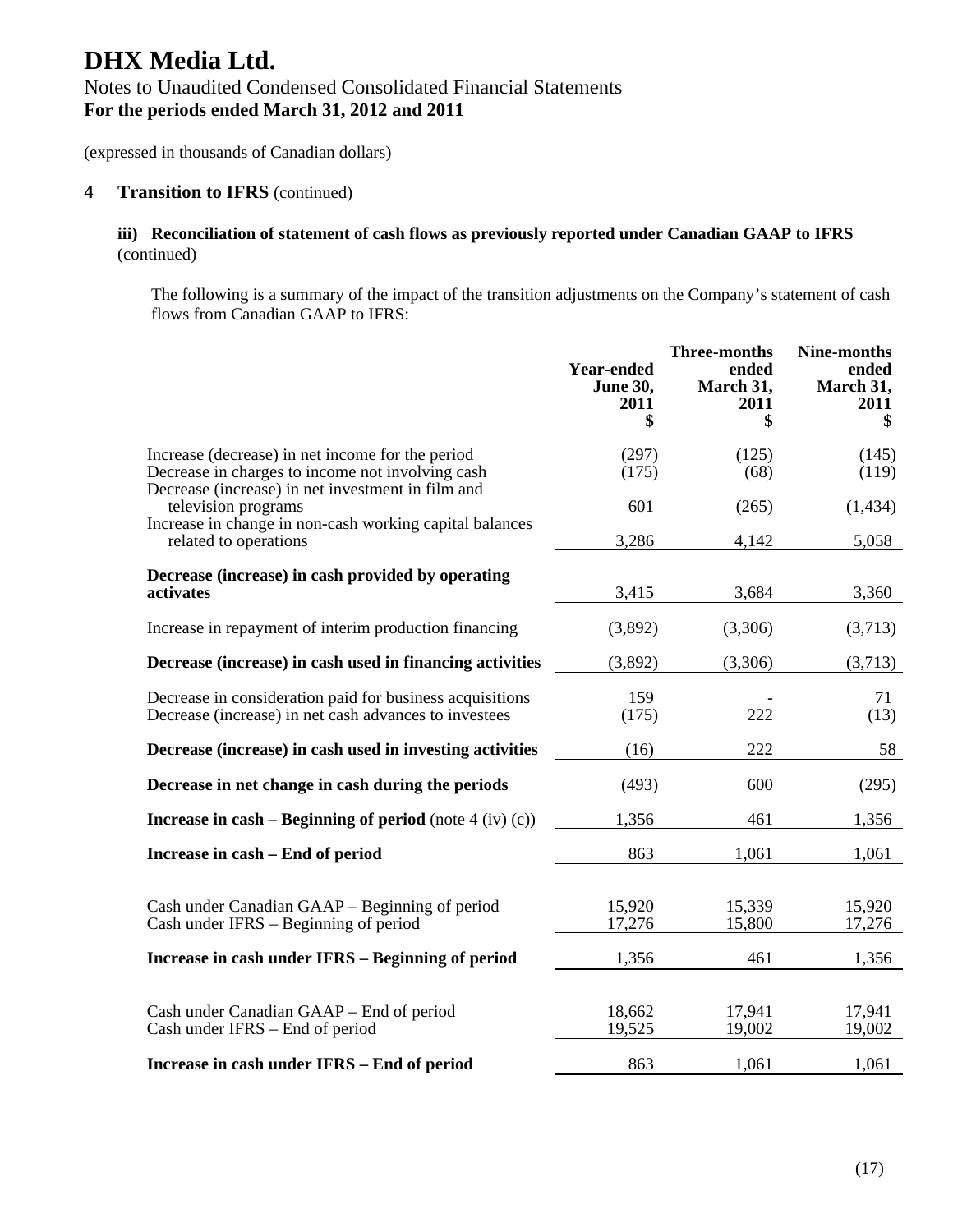#### **4 Transition to IFRS** (continued)

#### **iv) Notes to the reconciliation of Canadian GAAP and IFRS** (continued)

a) Share-based compensation

Under IFRS, the Company expenses the estimated fair value of stock options over the vesting period using the graded vesting method of amortization, rather than the straight-line method, which was the Company's policy under Canadian GAAP. To estimate the fair value of the stock options using the Black-Scholes valuation model, the Company included an estimated forfeiture rate which was not previously included under Canadian GAAP. As a result, contributed surplus and deficit increased at the Transition Date by \$246, and reduced selling, general and administrative expenses by \$8 and \$38 for the three and nine-months ended March 31, 2011 and \$39 for the year ended June 30, 2011.

b) Business combinations and deferred acquisition costs

In accordance with IFRS transitional provisions, the Company elected to apply IFRS 3 - Business Combination prospectively to business combinations occurring after its transition date. As detailed in note 6, on September 14, 2010, the Company acquired all the outstanding shares in W!LDBRAIN Entertainment Inc. ("Wildbrain"). The acquisition was accounted for using the purchase method under Canadian GAAP and IFRS; however, in accordance with IFRS, the consideration was increased by a total of \$1,334, reflecting a decrease of \$71 related to the expensing of transaction costs in accordance with IFRS and an increase of \$1,405 related to the recognition of the fair value of certain deferred purchase price consideration, including an earnout and a holdback. As a result, professional fees increased by \$nil and \$71 for the three and nine-months ended March 31, 2011 and by \$159 for the yearended June 30, 2011.

In addition to the transaction costs associated with the acquisition of Wildbrain, at June 30, 2011 under Canadian GAAP, the Company had deferred acquisition costs of \$311 related to potential acquisitions under consideration. In accordance with IFRS, such costs were expensed during the year ended June 30, 2011. As a result, at June 30, 2011, prepaid expenses decreased by \$311 and development expenses and other increased by \$311 for the year ended June 30, 2011. At March 31, 2011, prepaid expenses decreased by \$193 and development expenses and other increased by \$193 for both the three and ninemonth periods ended March 31, 2011.

#### c) Consolidation

Certain subsidiaries considered variable interest entities under Canadian GAAP were not subject to full consolidation and were reported in the financial statements under the equity method. These subsidiaries have been fully consolidated for IFRS purposes. As a result, at June 30, 2010, the Transition Date, cash increased \$1,356, accounts receivable increased \$5,032, investment in film increased \$674, investment in production companies decreased \$1,389, accounts payable decreased \$311, deferred revenue increased \$3 and interim production financing increased \$5,981, but did not result in any change of net income for the three and nine-months ended March 31, 2011 or for the year-ended June 30, 2011.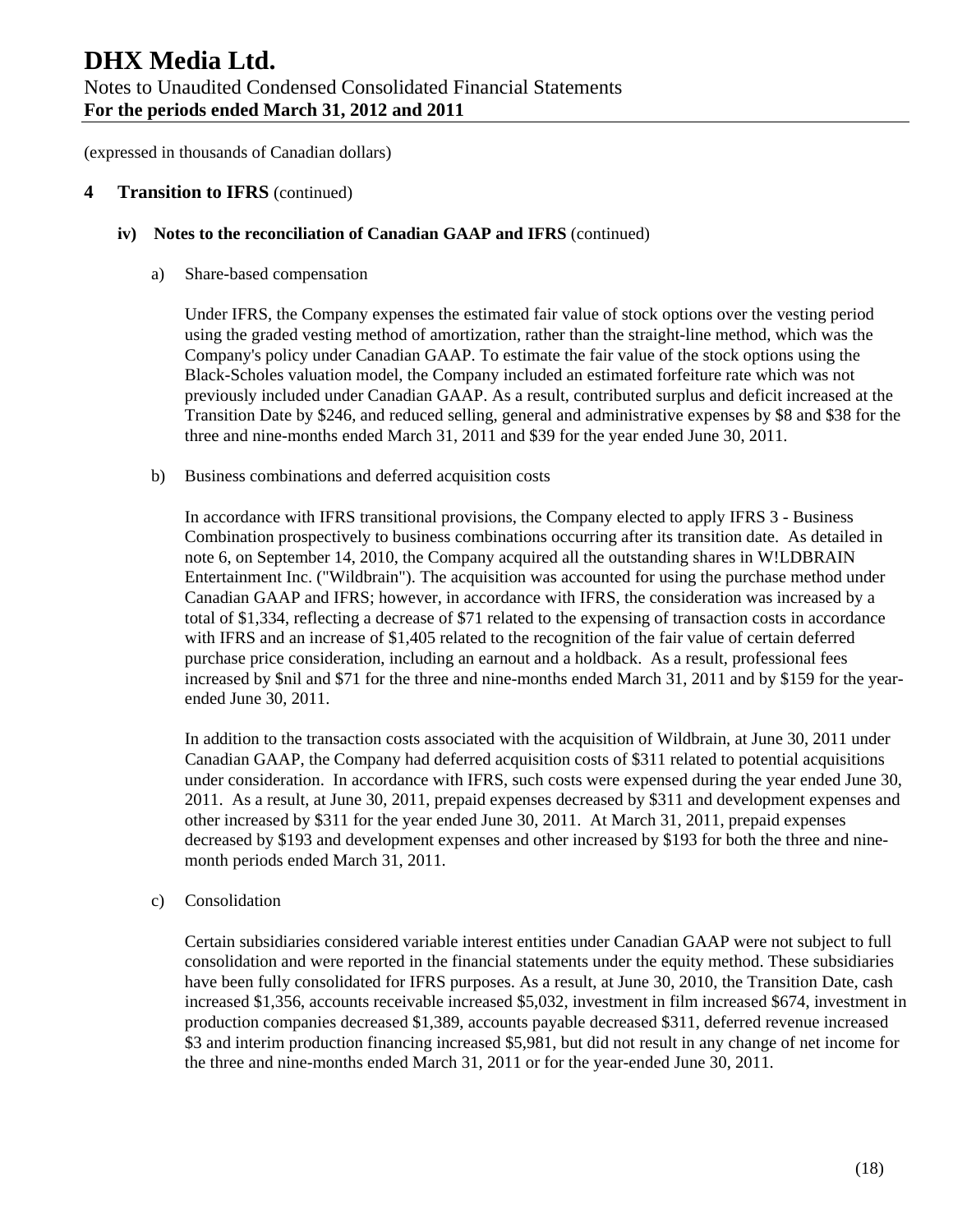#### **4 Transition to IFRS** (continued)

#### **iv) Notes to the reconciliation of Canadian GAAP and IFRS** (continued)

d) Cumulative translation adjustment

Under Canadian GAAP, the Company used the temporal method of foreign exchange translation for its integrated wholly owned subsidiary, Wildbrain. Under the temporal method, non-monetary assets were converted to the presentation currency using historical foreign exchange rates and the resulting difference between the translation of Wildbrain's balance sheet and statement of income was recorded in the Company's statement of income. Under IFRS, the temporal method is not recognized and the translation methodology used to translate the financial statements of entities with presentation currencies other than Canadian dollars is driven by the determination of the functional currency in each entity in the group. Because the functional currency of Wildbrain has been determined to be the US dollar, the Company translated the assets and liabilities of Wildbrain at the exchange rate in effect at each balance sheet date. Because the acquisition of Wildbrain did not occur until September 14, 2010, there was no impact on the Company's consolidated balance sheet or statement of changes in equity at July 1, 2010.

As a result, other comprehensive income increased by \$200 and decreased by \$221 for the three and nine-months ended March 31, 2011 and decreased by \$476 for the year ended June 30, 2011.

e) Deferred income taxes

Deferred income tax liabilities were adjusted to give effect to both the recognition of the earnout and the expensing of the transaction costs associated with the acquisition of Wildbrain and other deferred acquisition costs (note  $4(iv)(b)$ ) in accordance with IFRS. As a result, deferred tax liabilities decreased by \$511 and \$568 at March 31, 2011 and June 30, 2011, respectively, and the deferred income taxes recovered increased by \$60, \$81 and \$143 for the three and nine-months ended March 31, 2011 and for the year-ended June 30, 2011, respectively.

## **5 Compensation of key management**

Key management includes all directors, including both executive and non-executive directors, as well as the Chief Operating Officer and Chief Financial Officer. The compensation earned by key management is as follows:

|                                | <b>Year ended</b> |
|--------------------------------|-------------------|
|                                | <b>June 30,</b>   |
|                                | 2011              |
|                                | \$                |
| Salaries and employee benefits | 1,540             |
| Share-based compensation       | 336               |
|                                | 1,876             |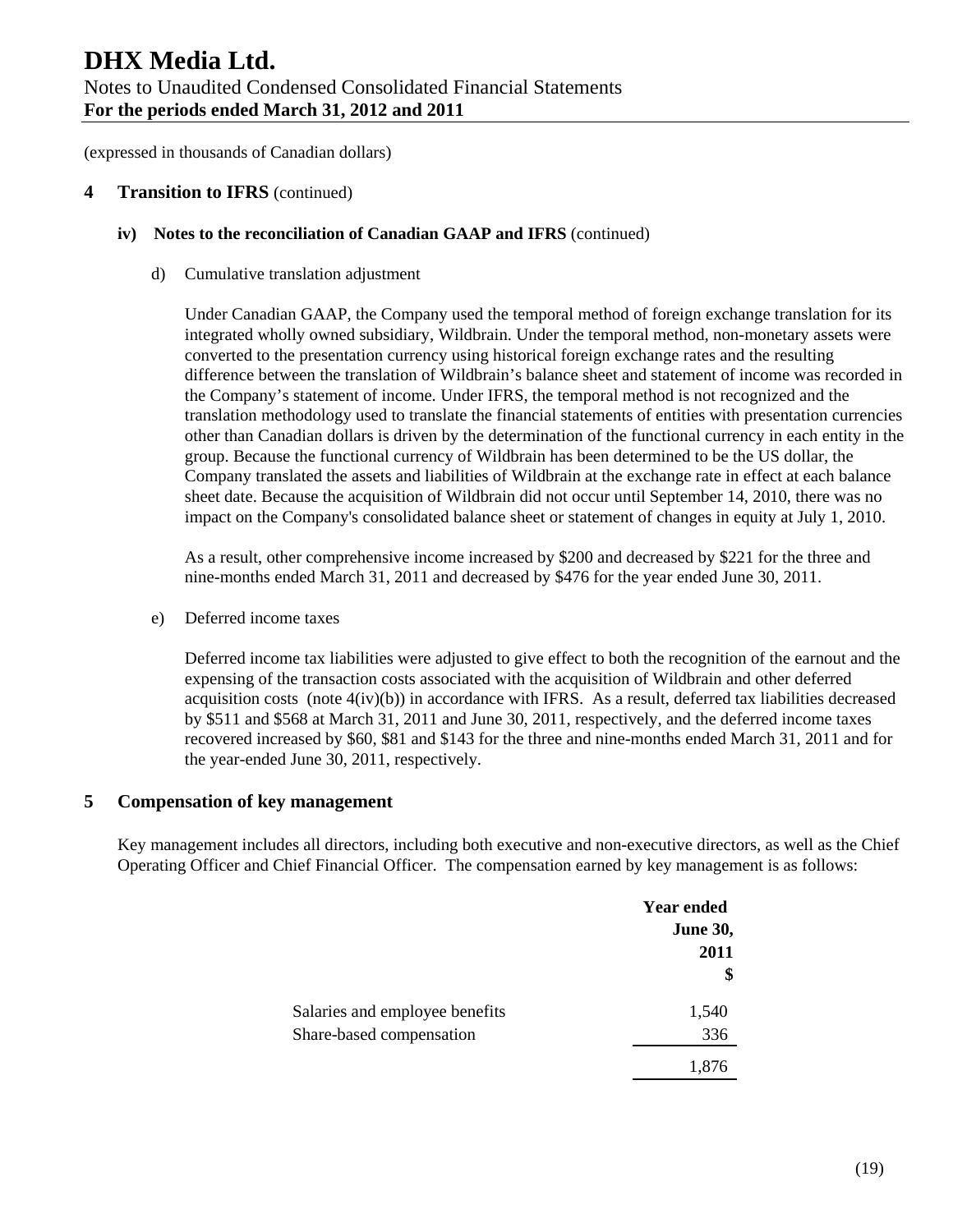# **6 Acquisitions**

On September 14, 2010 ("Wildbrain Effective Date"), the Company acquired all the outstanding shares in Wildbrain, for consideration as follows:

- Cash consideration (including bank indebtedness incurred) of \$8,291 on the Wildbrain Effective Date; and
- An earnout in US\$ calculated as 50% of cash receipts over \$10,500 \$11,500 from the Yo-Gabba-Gabba! property over the 36 month period from closing ("Earnout Period"). The ultimate threshold amount within the range of  $$10,500 - $11,000$  of cash receipts will be determined based on a minimum of \$10,000 in cash receipts plus, once achieved, \$500 per year in operating expenses for the remaining life of the Earnout Period. The fair value of the earnout has been estimated at \$1,292 and is shown in other liability at March 31, 2012 (June 30, 2011 - \$1,251).

The acquisition was accounted for using the purchase method. As such, the results of operations reflect revenue and expenses of the assets of Wildbrain from the Wildbrain Effective Date. All special purpose entities have been identified and are accounted for in accordance with the principles of consolidation disclosed in these financial statements.

The purchase price has been allocated to the assets acquired and liabilities assumed based on their fair value as follows:

|                                            | \$    |
|--------------------------------------------|-------|
| <b>Assets acquired</b>                     |       |
| Cash                                       | 275   |
| Short-term investments                     | 10    |
| Accounts receivable                        | 1,145 |
| Prepaid expenses and deposits              | 67    |
| Investment in film and television programs | 5,903 |
| Development costs                          | 713   |
| Property, plant and equipment              | 212   |
| Intangible assets                          | 433   |
| Goodwill                                   | 715   |
| Deferred income taxes                      | 450   |
|                                            | 9,923 |
| Less: liabilities assumed                  |       |
| Accounts payable and accrued liabilities   | 307   |
|                                            | 9.616 |

The purchase agreement includes a contingent payment, based on an earnout amount as described above. The purchase consideration includes \$1,325 related to the earnout amount. Subsequent changes to the value of the earnout amount are recorded in net income.

## **7 Short-term investments**

As at March 31, 2012, the cost of the short-term investments were \$5,217 (June 30, 2011 - \$6,041, July 1, 2010 - \$6,086). As at March 31, 2012, short-term investments consist of Canadian government grade bonds which bear interest at rates from 3.25% to 4.0% respectively.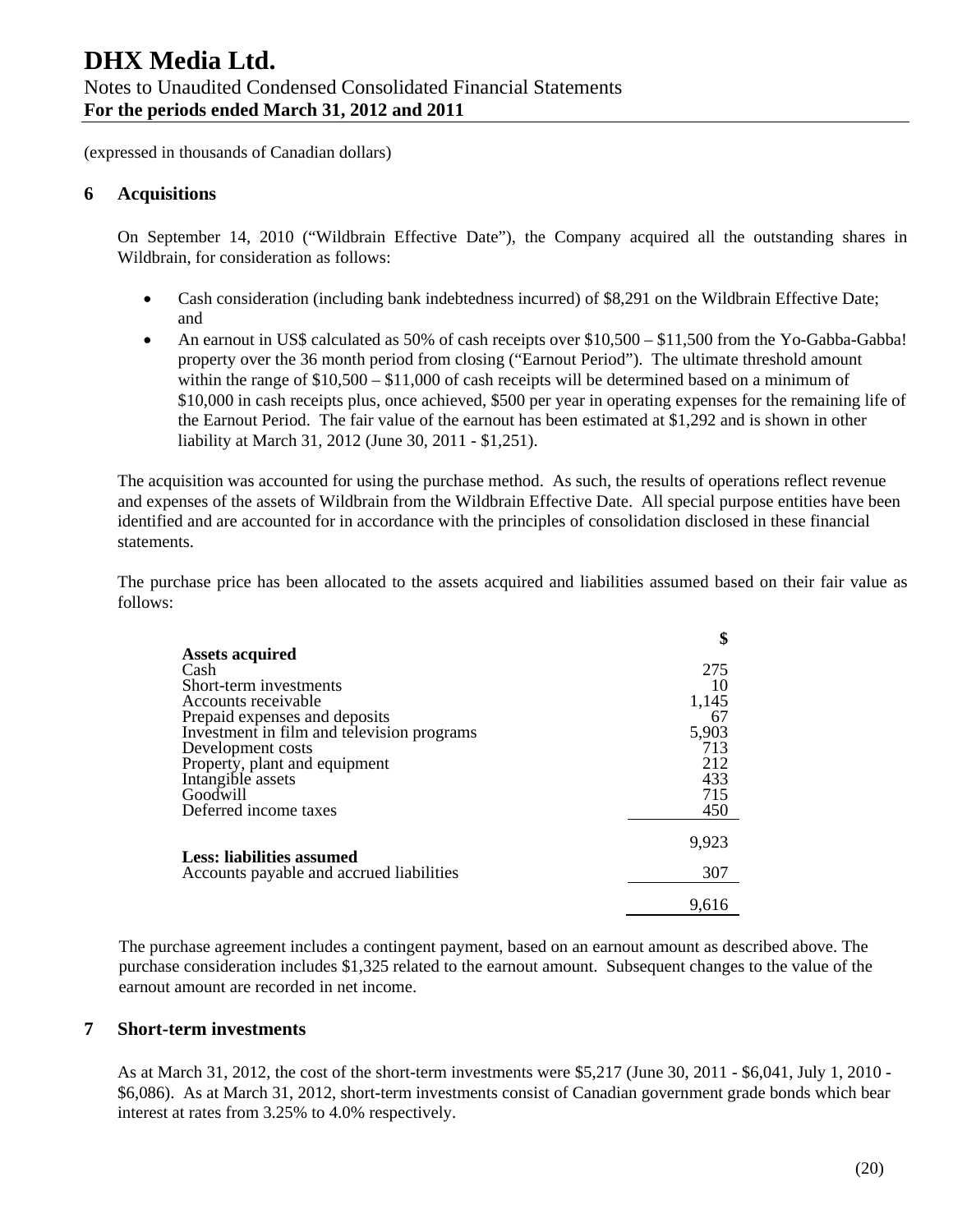# **DHX Media Ltd.**

# Notes to Unaudited Condensed Consolidated Financial Statements **For the periods ended March 31, 2012 and 2011**

(expressed in thousands of Canadian dollars)

#### **8 Amounts receivable**

|                                                     | March 31, | <b>June 30,</b> | July 1, |
|-----------------------------------------------------|-----------|-----------------|---------|
|                                                     | 2012      | 2011            | 2010    |
|                                                     | \$        | \$              | \$      |
| Trade receivables                                   | 19,518    | 19,807          | 18,481  |
| Less: provision for impairment of trade receivables | (70)      | (70)            | (131)   |
| Goods and service taxes recoverable                 | 19,448    | 19,737          | 18,350  |
| Federal and provincial film tax credits and other   | 1,569     | 1,267           | 393     |
| government assistance                               | 31,965    | 33,888          | 40,621  |
| Amounts receivable                                  | 52,982    | 54,892          | 59,364  |
| The aging of trade receivables is as follows:       |           |                 |         |
|                                                     | March 31, | <b>June 30,</b> | July 1, |
|                                                     | 2012      | 2011            | 2010    |
|                                                     | \$        | \$              | \$      |
| Less than 60 days                                   | 17,719    | 17,789          | 15,130  |
| Between 60 and 90 days                              | 226       | 1,375           | 699     |
| Over 90 days                                        | 1,573     | 643             | 2,652   |
|                                                     | 19,518    | 19,807          | 18,481  |

The Company does not have security over these balances. All impaired trade receivables are older than 90 days.

Trade receivables, goods and services taxes recoverable and federal and provincial film tax credits receivable and other government assistance are provided for based on estimated irrecoverable amounts as determined by using a combination of historical default experience, any changes to credit quality and management estimates. Goods and services taxes recoverable and federal and provincial film tax credits receivable and other government assistance do not contain any impaired receivables.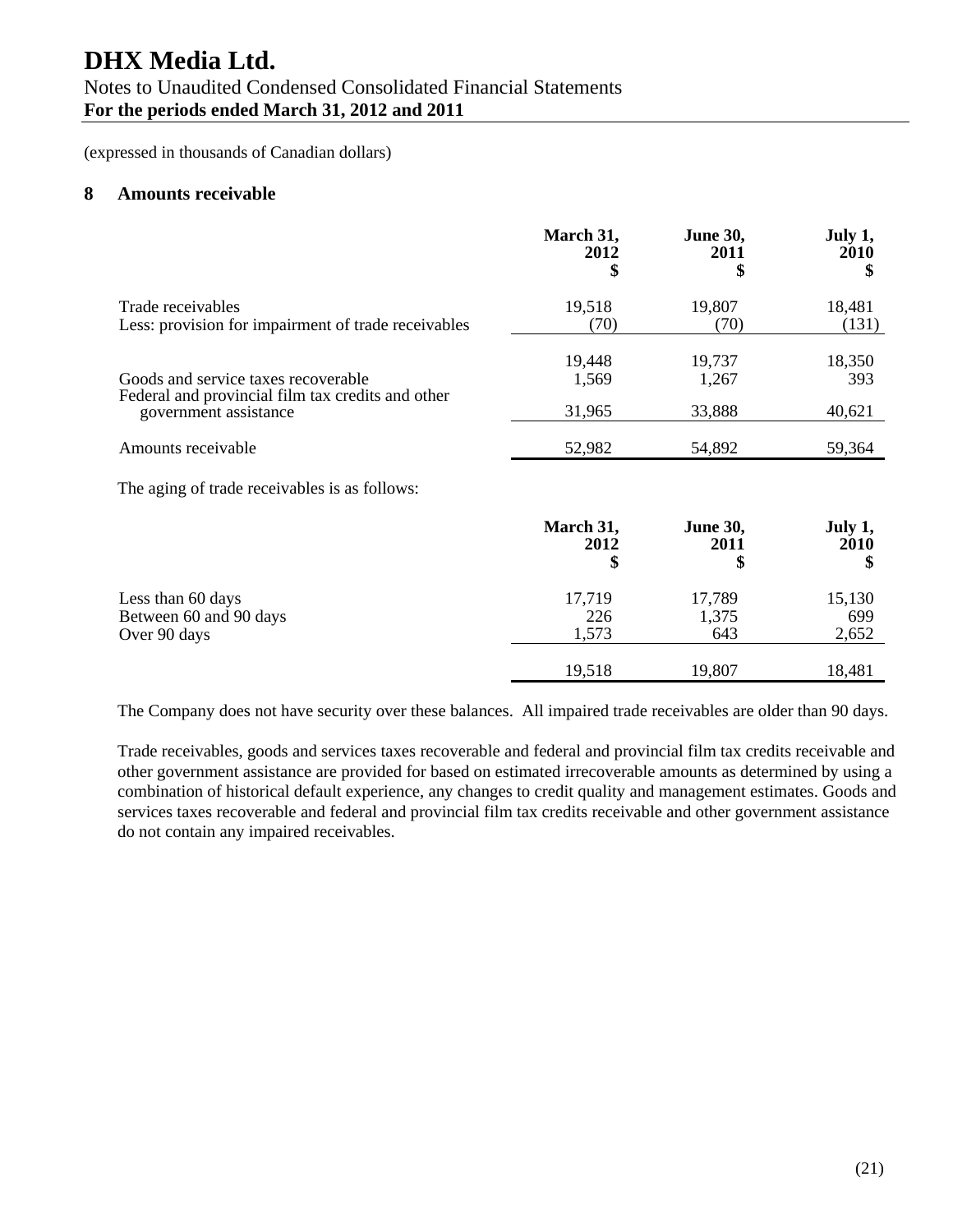# **DHX Media Ltd.**

(expressed in thousands of Canadian dollars)

# **9 Investment in film and television programs**

|                                                                                     | March 31,<br>2012<br>\$ | June 30,<br>2011<br>\$ | July 1,<br>2010<br>\$ |
|-------------------------------------------------------------------------------------|-------------------------|------------------------|-----------------------|
| <b>Development costs</b>                                                            | 2,800                   | 2,372                  | 2,162                 |
| Theatrical and non-theatrical productions in<br>progress                            |                         |                        |                       |
| Cost, net of government and third party assistance<br>and third party participation | 2,401                   | 4,448                  | 4,584                 |
| Acquired participation rights - theatrical and<br>non-theatrical                    |                         |                        |                       |
| Cost                                                                                | 5,860                   | 5,860                  | 5,860                 |
| Accumulated amortization                                                            | (5,062)                 | (4, 453)               | (3,842)               |
|                                                                                     | 798                     | 1,407                  | 2,018                 |
| Non-theatrical productions completed and<br>released                                |                         |                        |                       |
| Cost, net of government and third party assistance                                  |                         |                        |                       |
| and third party participation                                                       | 182,032                 | 166,574                | 143,870               |
| Accumulated amortization                                                            | (141, 011)              | (131, 334)             | (118, 235)            |
| Accumulated impairment in value of investment                                       |                         |                        |                       |
| in film and television programs                                                     | (4, 418)                | (4,283)                | (3,833)               |
|                                                                                     | 36,603                  | 30,957                 | 21,802                |
|                                                                                     | 42,602                  | 39,184                 | 30,566                |

The Company expects that 12% of the costs related to theatrical and non-theatrical productions completed and released will be realized during the remainder of the year ended June 30, 2012. The Company expects that 56% of the costs related to theatrical and non-theatrical productions completed and released will be realized during the period ending June 30, 2014. The Company expects that over 79% of the costs related to productions completed will be realized by June 30, 2016.

During the three and nine-months ended March 31, 2012, interest of \$161 and \$710 (three and nine-months ended March 31, 2011 - \$353 and \$1,212) has been capitalized to investment in film and television programs.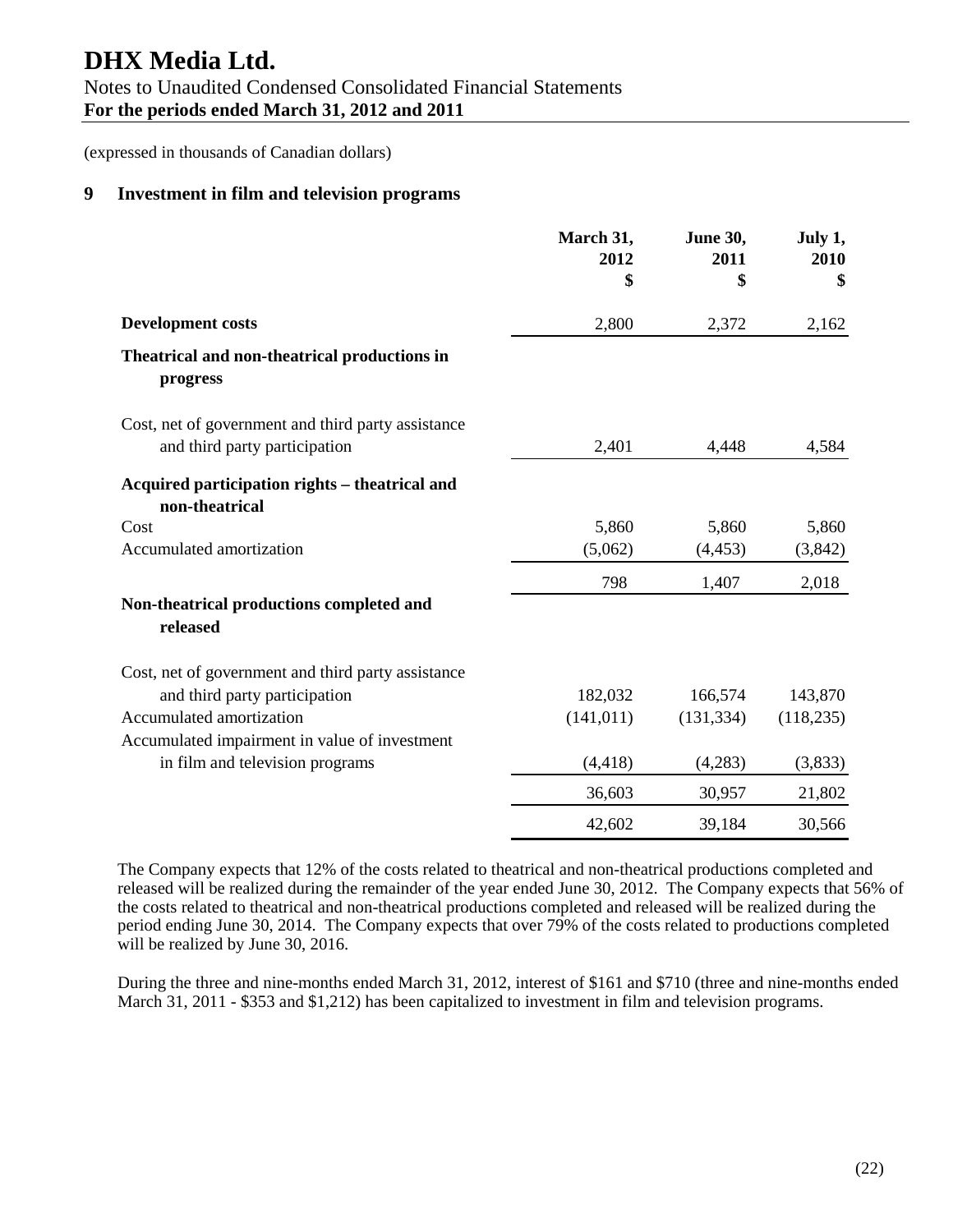# **9 Investment in film and television programs** (continued)

The continuity of investment in film and television programs is as follows:

|                                                                                                                           | March 31,  | <b>June 30,</b><br>2011 |
|---------------------------------------------------------------------------------------------------------------------------|------------|-------------------------|
|                                                                                                                           | 2012<br>\$ | \$                      |
| Net opening investment in film and television programs                                                                    | 39,184     | 30,566                  |
| Productions acquired                                                                                                      |            | 5,903                   |
| Cost of productions (completed and released and productions in<br>progress), net of government assistance and third party |            |                         |
| participation                                                                                                             | 13,092     | 17,149                  |
| Increase in acquired participation rights                                                                                 |            | 713                     |
| Increase in development costs                                                                                             | 428        | (502)                   |
| Amortization                                                                                                              | (10, 286)  | (13,710)                |
| Impairment in value of certain investment in film and television                                                          |            |                         |
| programs                                                                                                                  | (135)      | (450)                   |
| Exchange differences                                                                                                      | 319        | (485)                   |
|                                                                                                                           | 42,602     | 39,184                  |

# **10 Investment in associates**

Investment in associates is accounted for using the equity method. The continuity of investment in associates is as follows:

|                                                | Three-month<br>period ended<br>March 31,<br>2012<br>\$ | Nine-month<br>period ended<br>March 31,<br>2012<br>\$ | <b>Year ended</b><br><b>June 30,</b><br>2011<br>\$ |
|------------------------------------------------|--------------------------------------------------------|-------------------------------------------------------|----------------------------------------------------|
| Opening balance<br>Share of loss of associates | 1,661<br>(55)                                          | 1,687<br>(81)                                         | 2,020<br>(333)                                     |
|                                                | 1,606                                                  | 1,606                                                 | 1,687                                              |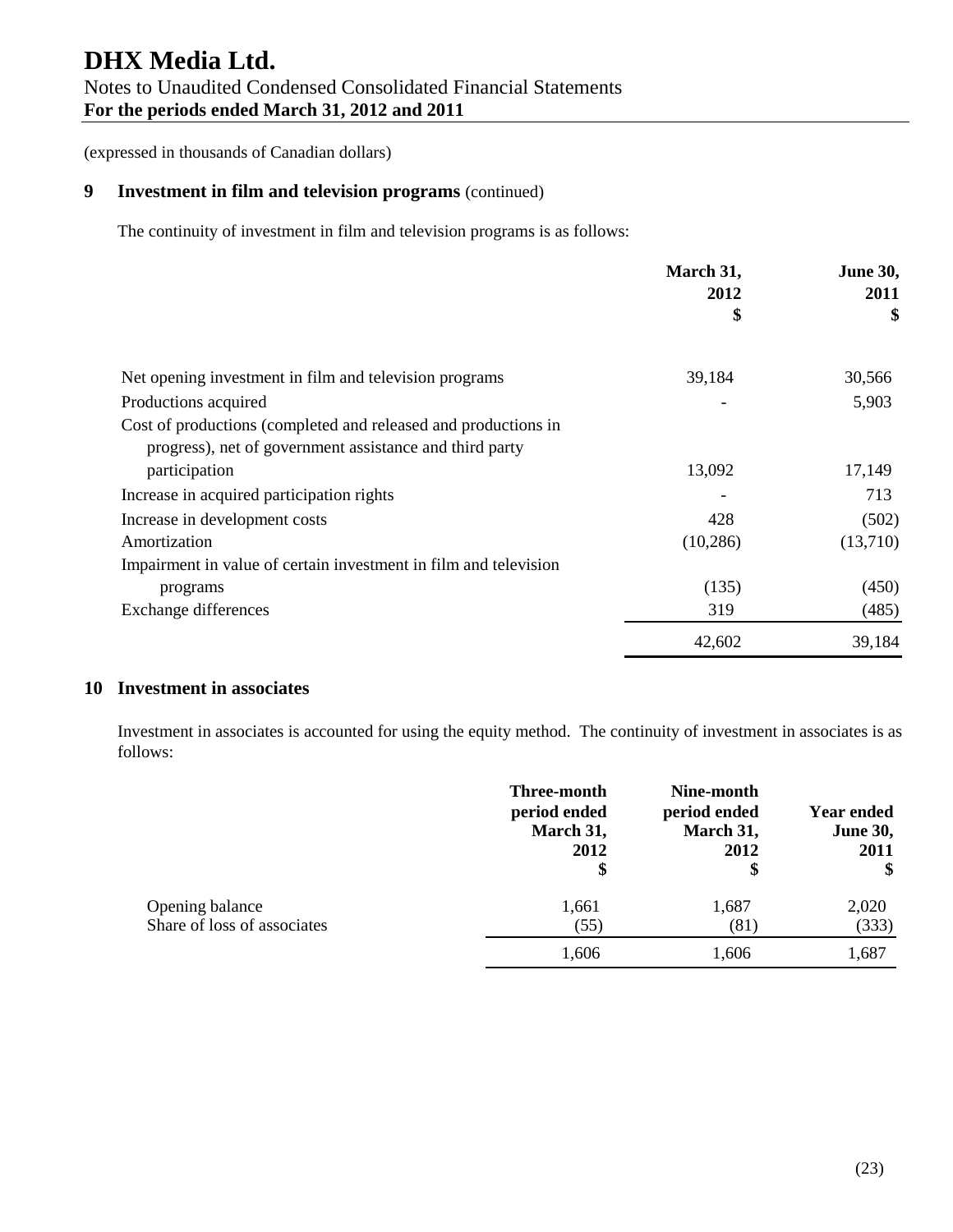(expressed in thousands of Canadian dollars)

# **11 Property, plant and equipment**

|                                     | Land<br>\$ | <b>Buildings</b><br>\$ | <b>Furniture</b><br>fixtures<br>and<br>equipment<br>\$ | Computer<br>equipment<br>\$ | Post<br>production<br>equipment<br>\$ | Website<br>design<br>\$  | Computer<br>software<br>\$ | <b>Leaseholds</b><br>\$  | <b>Total</b><br>\$ |
|-------------------------------------|------------|------------------------|--------------------------------------------------------|-----------------------------|---------------------------------------|--------------------------|----------------------------|--------------------------|--------------------|
| At July 1, 2010                     |            |                        |                                                        |                             |                                       |                          |                            |                          |                    |
| Cost                                | 800        | 4,329                  | 3,138                                                  | 3,130                       | 1,420                                 | 104                      | 956                        | 1,948                    | 15,825             |
| Accumulated amortization            | $\sim$     | (643)                  | (2, 232)                                               | (2,373)                     | (1, 138)                              | (103)                    | (811)                      | (980)                    | (8,280)            |
| Net book value                      | 800        | 3,686                  | 906                                                    | 757                         | 282                                   | $\mathbf{1}$             | 145                        | 968                      | 7,545              |
| For the year ended June 30, 2011    |            |                        |                                                        |                             |                                       |                          |                            |                          |                    |
| Opening net book value              | 800        | 3,686                  | 906                                                    | 757                         | 282                                   | 1                        | 145                        | 968                      | 7,545              |
| Acquired in Wildbrain acquisition   | $\sim$     |                        | 9                                                      | 146                         | ÷.                                    |                          | 41                         | 16                       | 212                |
| Additions                           | ÷,         |                        | 181                                                    | 1,687                       | 108                                   | ÷.                       | 1,048                      | 231                      | 3,255              |
| Amortization                        |            | (145)                  | (193)                                                  | (363)                       | (98)                                  | (1)                      | (236)                      | (148)                    | (1, 184)           |
| Disposals                           |            | $\overline{a}$         | $\overline{\phantom{a}}$                               | (14)                        | (7)                                   | $\overline{\phantom{a}}$ | $\overline{\phantom{a}}$   | $\overline{\phantom{a}}$ | (21)               |
| Net book value                      | 800        | 3,541                  | 903                                                    | 2,213                       | 285                                   | $\sim$                   | 998                        | 1,067                    | 9,807              |
| At June 30, 2011                    |            |                        |                                                        |                             |                                       |                          |                            |                          |                    |
| Cost                                | 800        | 4,329                  | 3,328                                                  | 4,945                       | 1,485                                 | 104                      | 2,045                      | 2,195                    | 19,231             |
| Accumulated amortization            |            | (788)                  | (2,425)                                                | (2,732)                     | (1,200)                               | (104)                    | (1,047)                    | (1, 128)                 | (9, 424)           |
| Net book value                      | 800        | 3,541                  | 903                                                    | 2,213                       | 285                                   | $\Box$                   | 998                        | 1,067                    | 9,807              |
| For the period ended March 31, 2012 |            |                        |                                                        |                             |                                       |                          |                            |                          |                    |
| Opening net book value              | 800        | 3,541                  | 903                                                    | 2,213                       | 285                                   | $\overline{\phantom{a}}$ | 998                        | 1,067                    | 9,807              |
| <b>Additions</b>                    |            |                        | 16                                                     | 723                         | $\mathbf{1}$                          | $\overline{\phantom{a}}$ | 345                        | 7                        | 1,092              |
| Amortization                        |            | (108)                  | (145)                                                  | (561)                       | (66)                                  | $\overline{a}$           | (308)                      | (145)                    | (1, 333)           |
| Disposals                           |            |                        | (12)                                                   | (861)                       |                                       | $\overline{a}$           | (77)                       | (9)                      | (959)              |
| <b>Exchange differences</b>         |            |                        | 1                                                      | 46                          | ÷                                     |                          | 9                          | 3                        | 59                 |
| Net book value                      | 800        | 3,433                  | 763                                                    | 1.560                       | 220                                   | $\overline{\phantom{a}}$ | 967                        | 923                      | 8,666              |
| At March 31, 2012                   |            |                        |                                                        |                             |                                       |                          |                            |                          |                    |
| Cost                                | 800        | 4,329                  | 3,332                                                  | 4,807                       | 1,486                                 | 104                      | 2,313                      | 2,193                    | 19,364             |
| Accumulated amortization            |            | (896)                  | (2,570)                                                | (3,293)                     | (1,266)                               | (104)                    | (1, 355)                   | (1,273)                  | (10,757)           |
| Exchange differences                | $\sim$     | $\overline{a}$         | 1                                                      | 46                          | $\overline{\phantom{a}}$              | $\overline{\phantom{a}}$ | 9                          | 3                        | 59                 |
| Net book value                      | 800        | 3.433                  | 763                                                    | 1.560                       | 220                                   | J.                       | 967                        | 923                      | 8.666              |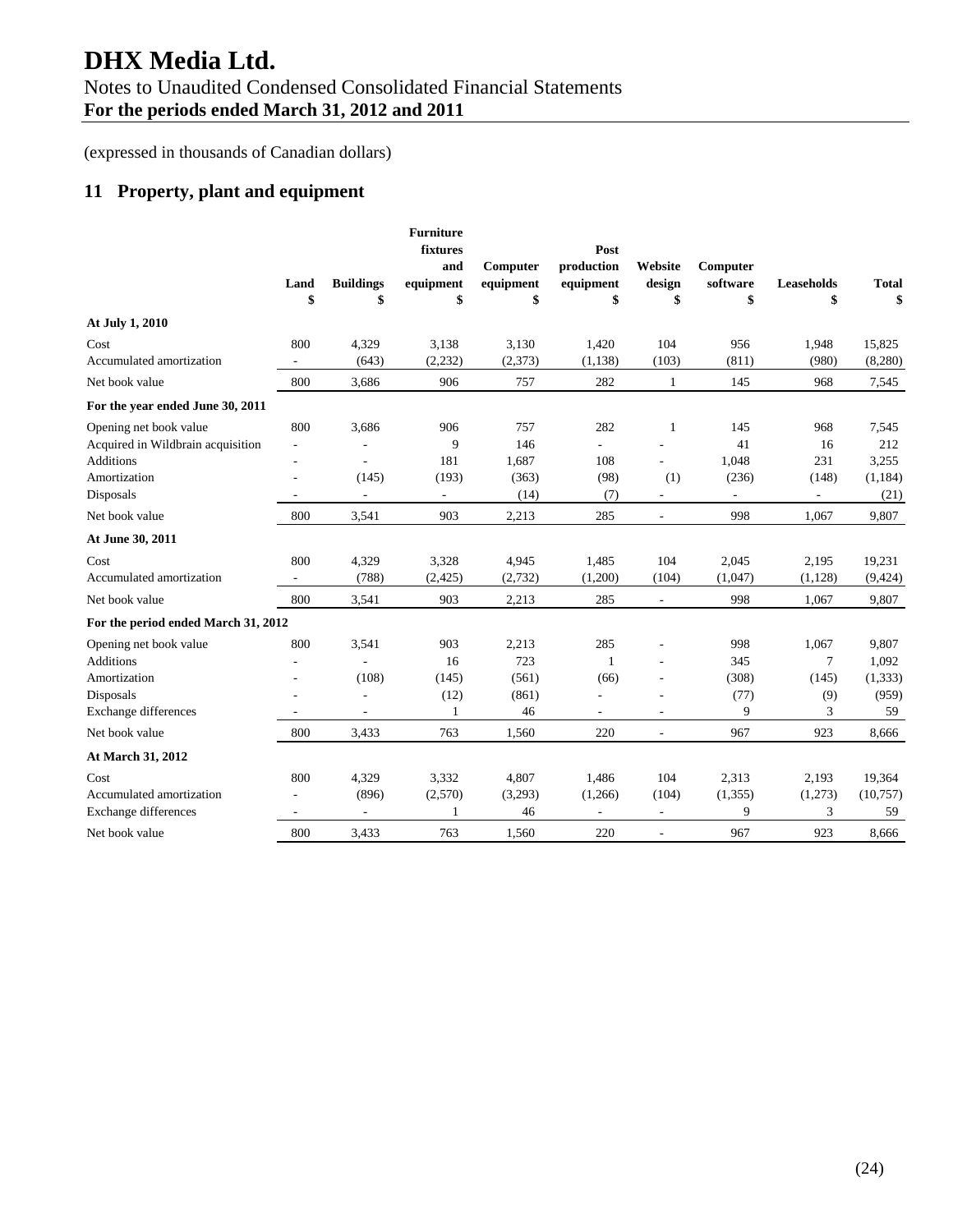# **DHX Media Ltd.**

# Notes to Unaudited Condensed Consolidated Financial Statements

**For the periods ended March 31, 2012 and 2011** 

(expressed in thousands of Canadian dollars)

# **12 Intangible assets**

|                                                            | <b>Production</b><br>backlog<br>\$ | <b>Broadcaster</b><br>relationships<br>\$ | <b>Customer</b> and<br>distribution<br>relationships<br>\$ | Non-compete<br>contracts and<br><b>brands</b><br>\$ | <b>Production</b><br>software<br>\$ | <b>Total</b><br>\$    |
|------------------------------------------------------------|------------------------------------|-------------------------------------------|------------------------------------------------------------|-----------------------------------------------------|-------------------------------------|-----------------------|
| At July 1, 2010                                            |                                    |                                           |                                                            |                                                     |                                     |                       |
| Cost<br>Accumulated amortization                           | 1,033<br>(907)                     | 4,417<br>(1,781)                          | 546<br>(227)                                               | 1,788<br>(993)                                      | 394<br>(202)                        | 8,178<br>(4,110)      |
| Net book value                                             | 126                                | 2,636                                     | 319                                                        | 795                                                 | 192                                 | 4,068                 |
| For the year ended June 30, 2011                           |                                    |                                           |                                                            |                                                     |                                     |                       |
| Opening net book value<br><b>Additions</b><br>Amortization | 126<br>52<br>(138)                 | 2,636<br>210<br>(540)                     | 319<br>(55)                                                | 795<br>171<br>(137)                                 | 192<br>(79)                         | 4,068<br>433<br>(949) |
| Net book value                                             | 40                                 | 2,306                                     | 264                                                        | 829                                                 | 113                                 | 3,552                 |
| At June 30, 2011                                           |                                    |                                           |                                                            |                                                     |                                     |                       |
| Cost<br>Accumulated amortization                           | 1,085<br>(1,045)                   | 4,627<br>(2,321)                          | 546<br>(282)                                               | 1,959<br>(1,130)                                    | 394<br>(281)                        | 8,611<br>(5,059)      |
| Net book value                                             | 40                                 | 2,306                                     | 264                                                        | 829                                                 | 113                                 | 3,552                 |
| For the period ended March 31, 2012                        |                                    |                                           |                                                            |                                                     |                                     |                       |
| Opening net book value<br>Amortization                     | 40<br>(12)                         | 2,306<br>(408)                            | 264<br>(41)                                                | 829<br>(109)                                        | 113<br>(59)                         | 3,552<br>(629)        |
| Net book value                                             | 28                                 | 1,898                                     | 223                                                        | 720                                                 | 54                                  | 2,923                 |
| At March 31, 2012                                          |                                    |                                           |                                                            |                                                     |                                     |                       |
| Cost<br>Accumulated amortization                           | 1,085<br>(1,057)                   | 4,627<br>(2,729)                          | 546<br>(323)                                               | 1,959<br>(1,239)                                    | 394<br>(340)                        | 8,611<br>(5,688)      |
| Net book value                                             | 28                                 | 1,898                                     | 223                                                        | 720                                                 | 54                                  | 2,923                 |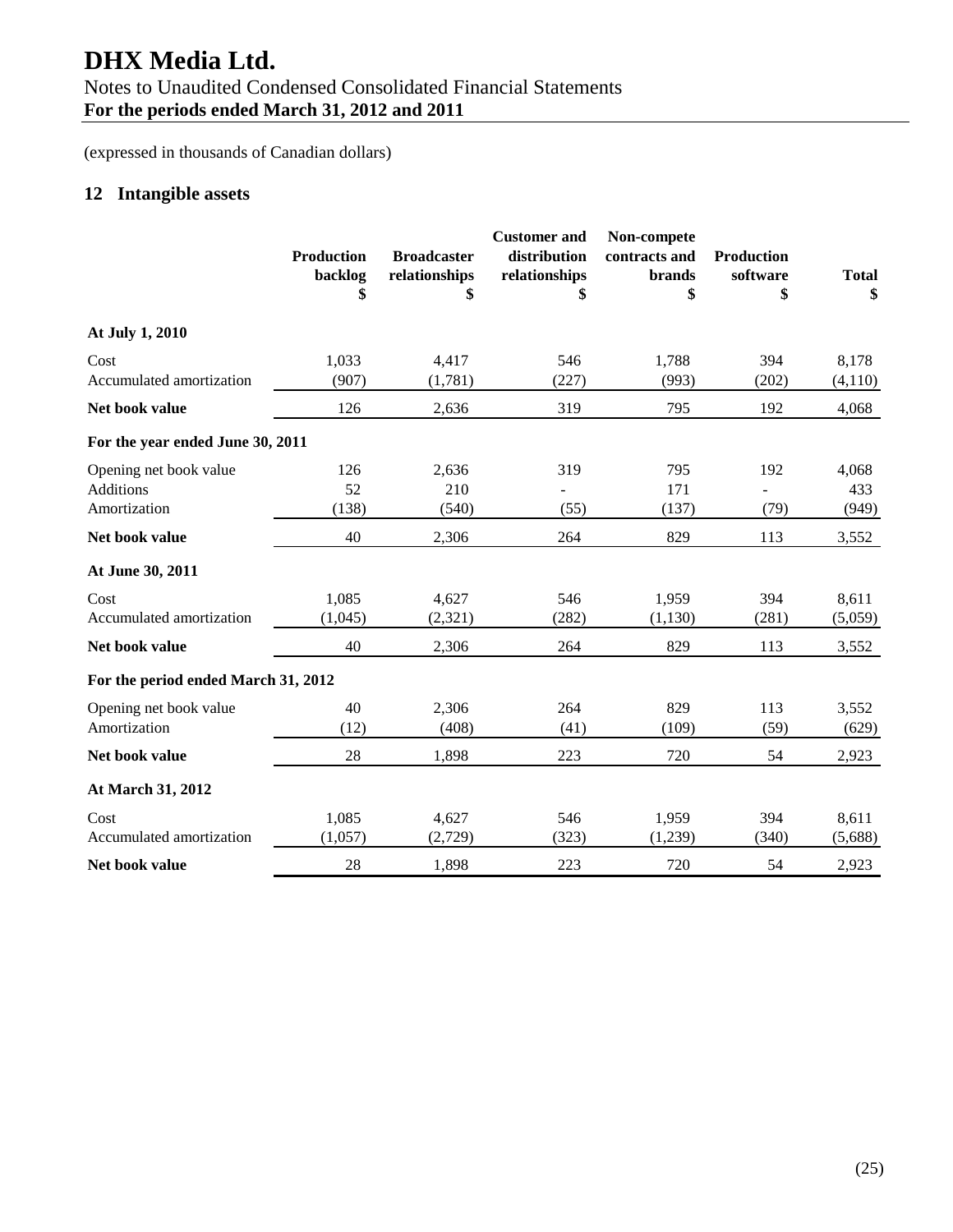# **DHX Media Ltd.**

# Notes to Unaudited Condensed Consolidated Financial Statements **For the periods ended March 31, 2012 and 2011**

(expressed in thousands of Canadian dollars)

# **13 Goodwill**

The continuity of goodwill is as follows:

|                                | March 31,<br>2012        | June 30,<br>2011 |
|--------------------------------|--------------------------|------------------|
|                                | \$                       | \$               |
| Opening net book value         | 11,763                   | 11,088           |
| Acquired on Wildbrain (note 6) | $\overline{\phantom{0}}$ | 715              |
| Exchange differences           | 23                       | (40)             |
|                                | 11,786                   | 11,763           |

Goodwill is tested for impairment annually or more frequently if events or circumstances indicate that the asset might be impaired. The Company tested goodwill for impairment at March 31, 2012, June 30, 2011 and July 1, 2010 in accordance with its policy described in note 3. For the purposes of allocating goodwill, the Company considers itself to be a single CGU engaged in the production, distribution and licensing of film and television programs. As the recoverable amount of the CGU was greater than its carrying value, the Company determined there was no impairment of goodwill as at March 31, 2012, June 30, 2011 and July 1, 2010.

For determining the recoverable amount of its CGU, the Company uses both the income and market approaches. Under the income approach, management estimates the discounted future cash flows for five years and a terminal value for the CGU. The future cash flows are based on management's best estimates considering historical and expected production, distribution and other revenue deliveries, economic conditions, and general outlook for the industry. The discount rates used by the Company are based on optimal debt equity ratio and consider the average debt ratio, market equity risk premium, and size premium for possible variations from management's projections. The terminal value is the value attributed to the CGU's operations beyond the projected period of 5 years using a perpetuity growth rate based on industry, revenue and operating income trends and growth prospects. Under the market approach, the Company estimates fair value by multiplying maintainable earnings before interest, income taxes, depreciation, amortization and other non-recurring costs by multiples based on market comparables. The estimation process results in a range of values for which management uses the simple average of the mid-points under each approach.

The Company's assumptions are affected by current market conditions which may affect expected revenues, particularly production and distribution revenues. In addition, while the Company has implemented cost savings initiatives, selling, general and administrative costs may increase more significantly than expected. The Company also has significant competition in the markets in which it operates which may impact its revenue and operating costs. The Company has made certain assumptions for the discount and terminal growth rates to reflect possible variations in the cash flows; however, the risk premiums expected by market participants related to uncertainties about the industry or specific intangible assets may differ or change quickly depending on economic conditions and other events. Accordingly, it is reasonably possible that future changes in assumptions may negatively impact future valuations of goodwill and the Company would be required at that time to recognize impairment losses.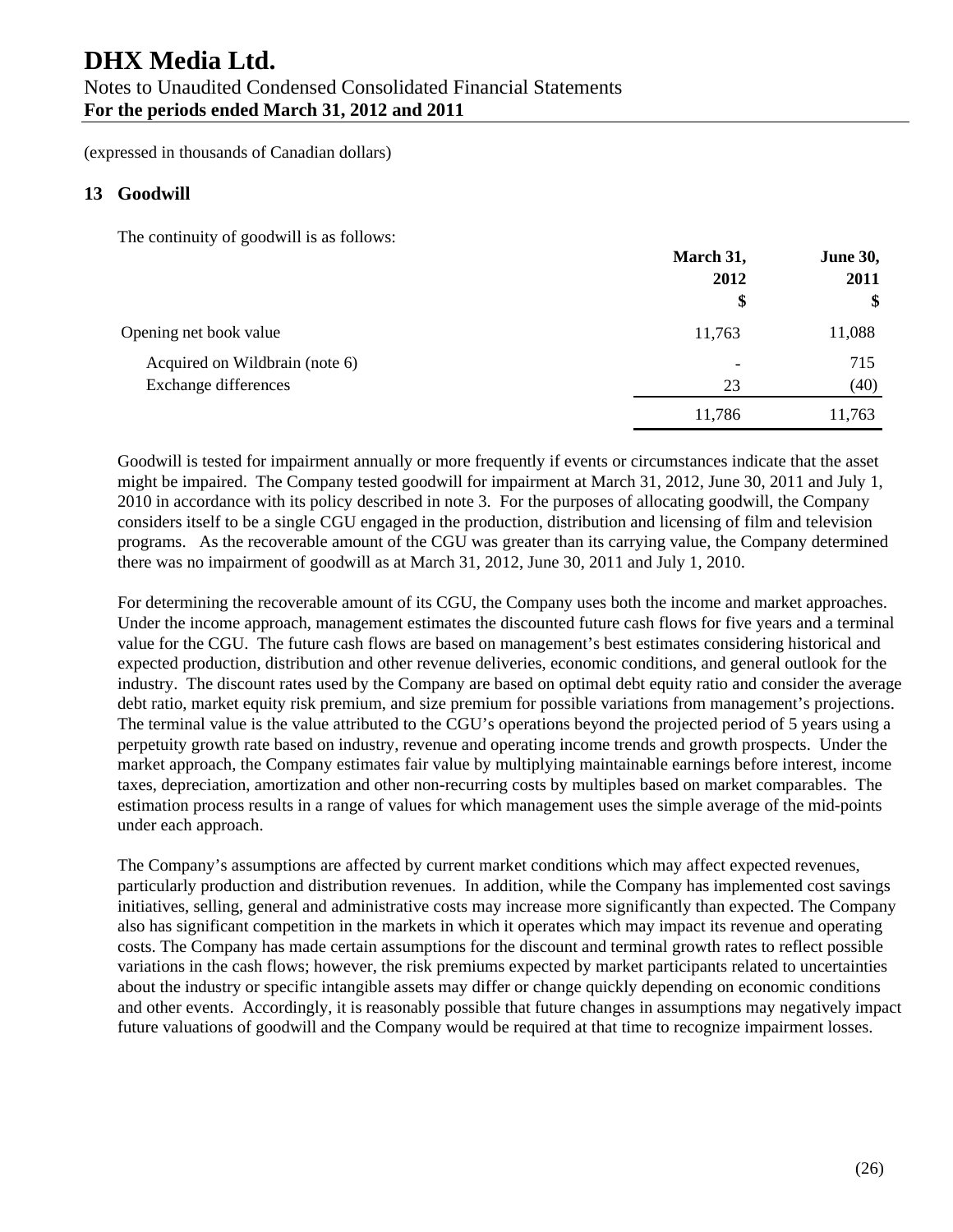#### 13 Goodwill (continued)

The key assumptions used in the analysis of the CGU under the value in use model are as follows:

|                       | March 31, | <b>June 30,</b> | July 1,   |
|-----------------------|-----------|-----------------|-----------|
|                       | 2012      | 2011            | 2010      |
| Budgeted gross margin | 37%       | 37%             | 37%       |
| Growth rate           | $2 - 3%$  | $2 - 3\%$       | $2 - 3\%$ |
| Pre-tax discount rate | 14.8%     | 14.8%           | 14.8%     |

With regard to the assessment of value in use, calculations indicate that there is approximately \$10,000 of headroom when compared to carrying value at March 31, 2012.

### **14 Bank indebtedness, interim production financing, long-term debt and obligations under capital lease**

|                                                    | March 31, | <b>June 30,</b> | July 1,   |
|----------------------------------------------------|-----------|-----------------|-----------|
|                                                    | 2012      | 2011            | 2010      |
|                                                    | \$        | \$              | \$        |
| <b>Bank</b> indebtedness                           | 1,753     | 5,200           | 250       |
| Interim production financing                       | 28,079    | 31,404          | 38,796    |
| Long-term debt and obligations under capital lease | 6,295     | 3,910           | 3,164     |
| Total interest bearing debt and obligations under  |           |                 |           |
| capital lease                                      | 36,127    | 40,514          | 42,210    |
| Amount due within 12 months                        | (31, 787) | (37, 621)       | (39, 587) |
| Amount due beyond 12 months                        | 4,340     | 2,893           | 2,623     |

#### **a) Bank indebtedness**

As of March 31, 2012, the maximum amount of all the borrowing, including Interim Production Financing, with the Royal Bank of Canada ("RBC") is \$55,000 ("RBC Master Agreement"). The RBC Master Agreement matures November 30, 2012. As part of the RBC Master Agreement, bank indebtedness was \$1,753 at March 31, 2012 (June 30, 2011 - \$5,200 and July 1, 2010 - \$250) (the "RBC Revolving Operating Credit Facility"). The maximum amount of the RBC Revolving Operating Credit Facility for general working capital purposes is \$3,510.

A general security agreement over all property of the Company has been pledged as security for the RBC Revolving Operating Credit. The RBC Revolving Operating Facility bears interest at RBC prime plus 1.25% (June 30, 2011 – RBC prime plus 1.25%). The availability of the RBC Revolving Operating Credit Facility is subject to the Company maintaining interest and consolidated indebtedness coverage ratios and certain other covenants (note 21).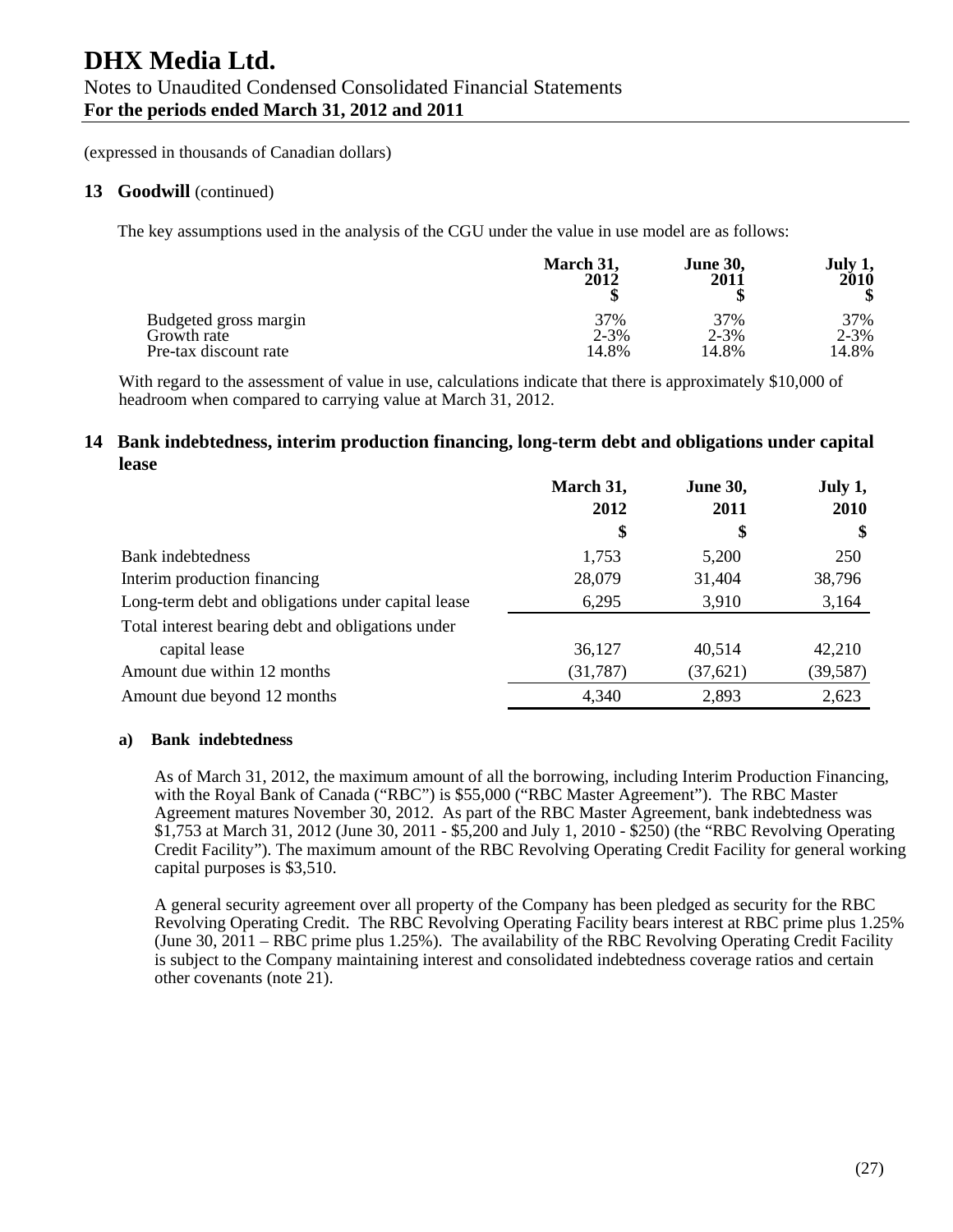# **14 Bank indebtedness, interim production financing, long-term debt and obligations under capital lease** (continued)

#### **b) Interim production financing**

|                                                                                                                                                                                                                                                                                                                                                                                 | March 31,<br>2012 | <b>June 30,</b><br>2011 | July 1,<br>2010 |
|---------------------------------------------------------------------------------------------------------------------------------------------------------------------------------------------------------------------------------------------------------------------------------------------------------------------------------------------------------------------------------|-------------------|-------------------------|-----------------|
|                                                                                                                                                                                                                                                                                                                                                                                 | \$                | \$                      | \$              |
| Revolving production credit facility ("RBC<br>Revolving Production Credit Facility"), bearing interest at<br>bank prime plus $0.5\%$ - 2.0%. Assignment and direction<br>of specific production financing and licensing contracts<br>receivable, with a net book value of approximately<br>\$25,733 at March 31, 2012 (June 30, 2011 - \$27,887 and<br>July 1, 2010 - \$21,214) | 17,417            | 17,448                  | 19,468          |
| Interim production credit facilities with various<br>institutions, bearing interest at bank prime plus 0.5% -<br>2.25%. Assignment and direction of specific production<br>financing and licensing contracts receivable, with a net<br>book value of approximately \$11,623 at March 31, 2012<br>(June 30, 2011 - \$19,552 and July 1, 2010 - \$25,531)                         | 10,662            | 13,956                  | 19,328          |
|                                                                                                                                                                                                                                                                                                                                                                                 | 28,079            | 31,404                  | 38,796          |

During the three and nine-months ended March 31, 2012, the bank prime rate averaged 3.00% (year ended June 30,  $2011 - 2.94$  %).

As part of the RBC Master Agreement, the Company also has a RBC Revolving Production Credit Facility with a maximum authorized amount of \$40,284. The RBC Revolving Production Credit Facility is the aggregate of interim production financing of individual programs financed through the RBC which are subject to individual approved tranches (collectively the "RBC Individual Approved Tranches"). Substantially all of the Company's assets and certain of its subsidiaries have been pledged as security for borrowing under the RBC Revolving Production Credit Facility. The RBC Revolving Credit Production Facility matures at various dates up to December 2013, but specifically twenty-four months following the first drawdown of funds in respect of each RBC Individual Approved Tranche.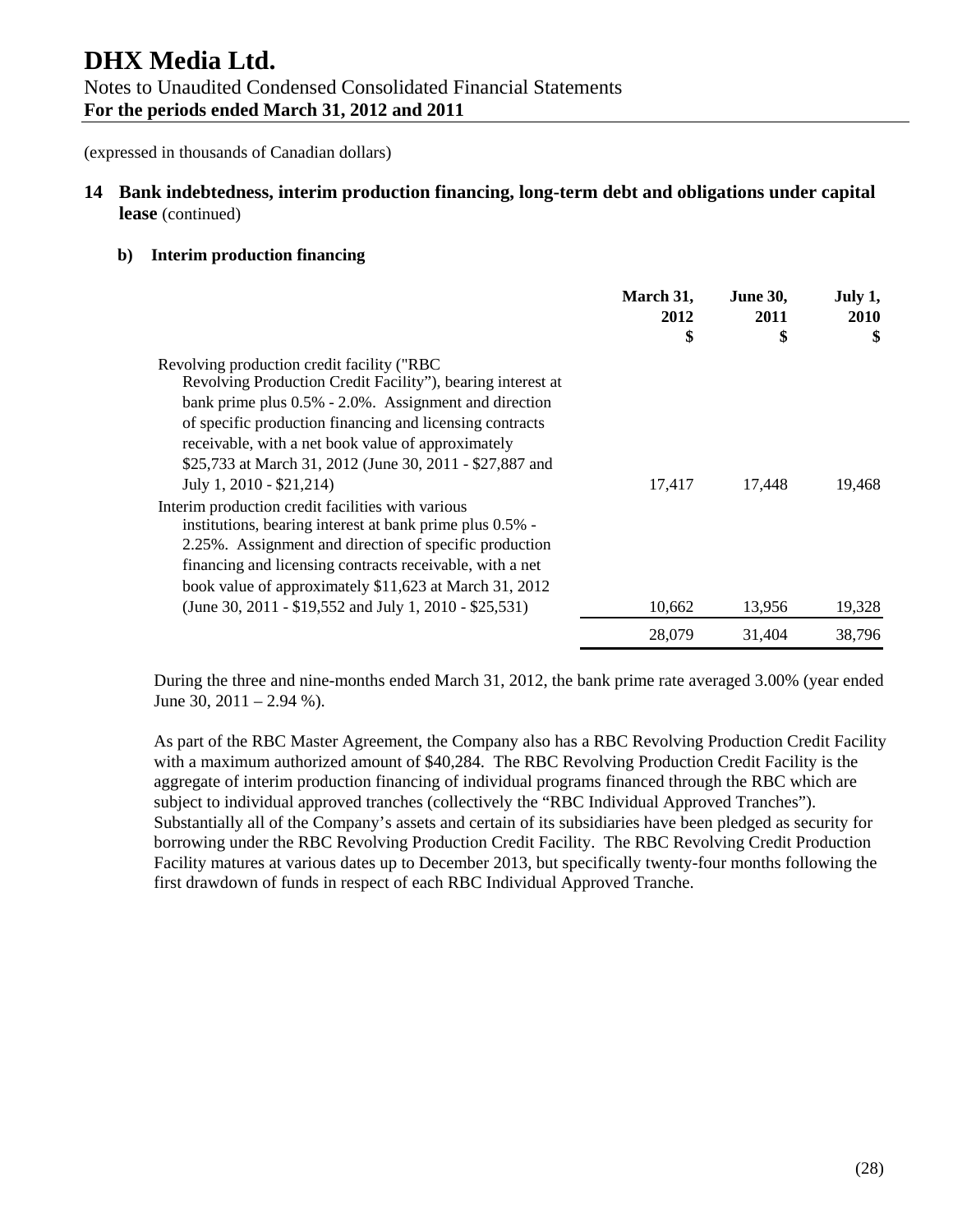# **14 Bank indebtedness, interim production financing, long-term debt and obligations under capital lease** (continued)

#### **c) Long-term debt and obligations under capital leases**

|                                                                                                                                                                                                                                                                                                         | March 31,<br>2012<br>\$ | <b>June 30,</b><br>2011<br>\$ | July 1,<br><b>2010</b><br>\$ |
|---------------------------------------------------------------------------------------------------------------------------------------------------------------------------------------------------------------------------------------------------------------------------------------------------------|-------------------------|-------------------------------|------------------------------|
| Loans payable, bearing interest at Business Development Bank of                                                                                                                                                                                                                                         |                         |                               |                              |
| Canada prime minus 1.5%, maturing in May 2021, repayable in monthly                                                                                                                                                                                                                                     |                         |                               |                              |
| principal installments of \$20 plus interest, secured by a first mortgage on                                                                                                                                                                                                                            |                         |                               |                              |
| land and building having a net book value of \$4,233 at March 31, 2012                                                                                                                                                                                                                                  |                         |                               |                              |
| (June 30, 2011 - \$4,341 and July 1, 2010 - \$4,486) and a general                                                                                                                                                                                                                                      |                         |                               |                              |
| assignment of rents.                                                                                                                                                                                                                                                                                    | 2,006                   | 2,186                         | 2,424                        |
| Obligation under various capital leases, with total quarterly instalments<br>of \$100, bearing interest at rates ranging from 4.0% to 9.8%, maturing on<br>dates ranging from February 2013 to October 2013 of which \$387 is<br>denominated in USD (June 30, 2011 - \$1,290 and July 1, 2010 - \$nil). | 622                     | 1,724                         | 740                          |
| RBC Acquisition Facility, bearing interest of RBC prime plus 2.5%,<br>repayable in quarterly installments of \$333 plus interest, maturing in                                                                                                                                                           |                         |                               |                              |
| November 2014.                                                                                                                                                                                                                                                                                          | 3,667                   |                               |                              |
|                                                                                                                                                                                                                                                                                                         | 6,295                   | 3,910                         | 3,164                        |
| Less: Current portion                                                                                                                                                                                                                                                                                   | (1,955)                 | (1,017)                       | (541)                        |
|                                                                                                                                                                                                                                                                                                         | 4,340                   | 2,893                         | 2,623                        |

The RBC Master Agreement, includes a term facility with a maximum amount of \$10,000 ("RBC Acquisition Facility") upon which \$3,667 is drawn at March 31, 2012 (June 30, 2011 and July 1, 2010 - \$nil and \$nil) to fund acceptable acquisitions as defined in the RBC Master Agreement. A general security agreement over all property of the Company has been pledged as security for the RBC Acquisition Facility. The RBC Acquisition Facility bears interest at RBC prime plus 2.50%. The availability of the RBC Acquisition Facility is subject to the Company maintaining interest and consolidated indebtedness coverage ratios and certain other covenants (note 21).

The Company considers that the fair value of bank indebtedness, interim production financing and long-term debt and obligations under capital leases is equal to the carrying value, as the majority of the interest rates are floating and the impact of discounting is not significant.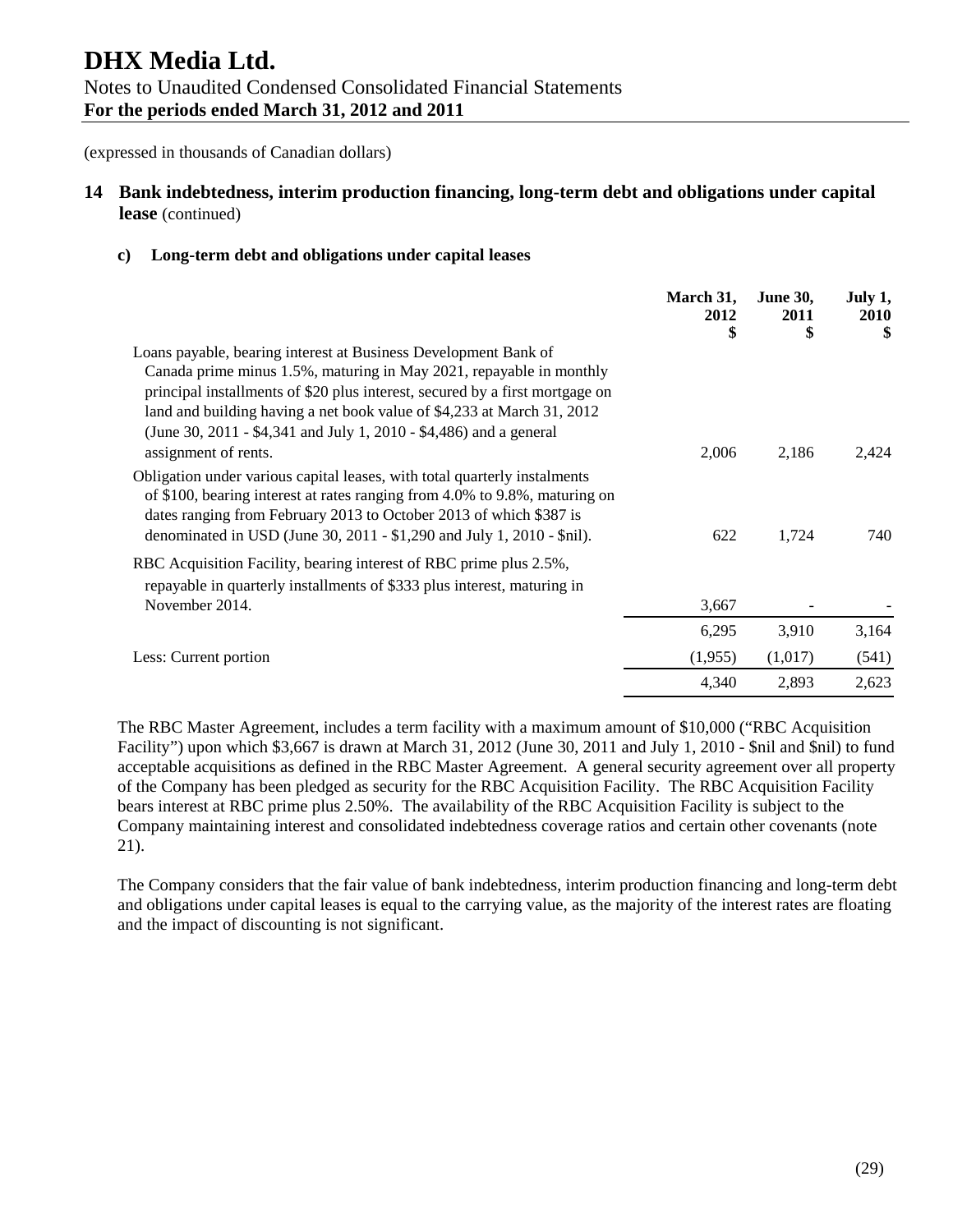# **14 Bank indebtedness, interim production financing, long-term debt and obligations under capital lease** (continued)

#### **(c) Long-term debt and obligations under capital leases** (continued)

The Company has the following undrawn borrowing facilities:

|                              | March 31, | <b>June 30,</b><br>2012<br>2011 |                       |
|------------------------------|-----------|---------------------------------|-----------------------|
|                              | \$        |                                 | 2010<br>$\mathbf{\$}$ |
| Bank indebtedness            | 1,757     | 2,310                           | 3,260                 |
| Interim production financing | 22,867    | 22,836                          | 25,484                |
| <b>Acquisition facility</b>  | 6,333     | 10,000                          |                       |
| Other                        | 870       | 387                             | 475                   |
|                              | 31,827    | 35,533                          | 29,219                |

## **15 Share capital and contributed surplus**

#### **a) Authorized**

100,000,000 Preferred variable voting shares, redeemable at the option of the Company at any time at a millionth of a cent per share, no entitlement to dividends, voting Unlimited common shares without nominal or par value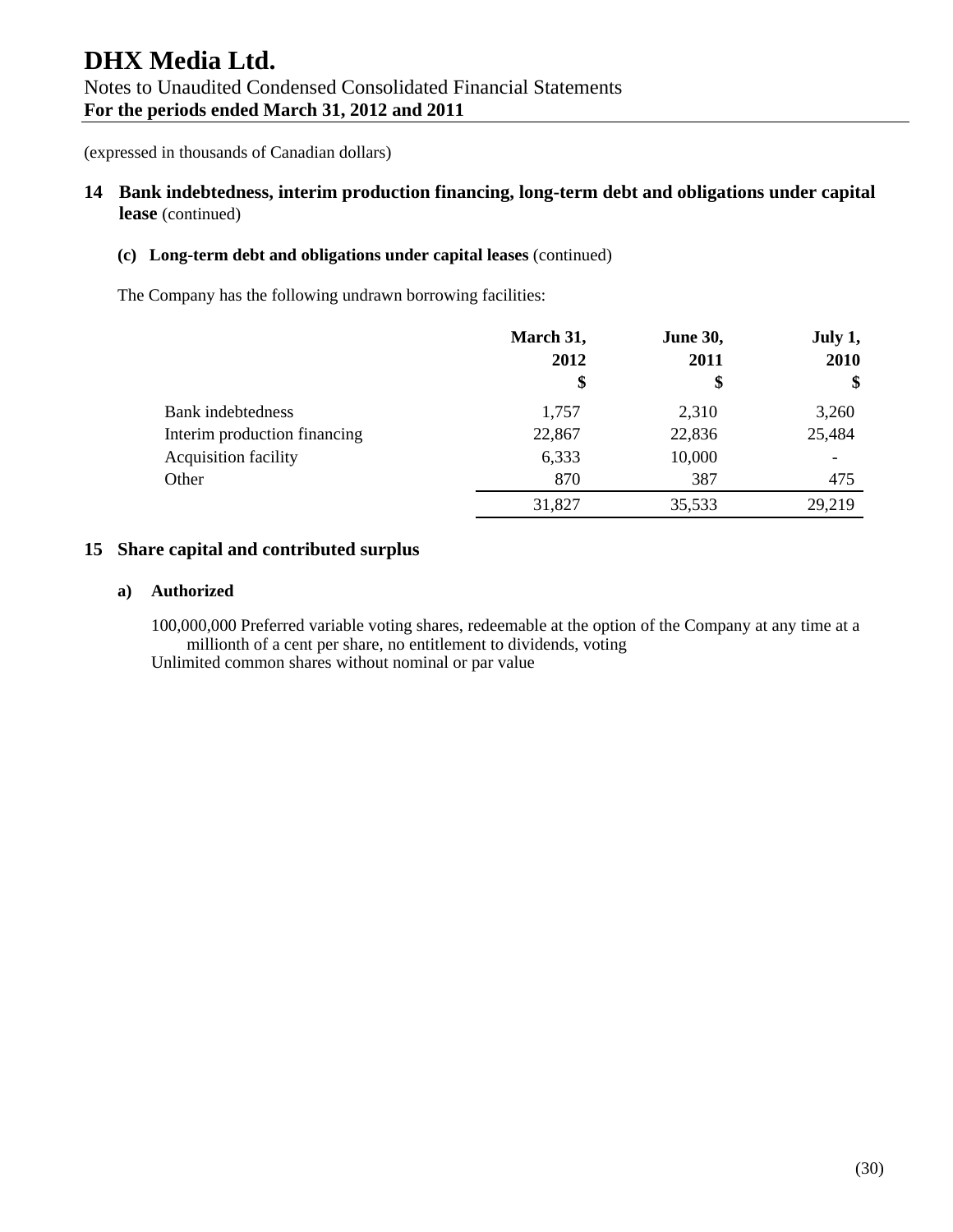(expressed in thousands of Canadian dollars)

# **15 Share capital and contributed surplus** (continued)

## **b) Issued and outstanding**

Changes in the Company's issued share capital during the periods were as follows:

|                                                 |               | March 31, 2012           |               | June 30, 2011 |  |
|-------------------------------------------------|---------------|--------------------------|---------------|---------------|--|
|                                                 | <b>Number</b> | Amount                   | <b>Number</b> | Amount        |  |
|                                                 |               | \$                       |               | \$            |  |
| Preferred variable voting shares (note 15 (c))  | 100,000,000   |                          | 100,000,000   |               |  |
| Common shares (note $15$ (d))                   |               |                          |               |               |  |
| Opening balance                                 | 61,596,615    | 76,437                   | 61,626,836    | 76,548        |  |
| Subtantial issuer bid shares repurchased and    |               |                          |               |               |  |
| cancelled                                       | (7, 142, 857) | (8, 857)                 |               |               |  |
| Share issuance costs net of tax effect of \$38  |               |                          |               | (82)          |  |
| Issued as part of employee share purchase plan  | 10,313        | 9                        | 9,293         | 9             |  |
| Shares cancelled related to an employee loan    |               |                          |               |               |  |
| forgiven                                        | (27,000)      | (50)                     | (13,514)      | (25)          |  |
| Normal course issuer bid shares repurchased and |               |                          |               |               |  |
| cancelled                                       | (1,369,500)   | (1,698)                  | (51,000)      | (43)          |  |
| Options exercised                               |               |                          | 25,000        | 30            |  |
| Ending balance                                  | 53,067,571    | 65,841                   | 61,596,615    | 76,437        |  |
| <b>Share purchase financing</b> (note 15 (e))   |               |                          |               |               |  |
| Opening balance                                 |               | (189)                    |               | (268)         |  |
| Repayments made by an officer                   |               | 2                        |               | 2             |  |
| Loan forgiven                                   |               | 50                       |               | 25            |  |
| Compensation expense                            |               | 46                       |               | 47            |  |
| Interest received                               |               | 2                        |               | 5             |  |
| Ending balance                                  |               | (89)                     |               | (189)         |  |
| <b>Warrants</b> (note 15 $(f)$ )                |               |                          |               |               |  |
| Opening balance                                 | 937,500       | 210                      | 5,860,250     | 1,840         |  |
| Expiration of warrants                          | (937,500)     | (210)                    | (4,922,750)   | (1,630)       |  |
| Conditional warrants granted                    | 1,000,000     |                          |               |               |  |
| Ending balance                                  | 1,000,000     | $\overline{\phantom{0}}$ | 937,500       | 210           |  |
| Contributed surplus and stock options           |               |                          |               |               |  |
| (note 15(g))                                    |               |                          |               |               |  |
| Opening balance                                 | 4,020,000     | 6,083                    | 4,111,547     | 4,293         |  |
| Common shares repurchased and cancelled         |               |                          |               |               |  |
| including costs of \$120, net of tax effect     |               |                          |               |               |  |
| of \$38                                         |               | 4,395                    |               |               |  |
| Compensation expense on options issued during   |               |                          |               |               |  |
| the period                                      | 880,000       | 130                      | 870,000       | 108           |  |
| Compensation expense on existing options        |               | 205                      |               | 334           |  |
| Stock option exercised                          |               |                          | (25,000)      | (11)          |  |
| Options forfeited                               | (200,000)     |                          | (190,000)     |               |  |
| Options expired                                 | (340,000)     |                          | (746, 547)    |               |  |
| Warrants expired, net of tax effect of \$33     |               |                          |               |               |  |
| (year-ended June 30, 2011 - \$271)              |               | 177                      |               | 1,359         |  |
| Ending balance                                  | 4,360,000     | 10,990                   | 4,020,000     | 6,083         |  |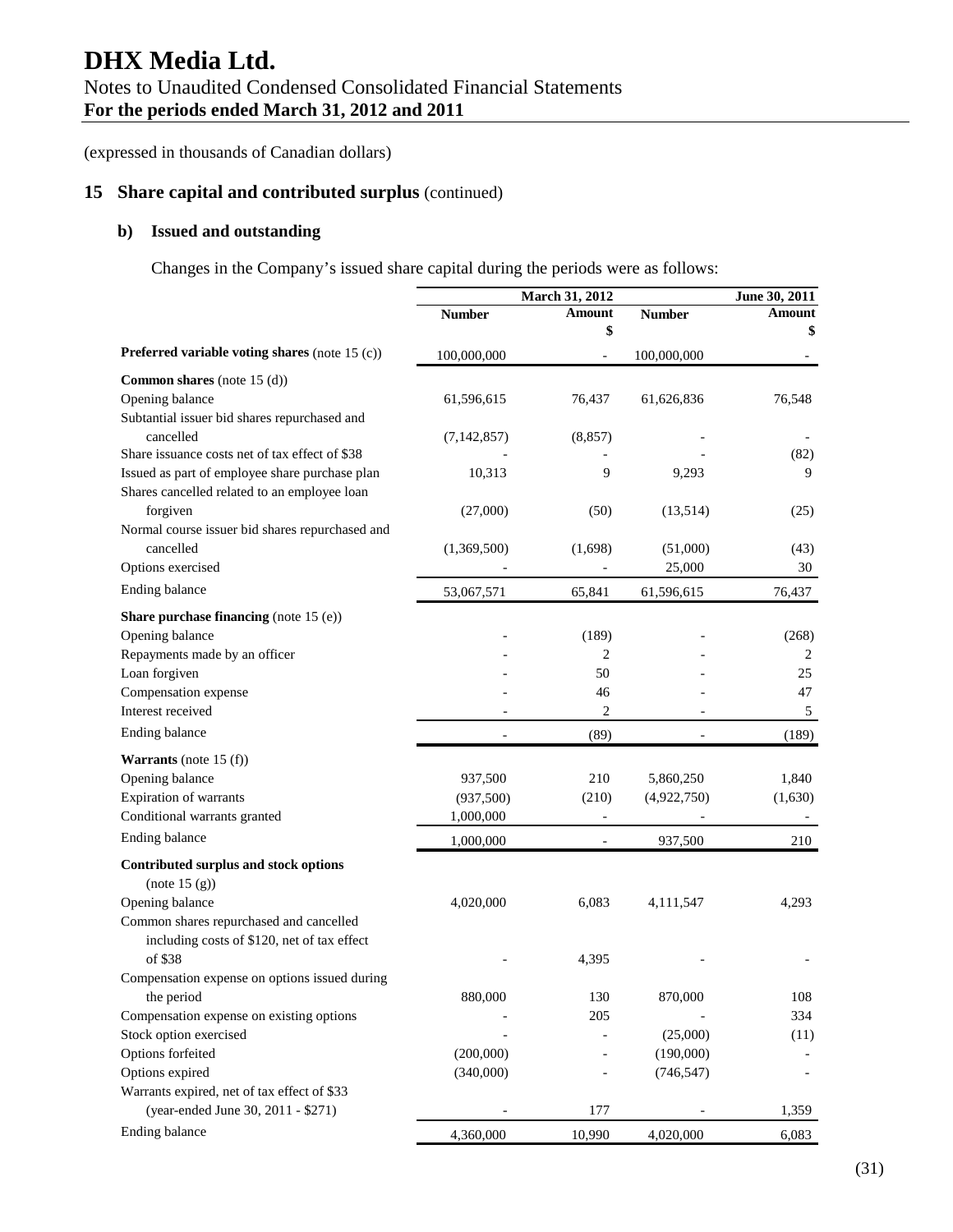## **15 Share capital and contributed surplus** (continued)

#### **c) Preferred variable voting shares**

The Preferred variable voting shares were issued May 12, 2006 to an officer and director.

#### **d) Common shares**

During the three and nine-months ended March 31, 2012, the Company issued 3,129 and 10,313 common shares, at an average price of \$0.82 and \$0.79, respectively as part of the Company's employee share purchase plan (year-ended June 30, 2011 – 9,293 at 0.96 per share).

During the three and nine-months ended March 31, 2012, as part of the Company's previously announced normal course issuer bid, 34,000 and 1,369,500 common shares were repurchased and cancelled for \$30 and \$1,076, respectively (year-ended June 30, 2011 – 51,000 for \$43). The amounts recorded as reduction to common shares were \$1.24 per share (based on the average book value per common share) or \$41 and \$1,698 with a credit to contributed surplus of \$10 and \$620 respectively.

During the three and nine-months ended March 31, 2012, nil and 27,000 shares were returned and cancelled as settlement of an exiting employees share purchase financing loan of \$50 (year ended June 30, 2011 – 13,514 for \$25) (note 15 (e)).

On December 30, 2011, as part of the Company's previously announced substantial issuer bid, 7,142,857 common shares were repurchased for \$5,000 and cancelled (year-ended June 30, 2011 – nil). The amount recorded as a reduction to common shares was \$1.24 per share (based on the average book value per common share) or \$8,857 with a credit to contributed surplus in the amount of \$3,857.

#### **e) Share purchase financing**

During the three and nine-months ended March 31, 2012 and the year-ended June 30, 2011, the Company issued no amounts for share purchase financing. During the three and nine-months ended March 31, 2012, \$nil and \$46 of compensation expense was recognized on an employee loan forgiven (year-ended June 30, 2011 - \$47). During the three and nine-months ended March 31, 2011, \$1 and \$2 of interest (year-ended June 30, 2011 - \$5) received on these loans was recorded as a capital contribution. During the three and ninemonths ended March 31, 2012, \$nil and \$2 was received (year-ended June 30, 2011 – \$2) as principal repayment of an employee loan. During the three and nine-month periods ended March 31, 2012, \$nil and \$50 reduction in share purchase financing was recorded on a loan forgiven in exchange for common shares returned and cancelled (note 15(d)) (year ended June 30, 2011 - \$25).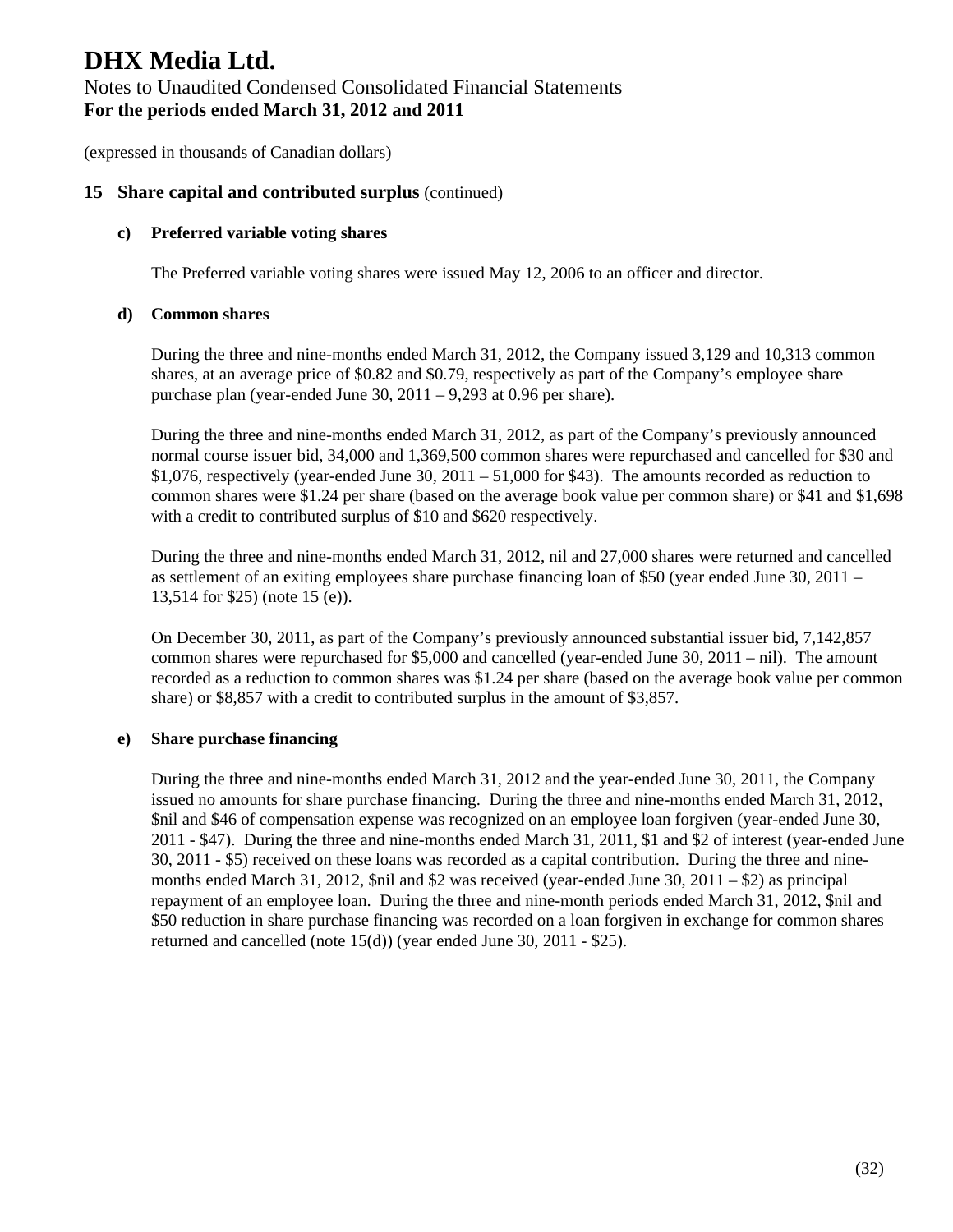## **15 Share capital and contributed surplus** (continued)

#### **f) Warrants**

During the three and nine-month periods ended March 31, 2012, 1,000,000 conditional warrants ("Conditional Warrants") were granted to consultants of the Company at a strike price of \$0.785 per share (year-ended June 30, 2011 – nil). The vesting for the Conditional Warrants is conditional upon satisfying specified future vesting events. Specified vesting conditions are not taken into account when estimating the fair value of the warrants at the measurement date. Instead vesting conditions are taken into account for consideration purposes based on the number of warrants that eventually vest. As at March 31, 2012, the vesting conditions have not been met, accordingly no amount for compensation expense has been recorded. During the three and nine-month periods ended March 31, 2012, 937,500 warrants expired (year-ended June 30, 2011 – 4,922,750). For the three and nine-months periods ended March 31, 2012 the amount recorded to warrants was \$210 and the amount recorded as a credit to contributed surplus was \$177 (year-ended June 30, 2011, \$1,630 and \$1,359).

|                                                 | Number of<br>warrants    | Weighted average<br>exercise price per<br>warrant |
|-------------------------------------------------|--------------------------|---------------------------------------------------|
| Outstanding at July 1, 2010<br>Warrants expired | 5,860,250<br>(4,922,750) | 1.95<br>2.10                                      |
| Outstanding at June 30, 2011                    | 937,500                  | 1.15                                              |
| Warrants expired<br>Warrants granted            | (937,500)<br>1,000,000   | 1.15<br>0.78                                      |
| Outstanding at March 31, 2012                   | 1,000,000                | 0.78                                              |

The fair value of the Conditional Warrants has been estimated at \$390 by management using the Black-Scholes option pricing model. The assumptions used in the pricing model to value the Conditional Warrants are as follows:

| Risk-free interest rate | 1.12%   |
|-------------------------|---------|
| Expected option life    | 2 years |
| Expected volatility     | .54%    |
| Expected dividend yield | ni1     |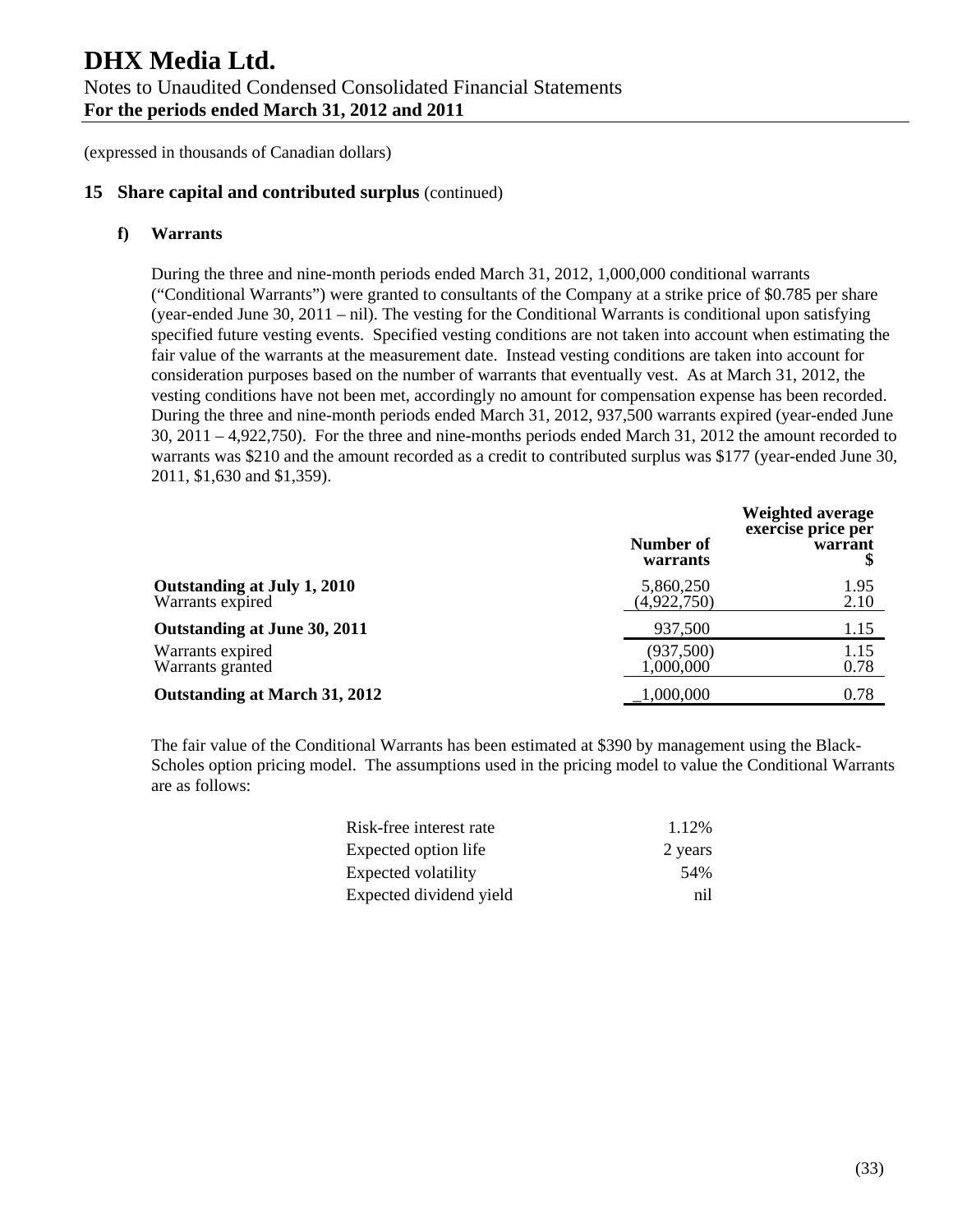(expressed in thousands of Canadian dollars)

#### **15 Share capital and contributed surplus** (continued)

#### **g) Stock options**

At March 31, 2012 and June 30, 2011, the Company had the following stock options outstanding:

|                                                                                                             | Number of<br>options                                     | Weighted<br>average<br>exercise price<br>per option<br>\$ |
|-------------------------------------------------------------------------------------------------------------|----------------------------------------------------------|-----------------------------------------------------------|
| Outstanding at July 1, 2010                                                                                 | 4,111,547                                                | 1.33                                                      |
| Granted to an employee<br>Granted to directors<br>Options exercised<br>Options expired<br>Options forfeited | 170,000<br>700,000<br>(25,000)<br>(746,547)<br>(190,000) | 0.96<br>0.93<br>0.78<br>2.25<br>1.45                      |
| Outstanding at June 30, 2011                                                                                | 4,020,000                                                | 1.07                                                      |
| Options forfeited<br>Options expired<br>Options granted                                                     | (200,000)<br>(340,000)<br>880,000                        | 1.18<br>2.16<br>0.80                                      |
| Outstanding at March 31, 2012                                                                               | 4,360,000                                                | 0.93                                                      |
| <b>Exercisable at June 30, 2011</b>                                                                         | 2,081,250                                                | 1.16                                                      |
| <b>Exercisable at March 31, 2012</b>                                                                        | 2,231,250                                                | 1.01                                                      |

The total maximum number of common shares to be reserved for issuance through the Company stock option plan is 9% of the total number of issued and outstanding common shares at any time. As at March 31, 2012, this amounted to  $4,776,081$  (June 30,  $2011 - 5,543,695$ ).

On September 21, 2011, 300,000 stock options were issued to an employee at \$0.83 per share, all of which vested upon granting, expiring on September 21, 2016.

On October 1, 2011, 80,000 stock options were issued to employees at \$0.83 per share, vesting over four years and expiring on October 1, 2016.

On November 1, 2011, 150,000 stock options were issued to an employee at \$0.83 per share, vesting over four years and expiring on November 1, 2016.

On November 30, 2011, 150,000 stock options were issued to an employee at \$0.83 per share, vesting over four years and expiring on November 30, 2016.

On December 15, 2011, 200,000 stock options were issued to employees at \$0.69 per share, vesting over four years and expiring on December 15, 2016.

During the three and nine-months ended March 31, 2012, no stock options were exercised (year-ended June 30, 2011 – 25,000 at a price of \$0.78 per common share).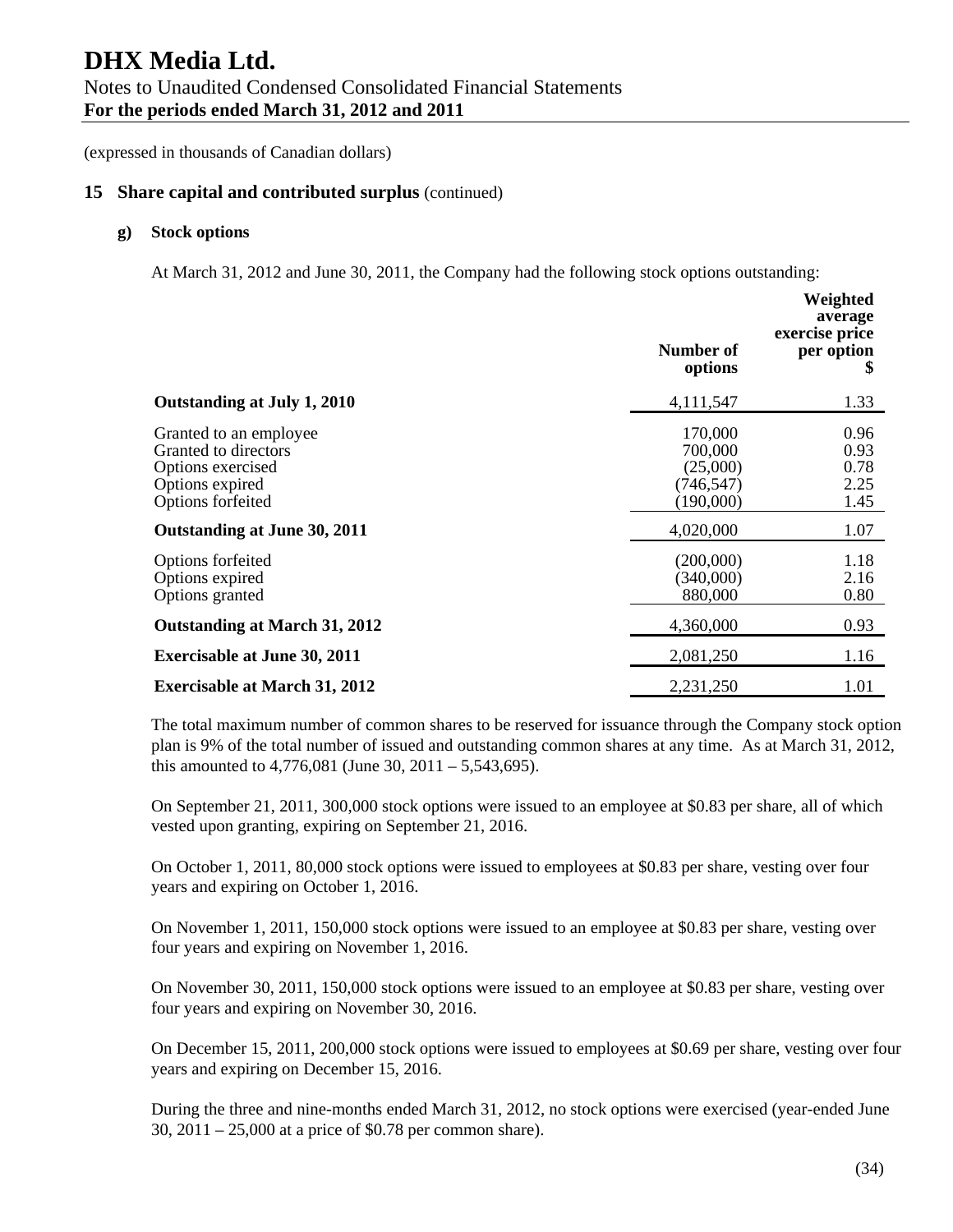## **15 Share capital and contributed surplus** (continued)

#### **g) Stock options** (continued)

During the three and nine-months ended March 31, 2012, 75,000 and 200,000 options were forfeited and 65,000 and 340,000 expired (year-ended June 30, 2011 – 190,000 and 746,547).

The weighted average grant date fair value of stock options and assumptions using the Black-Scholes option pricing model for the three and nine-months ended March 31, 2012 and 2011 are as follows:

|                                   | <b>Three-months</b><br>ended<br>March 31,<br>2012 | Nine-months<br>ended<br>March 31,<br>2012 | <b>Three-months</b><br>months ended<br>March 31,<br>2011 | Nine-months<br>ended<br>March 31,<br>2011 |
|-----------------------------------|---------------------------------------------------|-------------------------------------------|----------------------------------------------------------|-------------------------------------------|
| Weighted average grant value date | -                                                 | 0.29                                      | 0.51                                                     | 0.50                                      |
| Risk-free interest rate           | -                                                 | 1.23%                                     | 2.51%                                                    | 1.87%                                     |
| Expected option life              | -                                                 | 4 years                                   | 4 years                                                  | 4 years                                   |
| <b>Expected volatility</b>        | -                                                 | 65%                                       | 67%                                                      | 68%                                       |
| Expected dividend yield           |                                                   | nil                                       | nil                                                      | nil                                       |

Changes in the assumptions can materially affect the fair value estimate and therefore, the existing models do not necessarily provide a reliable measure of the fair value of the stock options.

During the three and nine-months ended March 31, 2012, a total of \$71 and \$381 (three and nine-months ended March 31, 2011 - \$85 and \$304) was recognized as compensation expense. Included in the compensation expense for the three and nine-months ended March 31, 2012 was \$nil and \$46 related to employee share purchase loans (three and nine-months ended March 31, 2011 - \$nil and \$47).

## **16 Government financing and assistance**

During the three and nine-months ended March 31, 2012, investment in film and television programs was reduced by \$372 and \$722 (year ended June 30, 2011 - \$2,737) related to production financing from government agencies. This financing is related to equity participation by government agencies and is repayable from distribution revenue of the specific productions for which the financing was made. In addition, during the three and nine-months ended March 31, 2012, investment in film also has been reduced by \$800 and \$2,604 (year ended June 30, 2011 - \$2,376) related to non-repayable contributions from the Canadian Television Fund license fee program. During the three and nine-months ended March 31, 2012, investment in film and television programs has been reduced by \$5,396 and \$9,891 (year ended June 30, 2011 - \$11,754) for tax credits relating to production activities. Lastly, during the three and nine-months ended March 31, 2012, the Company received \$3,511 and \$12,026, respectively, in government financing and assistance (year ended June 30, 2011 - \$19,358).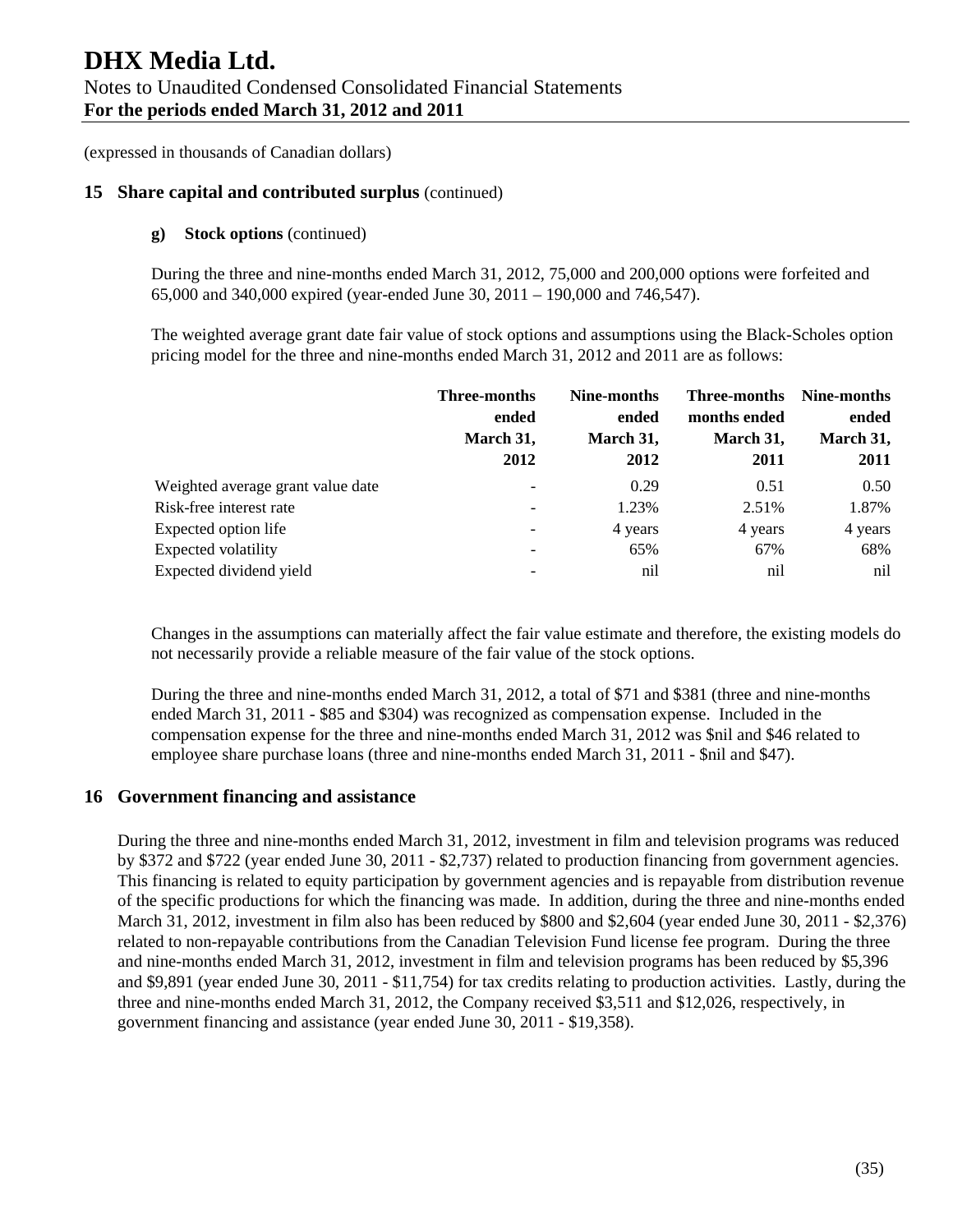(expressed in thousands of Canadian dollars)

### **17 Income taxes**

Significant components of the Company's deferred income tax asset (liability) as at March 31, 2012, June 30, 2011 and July 1, 2010 are as follows:

|                                            | March 31,<br>2012 | <b>June 30,</b><br>2011 | July 1,<br>2010 |
|--------------------------------------------|-------------------|-------------------------|-----------------|
|                                            |                   | \$                      |                 |
| Cultural donations                         | 71                | 4                       | 432             |
| Leasehold inducements                      | 124               | 124                     |                 |
| Foreign tax credits                        | 296               | 296                     | 245             |
| Deferred production revenue                | 426               | 426                     |                 |
| Participation payables, capital lease      |                   |                         |                 |
| obligations and other liabilities          | 780               | 714                     | 249             |
| Property, plant and equipment              | (291)             | (263)                   | (77)            |
| Share issuance costs and deferred          |                   |                         |                 |
| financing fees                             | 322               | 452                     | 656             |
| Investment in film and television programs | (2, 387)          | (3, 448)                | (2,239)         |
| Intangible assets                          | (1,686)           | (1, 848)                | (2,153)         |
| Non-capital losses and other               | 2,834             | 3,885                   | 2,373           |
| Deferred income tax asset (liability)      | 489               | 342                     | (514)           |

# **18 Finance income and finance expense**

Finance income and finance expense are comprised of the following:

|                                        | <b>Three-months ended</b> |           | <b>Nine-months ended</b> |           |
|----------------------------------------|---------------------------|-----------|--------------------------|-----------|
|                                        | March 31,                 | March 31, | March 31,                | March 31, |
|                                        | 2012                      | 2011      | 2012                     | 2011      |
|                                        | \$                        | \$        | \$                       | \$        |
| <b>Finance income</b>                  |                           |           |                          |           |
| Interest income                        | 49                        | 11        | 172                      | 115       |
| Net foreign exchange gain (loss)       | (78)                      | 185       | 21                       | 161       |
|                                        | (29)                      | 196       | 193                      | 276       |
| <b>Finance costs</b>                   |                           |           |                          |           |
| Interest expense on bank indebtedness  | 27                        | 28        | 75                       | 46        |
| Interest expense on long-term debt and |                           |           |                          |           |
| capital leases                         | 32                        | 96        | 95                       | 148       |
|                                        | 59                        | 124       | 170                      | 194       |
| Net finance income (expense)           | (88)                      | 72        | 23                       | 82        |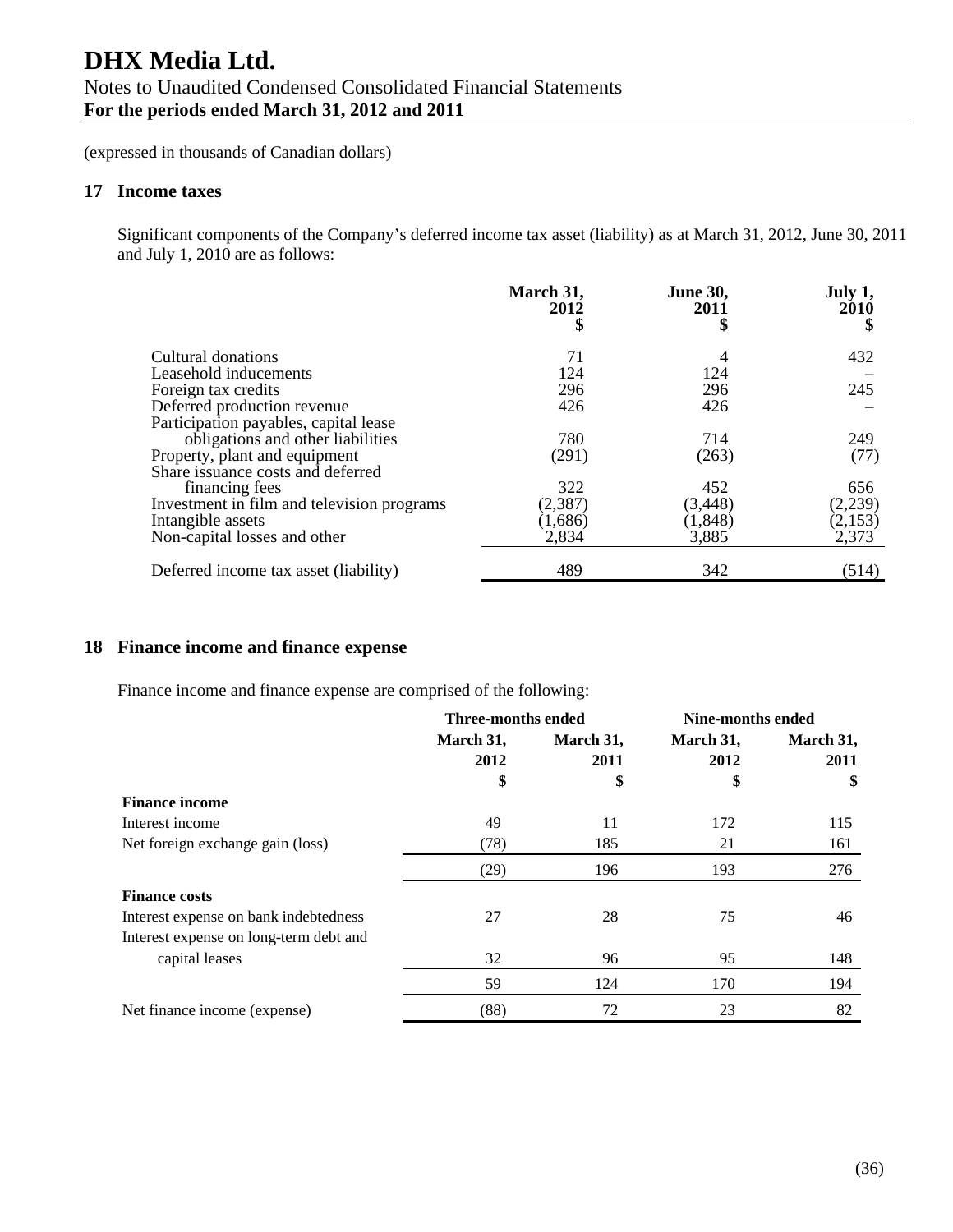(expressed in thousands of Canadian dollars)

## **19 Expenses by nature and employee benefit expense**

The following sets out the expenses by nature:

|                                              | <b>Three-months ended</b> |                          | Nine-months ended |           |
|----------------------------------------------|---------------------------|--------------------------|-------------------|-----------|
|                                              | March 31,                 | March 31,                | March 31,         | March 31, |
|                                              | 2012                      | 2011                     | 2012              | 2011      |
|                                              | \$                        | \$                       | \$                | \$        |
| Direct production and new media costs        | 8,374                     | 4,505                    | 29,661            | 15,709    |
| Amortization of film and television programs | 2,130                     | 2,266                    | 9,677             | 10,650    |
| Impairment in value of investment in film    |                           |                          |                   |           |
| and television programs                      |                           | $\overline{\phantom{a}}$ | 135               | 450       |
| Amortization of acquired library             | 131                       | 107                      | 609               | 446       |
| Development expenses and other               | 226                       | 408                      | 436               | 844       |
| Office and administrative                    | 762                       | 1,046                    | 2,273             | 2,357     |
| Investor relations and marketing             | 9                         | 439                      | 402               | 757       |
| Professional and regulatory                  | 309                       | 555                      | 954               | 1,222     |
| Amortization of property, plant and          |                           |                          |                   |           |
| equipment and intangibles                    | 742                       | 527                      | 1,963             | 1,545     |
|                                              | 12,683                    | 9,853                    | 46,110            | 33,980    |

The following sets out the components of employee benefits expense:

| Salaries and employee benefits | 2,869  | 2,002  | 7,781  | 7,150  |
|--------------------------------|--------|--------|--------|--------|
| Share-based compensation       | 71     | 85     | 381    | 304    |
| <b>Termination benefits</b>    | 50     |        | 72.    | つワ     |
|                                | 2.990  | 2.092  | 8.234  | 7,481  |
|                                | 15.673 | 11.945 | 54.344 | 41,461 |

## **20 Commitments and contingencies**

#### **Commitments**

The Company has entered into various operating leases for operating premises and equipment. The future aggregate minimum payments under these operating leases are as follows:

| Year ending June 30, 2012 | 376   |
|---------------------------|-------|
| 2013                      | 1,255 |
| 2014                      | 890   |
| 2015                      | 538   |
| 2016                      | 555   |

#### **Contingencies**

The Company is, from time to time, involved in various claims, legal proceedings and complaints arising in the normal course of business and as such, provisions have been recorded where appropriate. Management does not believe that the final determination of these claims will have a material adverse effect on the financial position or results of operations of the Company. The maximum exposure at March 31, 2012 and June 30, 2011 related to the above matters is estimated at \$400.

**\$**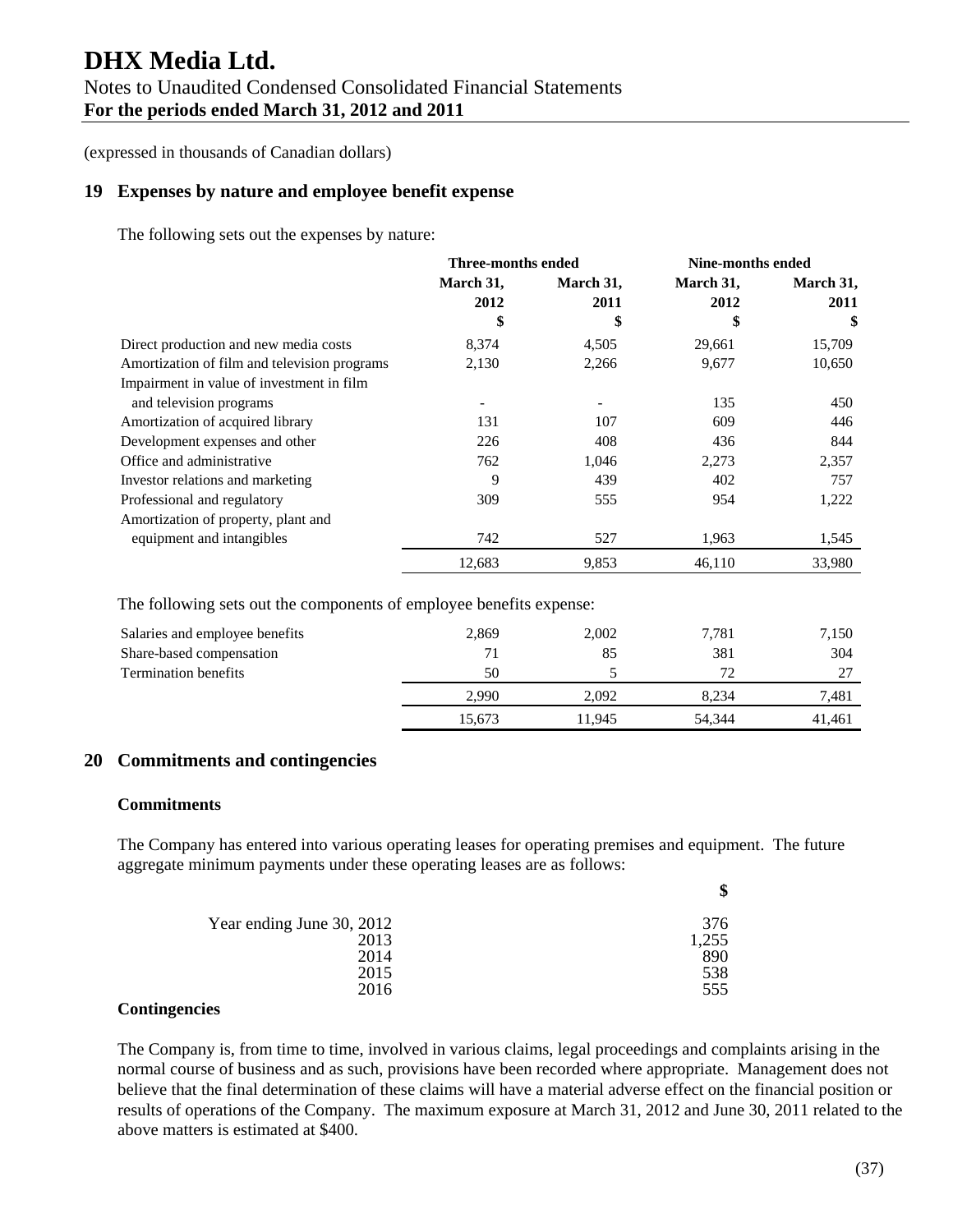# **21 Capital disclosures**

The Company's objectives when managing capital are to provide an adequate return to shareholders, safeguard its assets, maintain a competitive cost structure and continue as a going concern in order to pursue the development, production, distribution and licensing of its film and television properties. To maximize ongoing development and growth effort, the Company did not pay out dividends during three and nine-months ended March 31, 2012 or the year ended June 30, 2011.

The Company's capital is summarized in the table below:

|                                             | March 31,<br>2012 | <b>June 30,</b><br>2011 | July 1,<br><b>2010</b> |
|---------------------------------------------|-------------------|-------------------------|------------------------|
|                                             | \$                | \$                      | \$                     |
| Total bank indebtedness, long-term debt and |                   |                         |                        |
| obligations under capital leases            | 8,048             | 9,110                   | 3,414                  |
| Less: Cash                                  | (18,000)          | (19, 525)               | (17,276)               |
| Net debt                                    | (9,952)           | (10, 415)               | (13, 862)              |
| <b>Total Shareholders' Equity</b>           | 78,423            | 81,256                  | 80,179                 |
|                                             | 68,471            | 70,841                  | 66,317                 |

To facilitate the management of its capital structure, the Company prepares annual expenditure operating budgets that are updated as necessary depending on various factors including industry conditions and operating cash flow. The annual and updated budgets are reviewed by the board of directors.

The Company monitors capital using a number of financial ratios, specifically for the RBC Revolving Operating and Production Credit Facilities (note 14), including but not limited to:

- Funded Debt Ratio, defined as funded debt (the total of all obligations for borrowed money which bear interest or imputed interest (not including interim production financing), all capital lease obligations, and any contingent liabilities) ("Funded Debt") to consolidated EBITDA; and
- The Fixed Charge Ratio, defined as adjusted consolidated EBITDA (consolidated EBITDA less cash, income taxes and unfunded capital expenditures) to fixed charges (consolidated interest expense, scheduled principal payments on Funded Debt, and Company distributions).

The following table illustrates the financial ratios calculated on a rolling twelve-month basis as at:

|                           | <b>Measure</b><br>targets | March 31.<br>2012 | <b>June 30,</b><br>2011 |
|---------------------------|---------------------------|-------------------|-------------------------|
| <b>Funded Debt Ratio</b>  | < 3.0x                    | 0.9x              | 1.3x                    |
| <b>Fixed Charge Ratio</b> | >1.25x                    | 6.33x             | 6.22x                   |

The Company has been in compliance with these and all previous ratios since the inception of the RBC Master Credit Facility.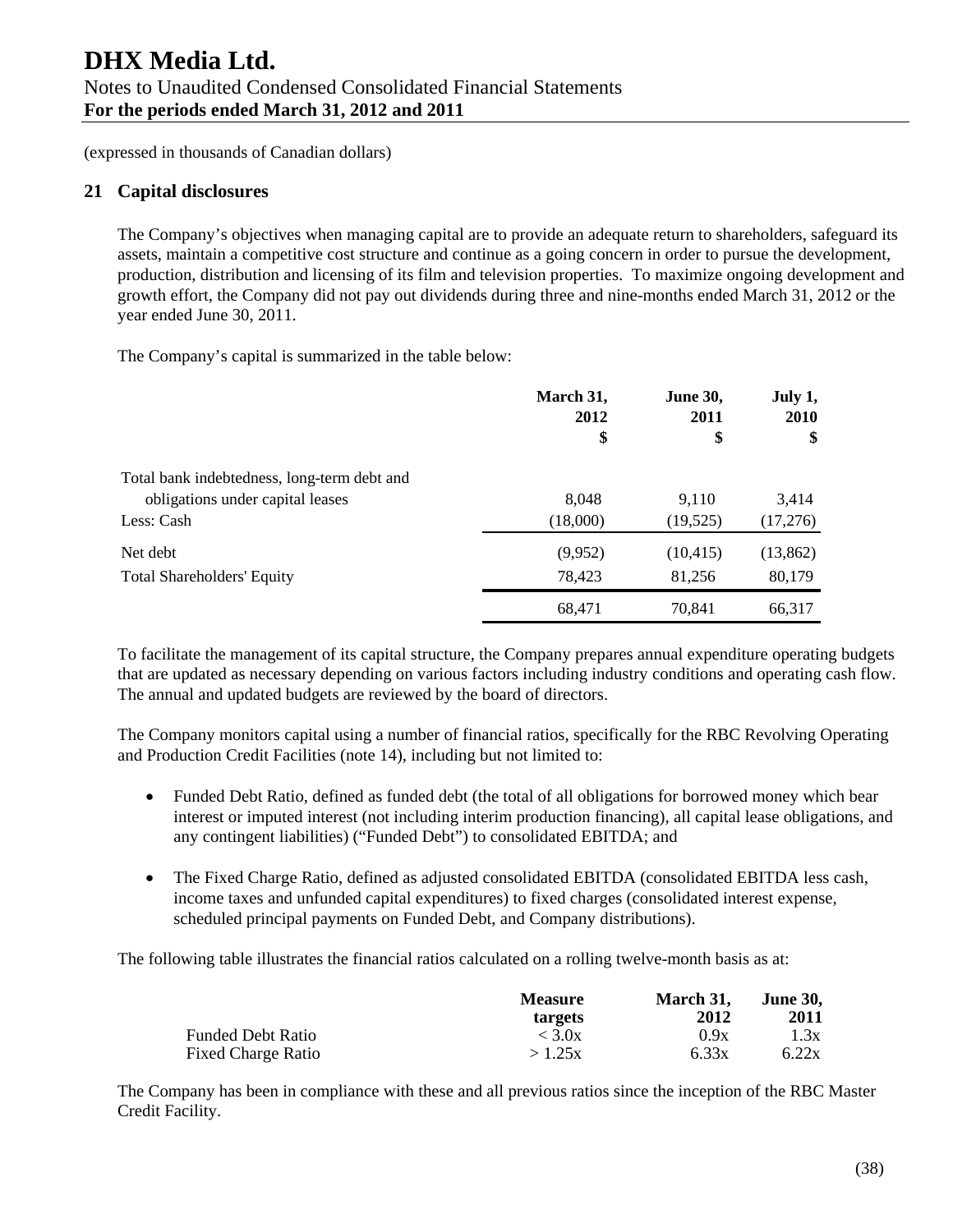(expressed in thousands of Canadian dollars)

#### **22 Earnings per common share**

a) Basic

Basic earnings per share is calculated by dividing the net income by the weighted average number of common shares in issue during the period.

|                            | <b>Three-months ended</b> |                   | <b>Nine-months ended</b> |                   |
|----------------------------|---------------------------|-------------------|--------------------------|-------------------|
|                            | March 31,<br>2012         | March 31,<br>2011 | March 31,<br>2012        | March 31,<br>2011 |
|                            | \$                        | \$                | \$                       | $\mathbf{\$}$     |
| Net income                 | \$546                     | \$237             | \$2,699                  | \$1,520           |
| Weighted average number of |                           |                   |                          |                   |
| common shares              | 53,094,638                | 61,617,610        | 59,032,410               | 61,620,850        |
| Basic earnings per share   | \$0.01                    | \$0.00            | \$ 0.05                  | \$0.02            |

#### b) Diluted

Diluted earnings per common share is calculated by adjusting the weighted average number of shares common shares outstanding to assume conversion of all potentially dilutive instruments which are convertible into common shares. The Company has two categories of potentially dilutive instruments which are convertible into common shares: stock options and warrants. For both the stock options and the warrants, a calculation is completed to determine the number of common shares that could have been acquired at fair value (determined as the average market price of the Company's outstanding common shares for the period), based on the monetary value of the subscription rights attached to the stock options and warrants. The number of shares calculated above as compared with the number of shares that would have been issued assuming exercises of the warrants and stock options.

For the three and nine-months ended March 31, 2012, the weighted average number of potentially dilutive instruments, comprised of shares issuable in respect of warrants and stock options, was 417,556 and 367,724 respectively (three and nine-months ended March 31, 2011 – 321,889 and 323,755).

|                                             | Three-months ended |                   | Nine-months ended |                   |
|---------------------------------------------|--------------------|-------------------|-------------------|-------------------|
|                                             | March 31,<br>2012  | March 31,<br>2011 | March 31,<br>2012 | March 31,<br>2011 |
|                                             | \$                 | \$                | \$                | \$                |
| Net income                                  | \$546              | \$237             | \$2,699           | \$1,520           |
| Weighted average number of<br>common shares | 53,512,194         | 61,939,499        | 59,400,134        | 61,944,605        |
| Diluted earnings per share                  | \$0.01             | \$0.00            | \$0.05            | \$0.02            |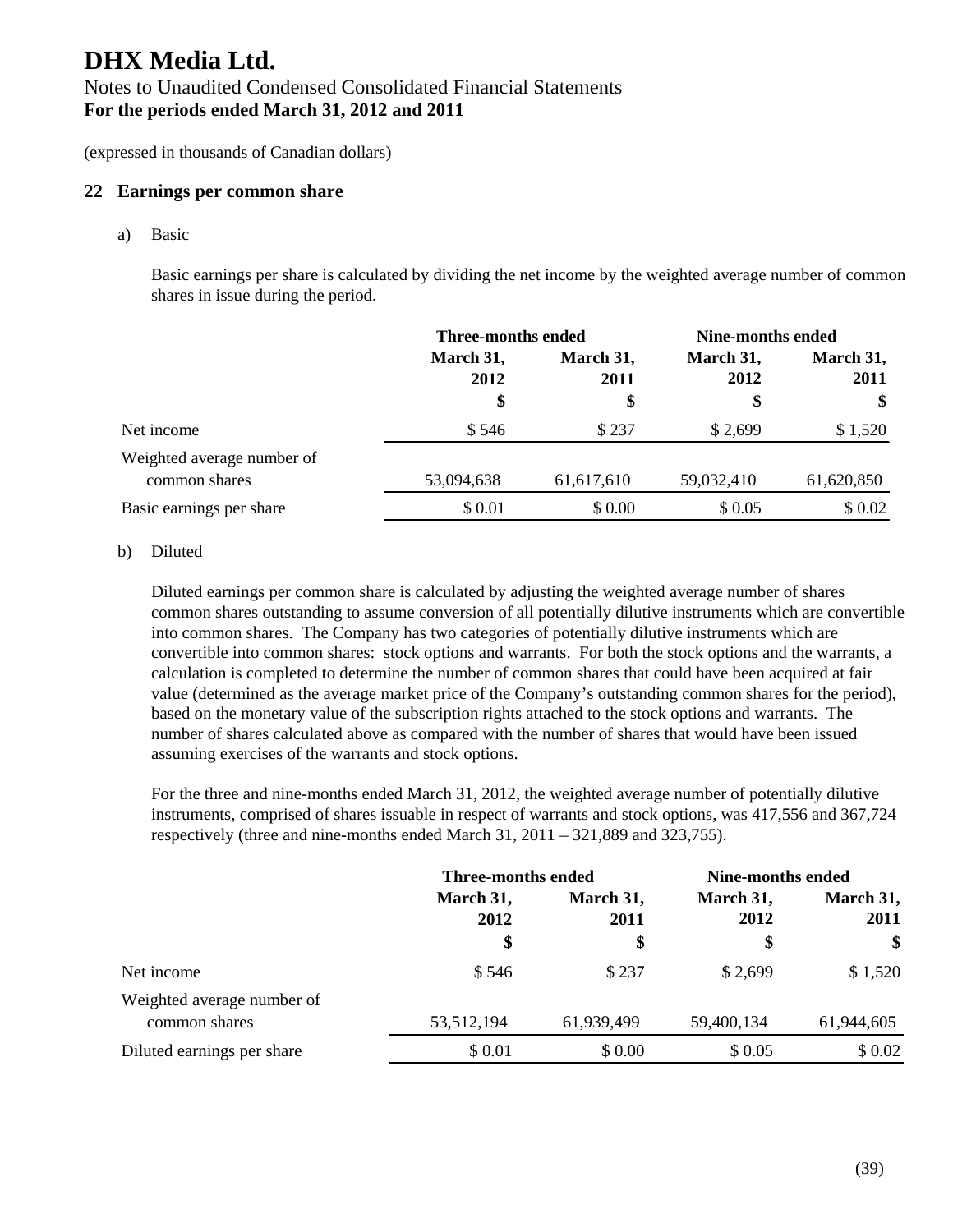#### **22 Earnings per common share** (continued)

b) Diluted

For the periods ended March 31, 2012 and March 31, 2011, options and warrants that were determined to be antidilutive have been excluded from diluted earnings per share. The Conditional Warrants have also been excluded from the calculation of the diluted earnings per share as at March 31, 2012 the vesting conditions have not been met.

#### **23 Net change in non-cash working capital balances related to operations**

|                                                                                          | Three-months ended      |                   |                   | Nine-months ended       |  |
|------------------------------------------------------------------------------------------|-------------------------|-------------------|-------------------|-------------------------|--|
|                                                                                          | March 31,<br>2012<br>\$ | March 31,<br>2011 | March 31,<br>2012 | March 31,<br>2011<br>\$ |  |
| Decrease (increase) in amounts receivable<br>Decrease (increase) in prepaid expenses and | 3,547                   | 3,921             | 1,794             | 63                      |  |
| deposits<br>Increase (decrease) in accounts payable                                      | (163)                   | 217               | (724)             | (110)                   |  |
| and accrued liabilities                                                                  | (394)                   | 1,885             | 2.979             | 6,415                   |  |
| Increase (decrease) in deferred revenue                                                  | (2.423)                 | (649)             | 2,695             | 2,532                   |  |
|                                                                                          | 567                     | 5,374             | 6,744             | 8,900                   |  |
| During the period, the Company paid and<br>received the following:                       |                         |                   |                   |                         |  |
| Interest paid                                                                            | 589                     | 505               | 1,373             | 1,421                   |  |
| Interest received                                                                        | 115                     | 55                | 263               | 275                     |  |
| Taxes paid                                                                               | 420                     |                   | 730               | 17                      |  |

#### **24 Revenues and segmented information**

The Company operates production entities and offices throughout Canada and in Los Angeles, USA. In measuring performance, the Company does not distinguish or group its operations on a geographical or any other basis and, accordingly, has a single reportable segment for disclosure purposes and has the following sources of revenue:

|                                       | Three-months ended |                   | Nine-months ended |                   |
|---------------------------------------|--------------------|-------------------|-------------------|-------------------|
|                                       | March 31,<br>2012  | March 31,<br>2011 | March 31,<br>2012 | March 31,<br>2011 |
|                                       |                    | \$                | \$                | \$                |
| Production revenue                    | 2,253              | 2,523             | 11,370            | 13,200            |
| Distribution revenue                  | 1.884              | 1,640             | 5,053             | 6,192             |
| Producer and service fee revenues     | 8,323              | 4,187             | 24,571            | 11,456            |
| Merchandising and licensing and other | 4,159              | 3,933             | 17.244            | 13,043            |
|                                       | 16.619             | 12.283            | 58,238            | 43,891            |

Of the Company's \$16,619 and \$58,238 in revenues for the three and nine-months ended March 31, 2012 (\$12,283 and \$43,891 for the three and nine-months ended March 31, 2011), \$7,802 and \$27,827 was attributable to the Company's entities based in Canada (\$7,058 and \$26,487 for the three and nine-months ended March 31, 2011) and \$8,817 and \$30,411 (\$5,225 and \$17,404 for the three and nine-months ended March 31, 2011) was attributable to the Company's entities based in the USA.